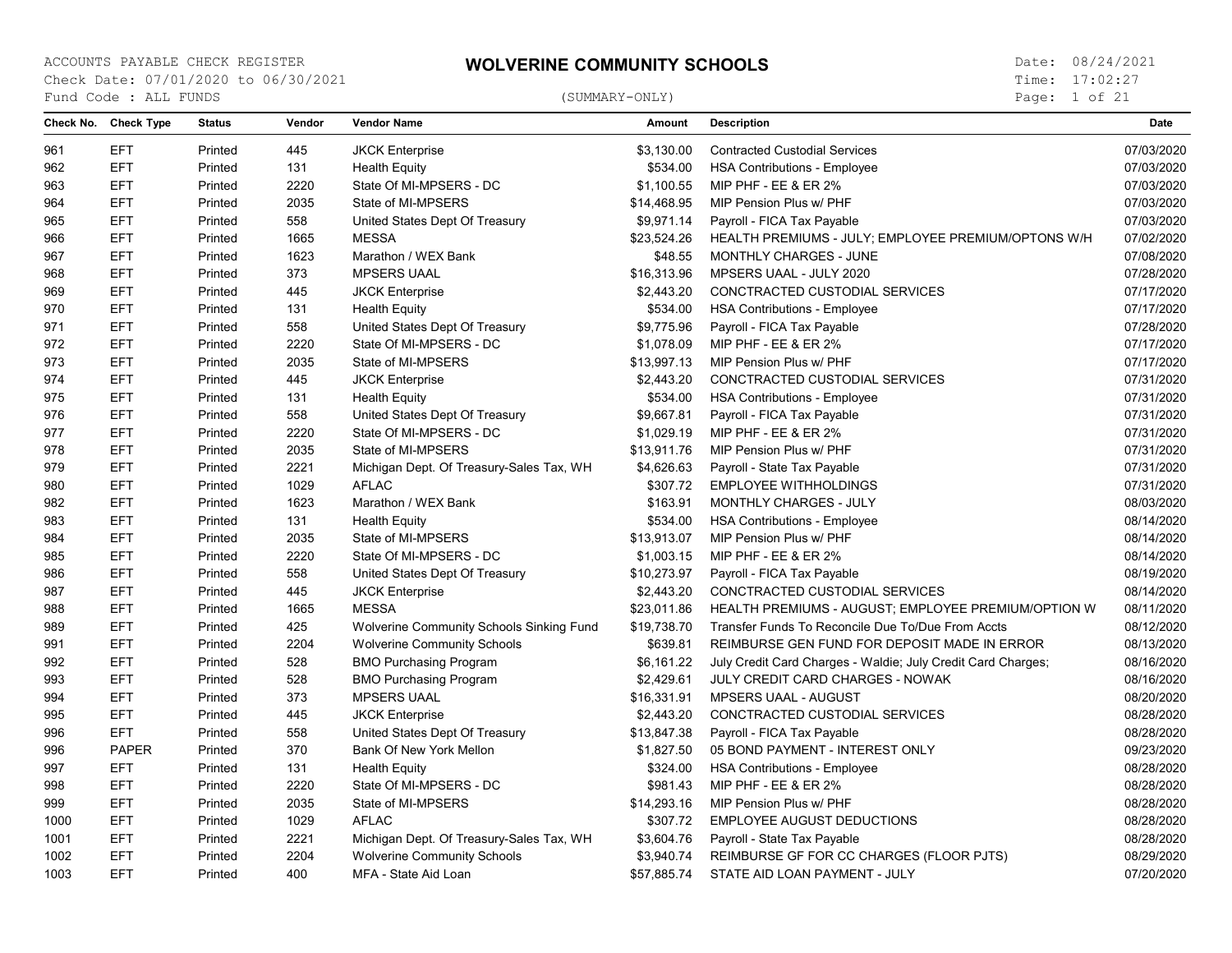Page: 2 of 21

| 1004<br><b>EFT</b><br>Printed<br>1665<br><b>MESSA</b><br>\$18,081.83<br><b>HEALTH PREMIUMS - SEPT</b><br>09/01/2020<br><b>EFT</b><br><b>MESSA</b><br>Printed<br>1665<br>\$4,262.99<br><b>EMPLOYEE WITHHOLDINGS - SEPT</b><br>09/01/2020<br>1005<br><b>EFT</b><br>1623<br>1006<br>Marathon / WEX Bank<br>\$91.94<br>MONTHLY DIESEL/GAS CHARGES<br>09/02/2020<br>Printed<br><b>EFT</b><br>1007<br>Printed<br>445<br><b>JKCK Enterprise</b><br>\$2,443.20<br>CONCTRACTED CUSTODIAL SERVICES<br>09/11/2020<br><b>EFT</b><br>09/16/2020<br>1009<br>Printed<br>558<br>United States Dept Of Treasury<br>\$9,478.36<br>Payroll - FICA Tax Payable<br><b>EFT</b><br>2220<br>State Of MI-MPSERS - DC<br>09/11/2020<br>1010<br>Printed<br>\$1,068.65<br>MIP PHF - EE & ER 2%<br><b>EFT</b><br>2035<br>State of MI-MPSERS<br>\$13,545.38<br>09/11/2020<br>1011<br>Printed<br>MIP Pension Plus w/ PHF<br><b>EFT</b><br>1012<br>\$324.00<br>09/11/2020<br>Printed<br>131<br><b>Health Equity</b><br><b>HSA Contributions - Employee</b><br><b>EFT</b><br>528<br>1013<br>Printed<br><b>BMO Purchasing Program</b><br>\$17,485.90<br>MONTHLY CREDIT CARD CHARGES - BAUGHMAN; MONTHLY CR<br>09/10/2020<br>07/01/2020<br>1014<br><b>EFT</b><br>Printed<br>327<br><b>Citizens National Bank</b><br>\$60.11<br><b>DEPOSIT SLIPS</b><br><b>EFT</b><br>1015<br>Printed<br>405<br>Xerox Corporation<br>\$191.05<br>MONTHLY COPIER LEASE-MSHS<br>07/02/2020<br><b>EFT</b><br>327<br>07/31/2020<br>1016<br>Printed<br><b>Citizens National Bank</b><br>\$24.00<br>MONTHL BANK FEES - JULY<br>1017<br><b>EFT</b><br>Printed<br>405<br>\$191.05<br>MONTHLY COPIER - HSMS<br>08/05/2020<br><b>Xerox Corporation</b><br>1018<br><b>EFT</b><br>327<br>\$24.00<br>MONTHL BANK FEES - AUG<br>08/31/2020<br>Printed<br><b>Citizens National Bank</b><br>1019<br><b>EFT</b><br>558<br>\$12,321.18<br>Payroll - FICA Tax Payable<br>09/25/2020<br>Printed<br>United States Dept Of Treasury<br><b>EFT</b><br>2035<br>09/25/2020<br>1020<br>Printed<br>State of MI-MPSERS<br>\$17,354.93<br>PRIOR PERIOD ADJUSTMENT 9/11/20; MIP Pension Plus w/ PHF<br><b>EFT</b><br>2220<br>09/25/2020<br>1021<br>Printed<br>State Of MI-MPSERS - DC<br>\$2,063.37<br>MIP PHF - EE & ER 2%<br>1022<br><b>EFT</b><br>131<br>\$324.00<br>09/25/2020<br>Printed<br><b>Health Equity</b><br><b>HSA Contributions - Employee</b><br><b>PAPER</b><br>07/06/2020<br>1023<br>Printed<br>1093<br>Ballard's Plumbing & Heating<br>\$8,790.00<br>BOILER HEAT EXCHANGERS REPLACEMENT<br><b>EFT</b><br>1029<br><b>AFLAC</b><br>\$307.72<br><b>EMPLOYEE WITHHOLDINGS - SEPT</b><br>09/25/2020<br>1023<br>Printed<br>1024<br><b>PAPER</b><br>568<br><b>Granite Telecommunications</b><br>\$1,309.32<br><b>POTS Lines</b><br>07/06/2020<br>Printed<br>1024<br><b>EFT</b><br>Printed<br>445<br><b>JKCK Enterprise</b><br>\$3,433.20<br>CONCTRACTED CUSTODIAL/SE TRANPORT SVCS 9-18-20<br>09/25/2020<br>07/10/2020<br>1025<br><b>PAPER</b><br>Printed<br>2103<br>Thrun Law Firm, P.C.<br>\$688.61<br>LEGAL SERVICES - BALLARDS<br>2221<br>1025<br><b>EFT</b><br>Printed<br>Michigan Dept. Of Treasury-Sales Tax, WH<br>\$3,479.10<br>Payroll - State Tax Payable<br>09/30/2020<br>1026<br><b>PAPER</b><br>567<br>\$288.83<br>ARCHITECTURE SERVICES - 2nd PAYMT OF ROOF PRJT<br>08/03/2020<br>Printed<br>Anthony P Essons Architect<br>1026<br><b>EFT</b><br>Printed<br>2069<br><b>Sysco Grand Rapids</b><br>\$5.771.69<br><b>FOOD COSTS</b><br>09/30/2020<br>1027<br><b>PAPER</b><br>Printed<br>2103<br>Thrun Law Firm, P.C.<br>\$1,350.00<br>LEGAL SERVICES - BALLARDS<br>08/06/2020<br>1027<br><b>EFT</b><br>445<br><b>JKCK Enterprise</b><br>\$3,543.20<br>CONCTRACTED CUSTODIAL/SE TRANPORT SVCS 10-2-20<br>10/09/2020<br>Printed<br><b>PAPER</b><br>1638<br>08/12/2020<br>1028<br>Mattson & Sons Well Drilling<br>\$4,649.50<br>DIRECTIONAL DRILLING AT MSHS<br>Printed<br><b>EFT</b><br>10/13/2020<br>1028<br>Printed<br>558<br>United States Dept Of Treasury<br>\$11,654.85<br>Payroll - FICA Tax Payable<br>09/09/2020<br>1029<br><b>PAPER</b><br>Printed<br>567<br>Anthony P Essons Architect<br>\$225.00<br>ARCHITECTURE SERVICES - 3rd PAYMT OF ROOF PRJT<br><b>EFT</b><br>2035<br>State of MI-MPSERS<br>\$129.35<br>DC ADJUSTMENT FOR 09/25/20<br>10/07/2020<br>1029<br>Printed<br><b>EFT</b><br>10/07/2020<br>2035<br>State of MI-MPSERS<br>\$1,240.57<br>DB ADJUSTMENT FOR 09/25/20<br>1030<br>Printed<br>1030<br><b>PAPER</b><br>567<br>\$490.25<br>10/07/2020<br>Printed<br>Anthony P Essons Architect<br>ARCHITECTURE SERVICES - 4th PAYMT OF ROOF PRJT; ARCHIT<br>1031<br><b>EFT</b><br>Printed<br>2035<br>State of MI-MPSERS<br>REVERSE DB ADJUSTMENT FOR 09/25/20; MIP Pension Plus w/ P<br>10/09/2020<br>\$15,546.13<br>PAPER<br>CONTRACTED SVCS - REROOF OF MSHS - PARTIAL PAYMENT<br>11/04/2020<br>1031<br>Printed<br>581<br>Kawkawlin Roofing Company<br>\$67,860.00 | Check No. | <b>Check Type</b> | <b>Status</b> | Vendor | <b>Vendor Name</b> | Amount | <b>Description</b> | Date |
|----------------------------------------------------------------------------------------------------------------------------------------------------------------------------------------------------------------------------------------------------------------------------------------------------------------------------------------------------------------------------------------------------------------------------------------------------------------------------------------------------------------------------------------------------------------------------------------------------------------------------------------------------------------------------------------------------------------------------------------------------------------------------------------------------------------------------------------------------------------------------------------------------------------------------------------------------------------------------------------------------------------------------------------------------------------------------------------------------------------------------------------------------------------------------------------------------------------------------------------------------------------------------------------------------------------------------------------------------------------------------------------------------------------------------------------------------------------------------------------------------------------------------------------------------------------------------------------------------------------------------------------------------------------------------------------------------------------------------------------------------------------------------------------------------------------------------------------------------------------------------------------------------------------------------------------------------------------------------------------------------------------------------------------------------------------------------------------------------------------------------------------------------------------------------------------------------------------------------------------------------------------------------------------------------------------------------------------------------------------------------------------------------------------------------------------------------------------------------------------------------------------------------------------------------------------------------------------------------------------------------------------------------------------------------------------------------------------------------------------------------------------------------------------------------------------------------------------------------------------------------------------------------------------------------------------------------------------------------------------------------------------------------------------------------------------------------------------------------------------------------------------------------------------------------------------------------------------------------------------------------------------------------------------------------------------------------------------------------------------------------------------------------------------------------------------------------------------------------------------------------------------------------------------------------------------------------------------------------------------------------------------------------------------------------------------------------------------------------------------------------------------------------------------------------------------------------------------------------------------------------------------------------------------------------------------------------------------------------------------------------------------------------------------------------------------------------------------------------------------------------------------------------------------------------------------------------------------------------------------------------------------------------------------------------------------------------------------------------------------------------------------------------------------------------------------------------------------------------------------------------------------------------------------------------------------------------------------------------------------------------------------------------------------------------------------------------------------------------------------------------------------------------------------------------------------------------------------------------------------------------------------------------------------------------|-----------|-------------------|---------------|--------|--------------------|--------|--------------------|------|
|                                                                                                                                                                                                                                                                                                                                                                                                                                                                                                                                                                                                                                                                                                                                                                                                                                                                                                                                                                                                                                                                                                                                                                                                                                                                                                                                                                                                                                                                                                                                                                                                                                                                                                                                                                                                                                                                                                                                                                                                                                                                                                                                                                                                                                                                                                                                                                                                                                                                                                                                                                                                                                                                                                                                                                                                                                                                                                                                                                                                                                                                                                                                                                                                                                                                                                                                                                                                                                                                                                                                                                                                                                                                                                                                                                                                                                                                                                                                                                                                                                                                                                                                                                                                                                                                                                                                                                                                                                                                                                                                                                                                                                                                                                                                                                                                                                                                                                                            |           |                   |               |        |                    |        |                    |      |
|                                                                                                                                                                                                                                                                                                                                                                                                                                                                                                                                                                                                                                                                                                                                                                                                                                                                                                                                                                                                                                                                                                                                                                                                                                                                                                                                                                                                                                                                                                                                                                                                                                                                                                                                                                                                                                                                                                                                                                                                                                                                                                                                                                                                                                                                                                                                                                                                                                                                                                                                                                                                                                                                                                                                                                                                                                                                                                                                                                                                                                                                                                                                                                                                                                                                                                                                                                                                                                                                                                                                                                                                                                                                                                                                                                                                                                                                                                                                                                                                                                                                                                                                                                                                                                                                                                                                                                                                                                                                                                                                                                                                                                                                                                                                                                                                                                                                                                                            |           |                   |               |        |                    |        |                    |      |
|                                                                                                                                                                                                                                                                                                                                                                                                                                                                                                                                                                                                                                                                                                                                                                                                                                                                                                                                                                                                                                                                                                                                                                                                                                                                                                                                                                                                                                                                                                                                                                                                                                                                                                                                                                                                                                                                                                                                                                                                                                                                                                                                                                                                                                                                                                                                                                                                                                                                                                                                                                                                                                                                                                                                                                                                                                                                                                                                                                                                                                                                                                                                                                                                                                                                                                                                                                                                                                                                                                                                                                                                                                                                                                                                                                                                                                                                                                                                                                                                                                                                                                                                                                                                                                                                                                                                                                                                                                                                                                                                                                                                                                                                                                                                                                                                                                                                                                                            |           |                   |               |        |                    |        |                    |      |
|                                                                                                                                                                                                                                                                                                                                                                                                                                                                                                                                                                                                                                                                                                                                                                                                                                                                                                                                                                                                                                                                                                                                                                                                                                                                                                                                                                                                                                                                                                                                                                                                                                                                                                                                                                                                                                                                                                                                                                                                                                                                                                                                                                                                                                                                                                                                                                                                                                                                                                                                                                                                                                                                                                                                                                                                                                                                                                                                                                                                                                                                                                                                                                                                                                                                                                                                                                                                                                                                                                                                                                                                                                                                                                                                                                                                                                                                                                                                                                                                                                                                                                                                                                                                                                                                                                                                                                                                                                                                                                                                                                                                                                                                                                                                                                                                                                                                                                                            |           |                   |               |        |                    |        |                    |      |
|                                                                                                                                                                                                                                                                                                                                                                                                                                                                                                                                                                                                                                                                                                                                                                                                                                                                                                                                                                                                                                                                                                                                                                                                                                                                                                                                                                                                                                                                                                                                                                                                                                                                                                                                                                                                                                                                                                                                                                                                                                                                                                                                                                                                                                                                                                                                                                                                                                                                                                                                                                                                                                                                                                                                                                                                                                                                                                                                                                                                                                                                                                                                                                                                                                                                                                                                                                                                                                                                                                                                                                                                                                                                                                                                                                                                                                                                                                                                                                                                                                                                                                                                                                                                                                                                                                                                                                                                                                                                                                                                                                                                                                                                                                                                                                                                                                                                                                                            |           |                   |               |        |                    |        |                    |      |
|                                                                                                                                                                                                                                                                                                                                                                                                                                                                                                                                                                                                                                                                                                                                                                                                                                                                                                                                                                                                                                                                                                                                                                                                                                                                                                                                                                                                                                                                                                                                                                                                                                                                                                                                                                                                                                                                                                                                                                                                                                                                                                                                                                                                                                                                                                                                                                                                                                                                                                                                                                                                                                                                                                                                                                                                                                                                                                                                                                                                                                                                                                                                                                                                                                                                                                                                                                                                                                                                                                                                                                                                                                                                                                                                                                                                                                                                                                                                                                                                                                                                                                                                                                                                                                                                                                                                                                                                                                                                                                                                                                                                                                                                                                                                                                                                                                                                                                                            |           |                   |               |        |                    |        |                    |      |
|                                                                                                                                                                                                                                                                                                                                                                                                                                                                                                                                                                                                                                                                                                                                                                                                                                                                                                                                                                                                                                                                                                                                                                                                                                                                                                                                                                                                                                                                                                                                                                                                                                                                                                                                                                                                                                                                                                                                                                                                                                                                                                                                                                                                                                                                                                                                                                                                                                                                                                                                                                                                                                                                                                                                                                                                                                                                                                                                                                                                                                                                                                                                                                                                                                                                                                                                                                                                                                                                                                                                                                                                                                                                                                                                                                                                                                                                                                                                                                                                                                                                                                                                                                                                                                                                                                                                                                                                                                                                                                                                                                                                                                                                                                                                                                                                                                                                                                                            |           |                   |               |        |                    |        |                    |      |
|                                                                                                                                                                                                                                                                                                                                                                                                                                                                                                                                                                                                                                                                                                                                                                                                                                                                                                                                                                                                                                                                                                                                                                                                                                                                                                                                                                                                                                                                                                                                                                                                                                                                                                                                                                                                                                                                                                                                                                                                                                                                                                                                                                                                                                                                                                                                                                                                                                                                                                                                                                                                                                                                                                                                                                                                                                                                                                                                                                                                                                                                                                                                                                                                                                                                                                                                                                                                                                                                                                                                                                                                                                                                                                                                                                                                                                                                                                                                                                                                                                                                                                                                                                                                                                                                                                                                                                                                                                                                                                                                                                                                                                                                                                                                                                                                                                                                                                                            |           |                   |               |        |                    |        |                    |      |
|                                                                                                                                                                                                                                                                                                                                                                                                                                                                                                                                                                                                                                                                                                                                                                                                                                                                                                                                                                                                                                                                                                                                                                                                                                                                                                                                                                                                                                                                                                                                                                                                                                                                                                                                                                                                                                                                                                                                                                                                                                                                                                                                                                                                                                                                                                                                                                                                                                                                                                                                                                                                                                                                                                                                                                                                                                                                                                                                                                                                                                                                                                                                                                                                                                                                                                                                                                                                                                                                                                                                                                                                                                                                                                                                                                                                                                                                                                                                                                                                                                                                                                                                                                                                                                                                                                                                                                                                                                                                                                                                                                                                                                                                                                                                                                                                                                                                                                                            |           |                   |               |        |                    |        |                    |      |
|                                                                                                                                                                                                                                                                                                                                                                                                                                                                                                                                                                                                                                                                                                                                                                                                                                                                                                                                                                                                                                                                                                                                                                                                                                                                                                                                                                                                                                                                                                                                                                                                                                                                                                                                                                                                                                                                                                                                                                                                                                                                                                                                                                                                                                                                                                                                                                                                                                                                                                                                                                                                                                                                                                                                                                                                                                                                                                                                                                                                                                                                                                                                                                                                                                                                                                                                                                                                                                                                                                                                                                                                                                                                                                                                                                                                                                                                                                                                                                                                                                                                                                                                                                                                                                                                                                                                                                                                                                                                                                                                                                                                                                                                                                                                                                                                                                                                                                                            |           |                   |               |        |                    |        |                    |      |
|                                                                                                                                                                                                                                                                                                                                                                                                                                                                                                                                                                                                                                                                                                                                                                                                                                                                                                                                                                                                                                                                                                                                                                                                                                                                                                                                                                                                                                                                                                                                                                                                                                                                                                                                                                                                                                                                                                                                                                                                                                                                                                                                                                                                                                                                                                                                                                                                                                                                                                                                                                                                                                                                                                                                                                                                                                                                                                                                                                                                                                                                                                                                                                                                                                                                                                                                                                                                                                                                                                                                                                                                                                                                                                                                                                                                                                                                                                                                                                                                                                                                                                                                                                                                                                                                                                                                                                                                                                                                                                                                                                                                                                                                                                                                                                                                                                                                                                                            |           |                   |               |        |                    |        |                    |      |
|                                                                                                                                                                                                                                                                                                                                                                                                                                                                                                                                                                                                                                                                                                                                                                                                                                                                                                                                                                                                                                                                                                                                                                                                                                                                                                                                                                                                                                                                                                                                                                                                                                                                                                                                                                                                                                                                                                                                                                                                                                                                                                                                                                                                                                                                                                                                                                                                                                                                                                                                                                                                                                                                                                                                                                                                                                                                                                                                                                                                                                                                                                                                                                                                                                                                                                                                                                                                                                                                                                                                                                                                                                                                                                                                                                                                                                                                                                                                                                                                                                                                                                                                                                                                                                                                                                                                                                                                                                                                                                                                                                                                                                                                                                                                                                                                                                                                                                                            |           |                   |               |        |                    |        |                    |      |
|                                                                                                                                                                                                                                                                                                                                                                                                                                                                                                                                                                                                                                                                                                                                                                                                                                                                                                                                                                                                                                                                                                                                                                                                                                                                                                                                                                                                                                                                                                                                                                                                                                                                                                                                                                                                                                                                                                                                                                                                                                                                                                                                                                                                                                                                                                                                                                                                                                                                                                                                                                                                                                                                                                                                                                                                                                                                                                                                                                                                                                                                                                                                                                                                                                                                                                                                                                                                                                                                                                                                                                                                                                                                                                                                                                                                                                                                                                                                                                                                                                                                                                                                                                                                                                                                                                                                                                                                                                                                                                                                                                                                                                                                                                                                                                                                                                                                                                                            |           |                   |               |        |                    |        |                    |      |
|                                                                                                                                                                                                                                                                                                                                                                                                                                                                                                                                                                                                                                                                                                                                                                                                                                                                                                                                                                                                                                                                                                                                                                                                                                                                                                                                                                                                                                                                                                                                                                                                                                                                                                                                                                                                                                                                                                                                                                                                                                                                                                                                                                                                                                                                                                                                                                                                                                                                                                                                                                                                                                                                                                                                                                                                                                                                                                                                                                                                                                                                                                                                                                                                                                                                                                                                                                                                                                                                                                                                                                                                                                                                                                                                                                                                                                                                                                                                                                                                                                                                                                                                                                                                                                                                                                                                                                                                                                                                                                                                                                                                                                                                                                                                                                                                                                                                                                                            |           |                   |               |        |                    |        |                    |      |
|                                                                                                                                                                                                                                                                                                                                                                                                                                                                                                                                                                                                                                                                                                                                                                                                                                                                                                                                                                                                                                                                                                                                                                                                                                                                                                                                                                                                                                                                                                                                                                                                                                                                                                                                                                                                                                                                                                                                                                                                                                                                                                                                                                                                                                                                                                                                                                                                                                                                                                                                                                                                                                                                                                                                                                                                                                                                                                                                                                                                                                                                                                                                                                                                                                                                                                                                                                                                                                                                                                                                                                                                                                                                                                                                                                                                                                                                                                                                                                                                                                                                                                                                                                                                                                                                                                                                                                                                                                                                                                                                                                                                                                                                                                                                                                                                                                                                                                                            |           |                   |               |        |                    |        |                    |      |
|                                                                                                                                                                                                                                                                                                                                                                                                                                                                                                                                                                                                                                                                                                                                                                                                                                                                                                                                                                                                                                                                                                                                                                                                                                                                                                                                                                                                                                                                                                                                                                                                                                                                                                                                                                                                                                                                                                                                                                                                                                                                                                                                                                                                                                                                                                                                                                                                                                                                                                                                                                                                                                                                                                                                                                                                                                                                                                                                                                                                                                                                                                                                                                                                                                                                                                                                                                                                                                                                                                                                                                                                                                                                                                                                                                                                                                                                                                                                                                                                                                                                                                                                                                                                                                                                                                                                                                                                                                                                                                                                                                                                                                                                                                                                                                                                                                                                                                                            |           |                   |               |        |                    |        |                    |      |
|                                                                                                                                                                                                                                                                                                                                                                                                                                                                                                                                                                                                                                                                                                                                                                                                                                                                                                                                                                                                                                                                                                                                                                                                                                                                                                                                                                                                                                                                                                                                                                                                                                                                                                                                                                                                                                                                                                                                                                                                                                                                                                                                                                                                                                                                                                                                                                                                                                                                                                                                                                                                                                                                                                                                                                                                                                                                                                                                                                                                                                                                                                                                                                                                                                                                                                                                                                                                                                                                                                                                                                                                                                                                                                                                                                                                                                                                                                                                                                                                                                                                                                                                                                                                                                                                                                                                                                                                                                                                                                                                                                                                                                                                                                                                                                                                                                                                                                                            |           |                   |               |        |                    |        |                    |      |
|                                                                                                                                                                                                                                                                                                                                                                                                                                                                                                                                                                                                                                                                                                                                                                                                                                                                                                                                                                                                                                                                                                                                                                                                                                                                                                                                                                                                                                                                                                                                                                                                                                                                                                                                                                                                                                                                                                                                                                                                                                                                                                                                                                                                                                                                                                                                                                                                                                                                                                                                                                                                                                                                                                                                                                                                                                                                                                                                                                                                                                                                                                                                                                                                                                                                                                                                                                                                                                                                                                                                                                                                                                                                                                                                                                                                                                                                                                                                                                                                                                                                                                                                                                                                                                                                                                                                                                                                                                                                                                                                                                                                                                                                                                                                                                                                                                                                                                                            |           |                   |               |        |                    |        |                    |      |
|                                                                                                                                                                                                                                                                                                                                                                                                                                                                                                                                                                                                                                                                                                                                                                                                                                                                                                                                                                                                                                                                                                                                                                                                                                                                                                                                                                                                                                                                                                                                                                                                                                                                                                                                                                                                                                                                                                                                                                                                                                                                                                                                                                                                                                                                                                                                                                                                                                                                                                                                                                                                                                                                                                                                                                                                                                                                                                                                                                                                                                                                                                                                                                                                                                                                                                                                                                                                                                                                                                                                                                                                                                                                                                                                                                                                                                                                                                                                                                                                                                                                                                                                                                                                                                                                                                                                                                                                                                                                                                                                                                                                                                                                                                                                                                                                                                                                                                                            |           |                   |               |        |                    |        |                    |      |
|                                                                                                                                                                                                                                                                                                                                                                                                                                                                                                                                                                                                                                                                                                                                                                                                                                                                                                                                                                                                                                                                                                                                                                                                                                                                                                                                                                                                                                                                                                                                                                                                                                                                                                                                                                                                                                                                                                                                                                                                                                                                                                                                                                                                                                                                                                                                                                                                                                                                                                                                                                                                                                                                                                                                                                                                                                                                                                                                                                                                                                                                                                                                                                                                                                                                                                                                                                                                                                                                                                                                                                                                                                                                                                                                                                                                                                                                                                                                                                                                                                                                                                                                                                                                                                                                                                                                                                                                                                                                                                                                                                                                                                                                                                                                                                                                                                                                                                                            |           |                   |               |        |                    |        |                    |      |
|                                                                                                                                                                                                                                                                                                                                                                                                                                                                                                                                                                                                                                                                                                                                                                                                                                                                                                                                                                                                                                                                                                                                                                                                                                                                                                                                                                                                                                                                                                                                                                                                                                                                                                                                                                                                                                                                                                                                                                                                                                                                                                                                                                                                                                                                                                                                                                                                                                                                                                                                                                                                                                                                                                                                                                                                                                                                                                                                                                                                                                                                                                                                                                                                                                                                                                                                                                                                                                                                                                                                                                                                                                                                                                                                                                                                                                                                                                                                                                                                                                                                                                                                                                                                                                                                                                                                                                                                                                                                                                                                                                                                                                                                                                                                                                                                                                                                                                                            |           |                   |               |        |                    |        |                    |      |
|                                                                                                                                                                                                                                                                                                                                                                                                                                                                                                                                                                                                                                                                                                                                                                                                                                                                                                                                                                                                                                                                                                                                                                                                                                                                                                                                                                                                                                                                                                                                                                                                                                                                                                                                                                                                                                                                                                                                                                                                                                                                                                                                                                                                                                                                                                                                                                                                                                                                                                                                                                                                                                                                                                                                                                                                                                                                                                                                                                                                                                                                                                                                                                                                                                                                                                                                                                                                                                                                                                                                                                                                                                                                                                                                                                                                                                                                                                                                                                                                                                                                                                                                                                                                                                                                                                                                                                                                                                                                                                                                                                                                                                                                                                                                                                                                                                                                                                                            |           |                   |               |        |                    |        |                    |      |
|                                                                                                                                                                                                                                                                                                                                                                                                                                                                                                                                                                                                                                                                                                                                                                                                                                                                                                                                                                                                                                                                                                                                                                                                                                                                                                                                                                                                                                                                                                                                                                                                                                                                                                                                                                                                                                                                                                                                                                                                                                                                                                                                                                                                                                                                                                                                                                                                                                                                                                                                                                                                                                                                                                                                                                                                                                                                                                                                                                                                                                                                                                                                                                                                                                                                                                                                                                                                                                                                                                                                                                                                                                                                                                                                                                                                                                                                                                                                                                                                                                                                                                                                                                                                                                                                                                                                                                                                                                                                                                                                                                                                                                                                                                                                                                                                                                                                                                                            |           |                   |               |        |                    |        |                    |      |
|                                                                                                                                                                                                                                                                                                                                                                                                                                                                                                                                                                                                                                                                                                                                                                                                                                                                                                                                                                                                                                                                                                                                                                                                                                                                                                                                                                                                                                                                                                                                                                                                                                                                                                                                                                                                                                                                                                                                                                                                                                                                                                                                                                                                                                                                                                                                                                                                                                                                                                                                                                                                                                                                                                                                                                                                                                                                                                                                                                                                                                                                                                                                                                                                                                                                                                                                                                                                                                                                                                                                                                                                                                                                                                                                                                                                                                                                                                                                                                                                                                                                                                                                                                                                                                                                                                                                                                                                                                                                                                                                                                                                                                                                                                                                                                                                                                                                                                                            |           |                   |               |        |                    |        |                    |      |
|                                                                                                                                                                                                                                                                                                                                                                                                                                                                                                                                                                                                                                                                                                                                                                                                                                                                                                                                                                                                                                                                                                                                                                                                                                                                                                                                                                                                                                                                                                                                                                                                                                                                                                                                                                                                                                                                                                                                                                                                                                                                                                                                                                                                                                                                                                                                                                                                                                                                                                                                                                                                                                                                                                                                                                                                                                                                                                                                                                                                                                                                                                                                                                                                                                                                                                                                                                                                                                                                                                                                                                                                                                                                                                                                                                                                                                                                                                                                                                                                                                                                                                                                                                                                                                                                                                                                                                                                                                                                                                                                                                                                                                                                                                                                                                                                                                                                                                                            |           |                   |               |        |                    |        |                    |      |
|                                                                                                                                                                                                                                                                                                                                                                                                                                                                                                                                                                                                                                                                                                                                                                                                                                                                                                                                                                                                                                                                                                                                                                                                                                                                                                                                                                                                                                                                                                                                                                                                                                                                                                                                                                                                                                                                                                                                                                                                                                                                                                                                                                                                                                                                                                                                                                                                                                                                                                                                                                                                                                                                                                                                                                                                                                                                                                                                                                                                                                                                                                                                                                                                                                                                                                                                                                                                                                                                                                                                                                                                                                                                                                                                                                                                                                                                                                                                                                                                                                                                                                                                                                                                                                                                                                                                                                                                                                                                                                                                                                                                                                                                                                                                                                                                                                                                                                                            |           |                   |               |        |                    |        |                    |      |
|                                                                                                                                                                                                                                                                                                                                                                                                                                                                                                                                                                                                                                                                                                                                                                                                                                                                                                                                                                                                                                                                                                                                                                                                                                                                                                                                                                                                                                                                                                                                                                                                                                                                                                                                                                                                                                                                                                                                                                                                                                                                                                                                                                                                                                                                                                                                                                                                                                                                                                                                                                                                                                                                                                                                                                                                                                                                                                                                                                                                                                                                                                                                                                                                                                                                                                                                                                                                                                                                                                                                                                                                                                                                                                                                                                                                                                                                                                                                                                                                                                                                                                                                                                                                                                                                                                                                                                                                                                                                                                                                                                                                                                                                                                                                                                                                                                                                                                                            |           |                   |               |        |                    |        |                    |      |
|                                                                                                                                                                                                                                                                                                                                                                                                                                                                                                                                                                                                                                                                                                                                                                                                                                                                                                                                                                                                                                                                                                                                                                                                                                                                                                                                                                                                                                                                                                                                                                                                                                                                                                                                                                                                                                                                                                                                                                                                                                                                                                                                                                                                                                                                                                                                                                                                                                                                                                                                                                                                                                                                                                                                                                                                                                                                                                                                                                                                                                                                                                                                                                                                                                                                                                                                                                                                                                                                                                                                                                                                                                                                                                                                                                                                                                                                                                                                                                                                                                                                                                                                                                                                                                                                                                                                                                                                                                                                                                                                                                                                                                                                                                                                                                                                                                                                                                                            |           |                   |               |        |                    |        |                    |      |
|                                                                                                                                                                                                                                                                                                                                                                                                                                                                                                                                                                                                                                                                                                                                                                                                                                                                                                                                                                                                                                                                                                                                                                                                                                                                                                                                                                                                                                                                                                                                                                                                                                                                                                                                                                                                                                                                                                                                                                                                                                                                                                                                                                                                                                                                                                                                                                                                                                                                                                                                                                                                                                                                                                                                                                                                                                                                                                                                                                                                                                                                                                                                                                                                                                                                                                                                                                                                                                                                                                                                                                                                                                                                                                                                                                                                                                                                                                                                                                                                                                                                                                                                                                                                                                                                                                                                                                                                                                                                                                                                                                                                                                                                                                                                                                                                                                                                                                                            |           |                   |               |        |                    |        |                    |      |
|                                                                                                                                                                                                                                                                                                                                                                                                                                                                                                                                                                                                                                                                                                                                                                                                                                                                                                                                                                                                                                                                                                                                                                                                                                                                                                                                                                                                                                                                                                                                                                                                                                                                                                                                                                                                                                                                                                                                                                                                                                                                                                                                                                                                                                                                                                                                                                                                                                                                                                                                                                                                                                                                                                                                                                                                                                                                                                                                                                                                                                                                                                                                                                                                                                                                                                                                                                                                                                                                                                                                                                                                                                                                                                                                                                                                                                                                                                                                                                                                                                                                                                                                                                                                                                                                                                                                                                                                                                                                                                                                                                                                                                                                                                                                                                                                                                                                                                                            |           |                   |               |        |                    |        |                    |      |
|                                                                                                                                                                                                                                                                                                                                                                                                                                                                                                                                                                                                                                                                                                                                                                                                                                                                                                                                                                                                                                                                                                                                                                                                                                                                                                                                                                                                                                                                                                                                                                                                                                                                                                                                                                                                                                                                                                                                                                                                                                                                                                                                                                                                                                                                                                                                                                                                                                                                                                                                                                                                                                                                                                                                                                                                                                                                                                                                                                                                                                                                                                                                                                                                                                                                                                                                                                                                                                                                                                                                                                                                                                                                                                                                                                                                                                                                                                                                                                                                                                                                                                                                                                                                                                                                                                                                                                                                                                                                                                                                                                                                                                                                                                                                                                                                                                                                                                                            |           |                   |               |        |                    |        |                    |      |
|                                                                                                                                                                                                                                                                                                                                                                                                                                                                                                                                                                                                                                                                                                                                                                                                                                                                                                                                                                                                                                                                                                                                                                                                                                                                                                                                                                                                                                                                                                                                                                                                                                                                                                                                                                                                                                                                                                                                                                                                                                                                                                                                                                                                                                                                                                                                                                                                                                                                                                                                                                                                                                                                                                                                                                                                                                                                                                                                                                                                                                                                                                                                                                                                                                                                                                                                                                                                                                                                                                                                                                                                                                                                                                                                                                                                                                                                                                                                                                                                                                                                                                                                                                                                                                                                                                                                                                                                                                                                                                                                                                                                                                                                                                                                                                                                                                                                                                                            |           |                   |               |        |                    |        |                    |      |
|                                                                                                                                                                                                                                                                                                                                                                                                                                                                                                                                                                                                                                                                                                                                                                                                                                                                                                                                                                                                                                                                                                                                                                                                                                                                                                                                                                                                                                                                                                                                                                                                                                                                                                                                                                                                                                                                                                                                                                                                                                                                                                                                                                                                                                                                                                                                                                                                                                                                                                                                                                                                                                                                                                                                                                                                                                                                                                                                                                                                                                                                                                                                                                                                                                                                                                                                                                                                                                                                                                                                                                                                                                                                                                                                                                                                                                                                                                                                                                                                                                                                                                                                                                                                                                                                                                                                                                                                                                                                                                                                                                                                                                                                                                                                                                                                                                                                                                                            |           |                   |               |        |                    |        |                    |      |
|                                                                                                                                                                                                                                                                                                                                                                                                                                                                                                                                                                                                                                                                                                                                                                                                                                                                                                                                                                                                                                                                                                                                                                                                                                                                                                                                                                                                                                                                                                                                                                                                                                                                                                                                                                                                                                                                                                                                                                                                                                                                                                                                                                                                                                                                                                                                                                                                                                                                                                                                                                                                                                                                                                                                                                                                                                                                                                                                                                                                                                                                                                                                                                                                                                                                                                                                                                                                                                                                                                                                                                                                                                                                                                                                                                                                                                                                                                                                                                                                                                                                                                                                                                                                                                                                                                                                                                                                                                                                                                                                                                                                                                                                                                                                                                                                                                                                                                                            |           |                   |               |        |                    |        |                    |      |
|                                                                                                                                                                                                                                                                                                                                                                                                                                                                                                                                                                                                                                                                                                                                                                                                                                                                                                                                                                                                                                                                                                                                                                                                                                                                                                                                                                                                                                                                                                                                                                                                                                                                                                                                                                                                                                                                                                                                                                                                                                                                                                                                                                                                                                                                                                                                                                                                                                                                                                                                                                                                                                                                                                                                                                                                                                                                                                                                                                                                                                                                                                                                                                                                                                                                                                                                                                                                                                                                                                                                                                                                                                                                                                                                                                                                                                                                                                                                                                                                                                                                                                                                                                                                                                                                                                                                                                                                                                                                                                                                                                                                                                                                                                                                                                                                                                                                                                                            |           |                   |               |        |                    |        |                    |      |
|                                                                                                                                                                                                                                                                                                                                                                                                                                                                                                                                                                                                                                                                                                                                                                                                                                                                                                                                                                                                                                                                                                                                                                                                                                                                                                                                                                                                                                                                                                                                                                                                                                                                                                                                                                                                                                                                                                                                                                                                                                                                                                                                                                                                                                                                                                                                                                                                                                                                                                                                                                                                                                                                                                                                                                                                                                                                                                                                                                                                                                                                                                                                                                                                                                                                                                                                                                                                                                                                                                                                                                                                                                                                                                                                                                                                                                                                                                                                                                                                                                                                                                                                                                                                                                                                                                                                                                                                                                                                                                                                                                                                                                                                                                                                                                                                                                                                                                                            |           |                   |               |        |                    |        |                    |      |
| 2220<br>State Of MI-MPSERS - DC<br>10/09/2020<br>1032<br><b>EFT</b><br>Printed<br>\$1,778.85<br>MIP PHF - EE & ER 2%                                                                                                                                                                                                                                                                                                                                                                                                                                                                                                                                                                                                                                                                                                                                                                                                                                                                                                                                                                                                                                                                                                                                                                                                                                                                                                                                                                                                                                                                                                                                                                                                                                                                                                                                                                                                                                                                                                                                                                                                                                                                                                                                                                                                                                                                                                                                                                                                                                                                                                                                                                                                                                                                                                                                                                                                                                                                                                                                                                                                                                                                                                                                                                                                                                                                                                                                                                                                                                                                                                                                                                                                                                                                                                                                                                                                                                                                                                                                                                                                                                                                                                                                                                                                                                                                                                                                                                                                                                                                                                                                                                                                                                                                                                                                                                                                       |           |                   |               |        |                    |        |                    |      |
| 1032<br><b>PAPER</b><br>585<br>\$4,078.75<br>ELEMENTARY PARKING LOT SEALING-PARTIAL PAYMENT; MSH<br>11/25/2020<br>Printed<br><b>Gaylord Seal Coating</b>                                                                                                                                                                                                                                                                                                                                                                                                                                                                                                                                                                                                                                                                                                                                                                                                                                                                                                                                                                                                                                                                                                                                                                                                                                                                                                                                                                                                                                                                                                                                                                                                                                                                                                                                                                                                                                                                                                                                                                                                                                                                                                                                                                                                                                                                                                                                                                                                                                                                                                                                                                                                                                                                                                                                                                                                                                                                                                                                                                                                                                                                                                                                                                                                                                                                                                                                                                                                                                                                                                                                                                                                                                                                                                                                                                                                                                                                                                                                                                                                                                                                                                                                                                                                                                                                                                                                                                                                                                                                                                                                                                                                                                                                                                                                                                   |           |                   |               |        |                    |        |                    |      |
| 1033<br><b>EFT</b><br>Printed<br>131<br>\$324.00<br>10/09/2020<br><b>Health Equity</b><br><b>HSA Contributions - Employee</b>                                                                                                                                                                                                                                                                                                                                                                                                                                                                                                                                                                                                                                                                                                                                                                                                                                                                                                                                                                                                                                                                                                                                                                                                                                                                                                                                                                                                                                                                                                                                                                                                                                                                                                                                                                                                                                                                                                                                                                                                                                                                                                                                                                                                                                                                                                                                                                                                                                                                                                                                                                                                                                                                                                                                                                                                                                                                                                                                                                                                                                                                                                                                                                                                                                                                                                                                                                                                                                                                                                                                                                                                                                                                                                                                                                                                                                                                                                                                                                                                                                                                                                                                                                                                                                                                                                                                                                                                                                                                                                                                                                                                                                                                                                                                                                                              |           |                   |               |        |                    |        |                    |      |
| 1033<br><b>PAPER</b><br>Printed<br>581<br>Kawkawlin Roofing Company<br>\$13,823.00<br>CONTRACTED SVCS - REROOF OF MSHS - FINAL PAYMENT<br>11/25/2020                                                                                                                                                                                                                                                                                                                                                                                                                                                                                                                                                                                                                                                                                                                                                                                                                                                                                                                                                                                                                                                                                                                                                                                                                                                                                                                                                                                                                                                                                                                                                                                                                                                                                                                                                                                                                                                                                                                                                                                                                                                                                                                                                                                                                                                                                                                                                                                                                                                                                                                                                                                                                                                                                                                                                                                                                                                                                                                                                                                                                                                                                                                                                                                                                                                                                                                                                                                                                                                                                                                                                                                                                                                                                                                                                                                                                                                                                                                                                                                                                                                                                                                                                                                                                                                                                                                                                                                                                                                                                                                                                                                                                                                                                                                                                                       |           |                   |               |        |                    |        |                    |      |
| <b>EFT</b><br>1034<br>349<br><b>Edustaff LLC</b><br>\$265.50<br>10/09/2020<br>Printed<br>CONCTRACTED TEACHER SUBSTITUTES THRU 10/02/20                                                                                                                                                                                                                                                                                                                                                                                                                                                                                                                                                                                                                                                                                                                                                                                                                                                                                                                                                                                                                                                                                                                                                                                                                                                                                                                                                                                                                                                                                                                                                                                                                                                                                                                                                                                                                                                                                                                                                                                                                                                                                                                                                                                                                                                                                                                                                                                                                                                                                                                                                                                                                                                                                                                                                                                                                                                                                                                                                                                                                                                                                                                                                                                                                                                                                                                                                                                                                                                                                                                                                                                                                                                                                                                                                                                                                                                                                                                                                                                                                                                                                                                                                                                                                                                                                                                                                                                                                                                                                                                                                                                                                                                                                                                                                                                     |           |                   |               |        |                    |        |                    |      |
| <b>PAPER</b><br>01/21/2021<br>1034<br>567<br>Anthony P Essons Architect<br>\$450.00<br>ARCHITECTURE SVCS - FINAL PAYMENT<br>Printed                                                                                                                                                                                                                                                                                                                                                                                                                                                                                                                                                                                                                                                                                                                                                                                                                                                                                                                                                                                                                                                                                                                                                                                                                                                                                                                                                                                                                                                                                                                                                                                                                                                                                                                                                                                                                                                                                                                                                                                                                                                                                                                                                                                                                                                                                                                                                                                                                                                                                                                                                                                                                                                                                                                                                                                                                                                                                                                                                                                                                                                                                                                                                                                                                                                                                                                                                                                                                                                                                                                                                                                                                                                                                                                                                                                                                                                                                                                                                                                                                                                                                                                                                                                                                                                                                                                                                                                                                                                                                                                                                                                                                                                                                                                                                                                        |           |                   |               |        |                    |        |                    |      |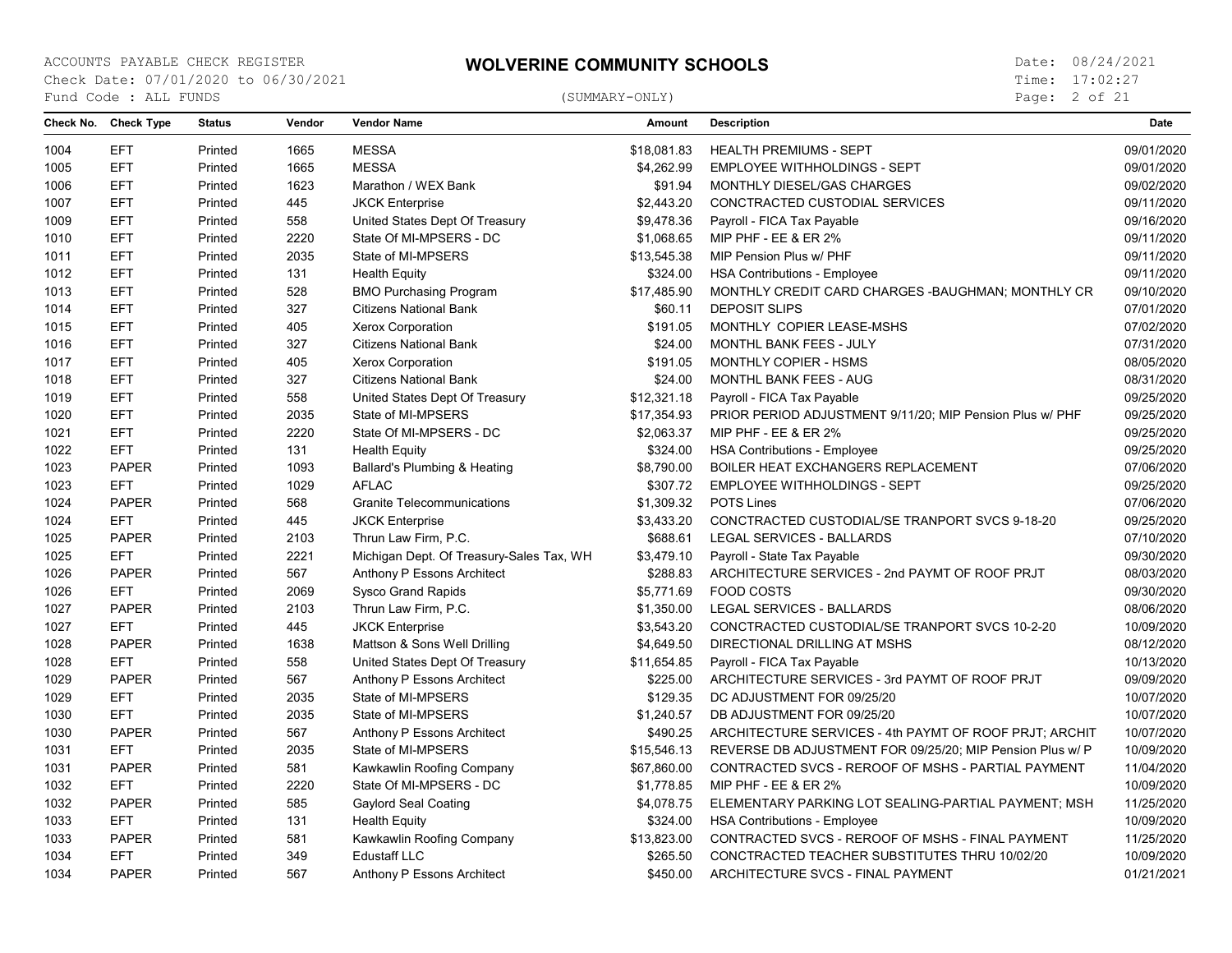Page: 3 of 21

| Check No. | <b>Check Type</b> | <b>Status</b> | Vendor | <b>Vendor Name</b>                       | Amount      | <b>Description</b>                                          | Date       |
|-----------|-------------------|---------------|--------|------------------------------------------|-------------|-------------------------------------------------------------|------------|
| 1035      | <b>EFT</b>        | Printed       | 1623   | Marathon / WEX Bank                      | \$1.086.34  | MONTHLY DIESEL/FUEL - SEPT                                  | 10/07/2020 |
| 1036      | <b>EFT</b>        | Printed       | 327    | <b>Citizens National Bank</b>            | \$24.00     | <b>MONTHL BANK FEES - SEPT</b>                              | 09/12/2020 |
| 1037      | <b>EFT</b>        | Printed       | 1665   | <b>MESSA</b>                             | \$12,005.79 | MONHTLY HEALTH PREMIUMS - DISTRICT SHARE; EMPLOYEE          | 10/08/2020 |
| 1038      | <b>EFT</b>        | Printed       | 528    | <b>BMO Purchasing Program</b>            | \$15,005.10 | SEPT CREDIT CARD CHARGES - VIZINA: SEPT CREDIT CARD CH      | 10/16/2020 |
| 1039      | <b>EFT</b>        | Printed       | 558    | United States Dept Of Treasury           | \$13,117.39 | Payroll - FICA Tax Payable                                  | 10/23/2020 |
| 1040      | <b>EFT</b>        | Printed       | 131    | <b>Health Equity</b>                     | \$324.00    | <b>HSA Contributions - Employee</b>                         | 10/23/2020 |
| 1041      | <b>EFT</b>        | Printed       | 2220   | State Of MI-MPSERS - DC                  | \$2,057.58  | MIP PHF - EE & ER 2%                                        | 10/23/2020 |
| 1042      | <b>EFT</b>        | Printed       | 2035   | State of MI-MPSERS                       | \$19,280.60 | MIP Pension Plus w/ PHF                                     | 10/23/2020 |
| 1043      | <b>EFT</b>        | Printed       | 2069   | <b>Sysco Grand Rapids</b>                | \$4,694.40  | FOOD SERVICES - EXTENDED SFSP                               | 10/21/2020 |
| 1044      | <b>EFT</b>        | Printed       | 131    | <b>Health Equity</b>                     | \$324.00    | <b>HSA Contributions - Employee</b>                         | 11/06/2020 |
| 1045      | <b>EFT</b>        | Printed       | 349    | <b>Edustaff LLC</b>                      | \$486.75    | <b>CONTRACTED SUBSTITUTES</b>                               | 11/06/2020 |
| 1046      | <b>EFT</b>        | Printed       | 445    | <b>JKCK Enterprise</b>                   | \$3,323.20  | CONCTRACTED CUSTODIAL/SE TRANPORT SVCS 10-30-20             | 11/06/2020 |
| 1047      | <b>EFT</b>        | Printed       | 558    | United States Dept Of Treasury           | \$13,430.25 | Payroll - FICA Tax Payable                                  | 11/10/2020 |
| 1048      | <b>EFT</b>        | Printed       | 2220   | State Of MI-MPSERS - DC                  | \$2,633.28  | MIP PHF - EE & ER 2%                                        | 11/06/2020 |
| 1049      | <b>EFT</b>        | Printed       | 2035   | State of MI-MPSERS                       | \$19,064.72 | MIP Pension Plus w/ PHF                                     | 11/06/2020 |
| 1050      | <b>EFT</b>        | Printed       | 526    | <b>First Western Equipment Finance</b>   | \$304.10    | Floor Scrubber Lease - Nov                                  | 11/04/2020 |
| 1051      | <b>EFT</b>        | Printed       | 1623   | Marathon / WEX Bank                      | \$1,144.05  | MONTHLY DIESEL/FUEL - OCT                                   | 11/07/2020 |
| 1052      | <b>EFT</b>        | Printed       | 2069   | <b>Sysco Grand Rapids</b>                | \$2,905.70  | SFSP FOOD COSTS                                             | 11/07/2020 |
| 1053      | <b>EFT</b>        | Printed       | 1665   | <b>MESSA</b>                             | \$25,542.22 | EMPLOYEE WITHHOLDINGS - NOV INVOICE; HEALTH PREMIUMS        | 11/07/2020 |
| 1054      | <b>EFT</b>        | Printed       | 445    | <b>JKCK Enterprise</b>                   | \$3,543.20  | CONCTRACTED CUSTODIAL/SE TRANPORT SVCS 10-16-20             | 10/23/2020 |
| 1055      | <b>EFT</b>        | Printed       | 2221   | Michigan Dept. Of Treasury-Sales Tax, WH | \$3,933.54  | Payroll - State Tax Payable                                 | 11/09/2020 |
| 1056      | <b>EFT</b>        | Printed       | 2035   | State of MI-MPSERS                       | \$69.46     | MPSERS ADJUSTMENT FOR DC                                    | 11/18/2020 |
| 1057      | <b>EFT</b>        | Printed       | 445    | <b>JKCK Enterprise</b>                   | \$3,543.20  | CONCTRACTED CUSTODIAL/SE TRANPORT SVCS 11-15-20             | 11/20/2020 |
| 1058      | <b>EFT</b>        | Printed       | 558    | United States Dept Of Treasury           | \$11,044.18 | Payroll - FICA Tax Payable                                  | 11/24/2020 |
| 1059      | <b>EFT</b>        | Printed       | 2220   | State Of MI-MPSERS - DC                  | \$1,628.59  | MIP PHF - EE & ER 2%                                        | 11/20/2020 |
| 1060      | <b>EFT</b>        | Printed       | 2035   | State of MI-MPSERS                       | \$17,643.49 | MIP Pension Plus w/ PHF                                     | 11/20/2020 |
| 1061      | <b>EFT</b>        | Printed       | 131    | <b>Health Equity</b>                     | \$324.00    | <b>HSA Contributions - Employee</b>                         | 11/20/2020 |
| 1062      | <b>EFT</b>        | Printed       | 528    | <b>BMO Purchasing Program</b>            | \$10,363.90 | OCTOBER CREDIT CARD CHARGES - BABCOCK; OCTOBER CRE          | 11/18/2020 |
| 1063      | <b>EFT</b>        | Printed       | 2069   | <b>Sysco Grand Rapids</b>                | \$3,184.45  | SFSP FOOD COSTS                                             | 11/18/2020 |
| 1064      | <b>EFT</b>        | Printed       | 349    | <b>Edustaff LLC</b>                      | \$1,150.50  | CONTRACTED SUBSTITUTES THRU 11/14/20                        | 11/20/2020 |
| 1065      | <b>EFT</b>        | Printed       | 373    | <b>MPSERS UAAL</b>                       | \$35,419.60 | <b>MPSERS UAAL - SEPT &amp; OCT</b>                         | 11/24/2020 |
| 1066      | <b>EFT</b>        | Printed       | 2221   | Michigan Dept. Of Treasury-Sales Tax, WH | \$3,759.67  | Payroll - State Tax Payable                                 | 11/25/2020 |
| 1067      | <b>EFT</b>        | Printed       | 349    | <b>Edustaff LLC</b>                      | \$88.50     | CONCTRACTED TEACHER SUBSTITUTES THRU 9/25/20                | 09/25/2020 |
| 1068      | <b>EFT</b>        | Printed       | 2035   | State of MI-MPSERS                       | \$864.00    | ADJUST FOR GREENWAY MPSERS                                  | 09/01/2020 |
| 1069      | <b>EFT</b>        | Printed       | 1029   | <b>AFLAC</b>                             | \$307.72    | EMPLOYEE OPTIONAL WITHHOLDINGS                              | 10/01/2020 |
| 1070      | <b>EFT</b>        | Printed       | 327    | <b>Citizens National Bank</b>            | \$24.00     | <b>BANK FEES - OCT</b>                                      | 10/01/2020 |
| 1071      | <b>EFT</b>        | Printed       | 349    | <b>Edustaff LLC</b>                      | \$442.50    | CONCTRACTED TEACHER SUBSTITUTES THRU 9/25/20                | 10/23/2020 |
| 1072      | <b>EFT</b>        | Printed       | 370    | Bank Of New York Mellon                  | \$1,827.50  | DUE FROM BOND DEBT CK#190118                                | 10/09/2020 |
| 1073      | <b>EFT</b>        | Printed       | 2204   | <b>Wolverine Community Schools</b>       | \$1,827.50  | Refund GF For Check Writen To Bank Of NY Mellon On Wrong Ck | 11/28/2020 |
| 1074      | <b>EFT</b>        | Printed       | 2069   | Sysco Grand Rapids                       | \$645.86    | FOOD COSTS - EXTENDED SLSP                                  | 11/28/2020 |
| 1075      | <b>EFT</b>        | Printed       | 2035   | State of MI-MPSERS                       | \$70.70     | NEW EMPLOYEE ELECTION ADJUSTMENT                            | 12/02/2020 |
| 1076      | <b>EFT</b>        | Printed       | 445    | <b>JKCK Enterprise</b>                   | \$3,213.20  | CONCTRACTED CUSTODIAL/SE TRANPORT SVCS 12-04-20             | 12/04/2020 |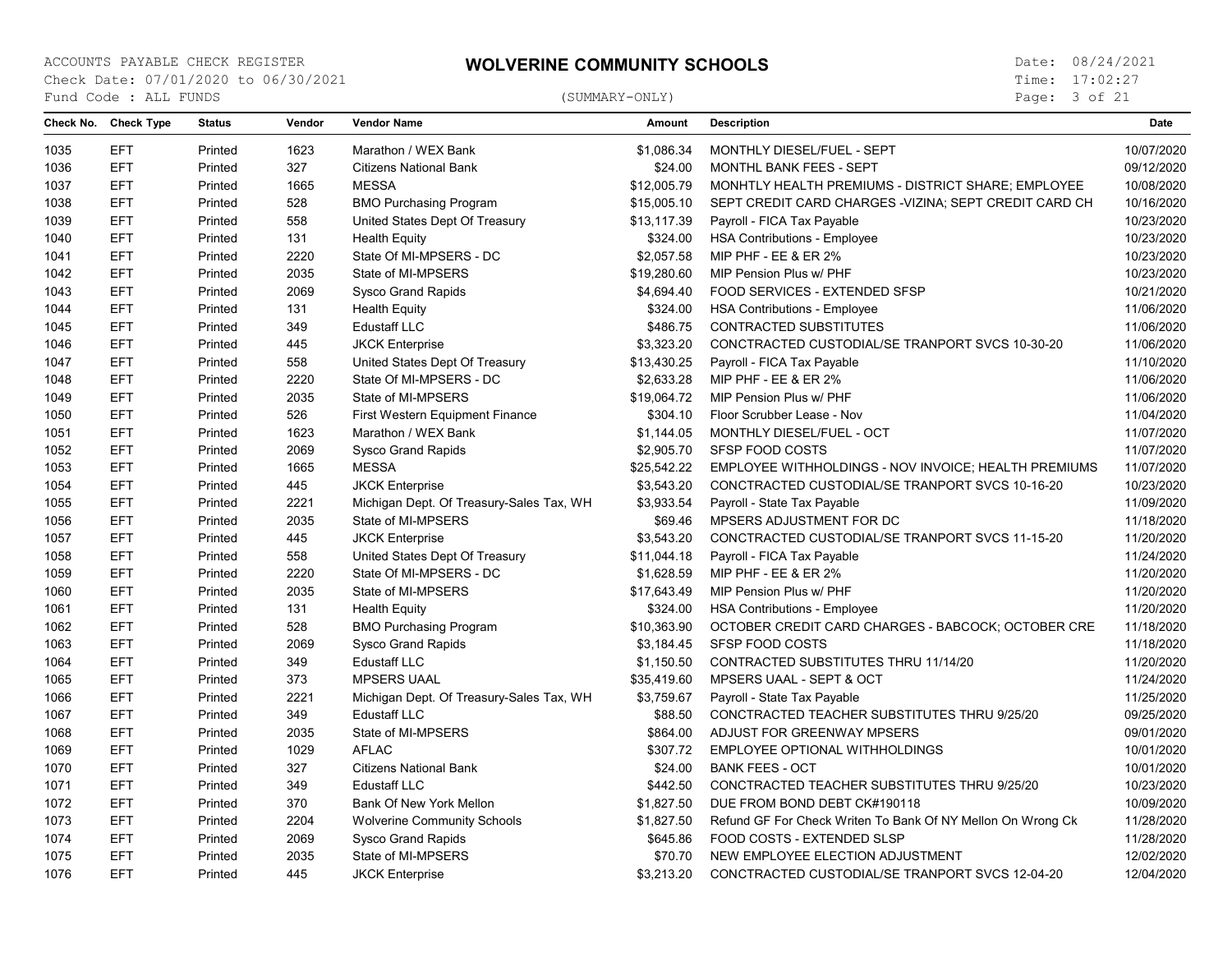Page: 4 of 21

| Check No. | <b>Check Type</b> | <b>Status</b> | Vendor | <b>Vendor Name</b>                       | <b>Amount</b> | <b>Description</b>                                    | Date       |
|-----------|-------------------|---------------|--------|------------------------------------------|---------------|-------------------------------------------------------|------------|
| 1077      | <b>EFT</b>        | Printed       | 2035   | State of MI-MPSERS                       | \$19,090.81   | MIP Pension Plus w/ PHF                               | 12/04/2020 |
| 1078      | <b>EFT</b>        | Printed       | 2220   | State Of MI-MPSERS - DC                  | \$1,687.51    | <b>MIP PHF - EE &amp; ER 2%</b>                       | 12/04/2020 |
| 1079      | <b>EFT</b>        | Printed       | 131    | <b>Health Equity</b>                     | \$324.00      | <b>HSA Contributions - Employee</b>                   | 12/04/2020 |
| 1080      | <b>EFT</b>        | Printed       | 558    | United States Dept Of Treasury           | \$11,952.60   | Payroll - FICA Tax Payable                            | 12/08/2020 |
| 1081      | <b>EFT</b>        | Printed       | 1665   | <b>MESSA</b>                             | \$20,500.67   | EMPLOYEE WITHHOLDINGS - DECEMBER; DISTRICT PAID HEAL  | 12/07/2020 |
| 1082      | <b>EFT</b>        | Printed       | 2035   | State of MI-MPSERS                       | \$140.51      | MPSERS ADJUSTMENT                                     | 11/06/2020 |
| 1083      | <b>EFT</b>        | Printed       | 327    | <b>Citizens National Bank</b>            | \$24.00       | <b>BANK FEES - NOV</b>                                | 11/02/2020 |
| 1084      | <b>EFT</b>        | Printed       | 2035   | State of MI-MPSERS                       | \$3,864.83    | PRIOR PERIOD ADJUSTMENT                               | 11/06/2020 |
| 1085      | <b>EFT</b>        | Printed       | 1623   | Marathon / WEX Bank                      | \$963.35      | MONTHLY DEISEL CHARGES - NOV                          | 12/04/2020 |
| 1086      | <b>EFT</b>        | Printed       | 2204   | <b>Wolverine Community Schools</b>       | \$802.50      | REIMBURSE FRO ANNUAL BNYM ADMIN FEE                   | 12/09/2020 |
| 1087      | <b>EFT</b>        | Printed       | 526    | First Western Equipment Finance          | \$304.10      | FLOOR SCRUBBER LEASE - DEC                            | 12/22/2020 |
| 1088      | <b>EFT</b>        | Printed       | 249    | <b>Midwest Capital Advisors</b>          | \$500.00      | <b>Midwest Capital Advisors</b>                       | 12/11/2020 |
| 1089      | <b>EFT</b>        | Printed       | 528    | <b>BMO Purchasing Program</b>            | \$21,686.08   | NOV CREDIT CARD CHARGES - BABCOCK; NOV CREDIT CARD C  | 12/15/2020 |
| 1090      | <b>EFT</b>        | Printed       | 445    | <b>JKCK Enterprise</b>                   | \$3,543.20    | CONCTRACTED CUSTODIAL/SE TRANPORT SVCS 12-11-20       | 12/18/2020 |
| 1091      | <b>EFT</b>        | Printed       | 349    | <b>Edustaff LLC</b>                      | \$265.50      | CONTRACTED SUBSTITUTES THRU 12/11/20                  | 12/18/2020 |
| 1092      | <b>EFT</b>        | Printed       | 131    | <b>Health Equity</b>                     | \$324.00      | <b>HSA Contributions - Employee</b>                   | 12/18/2020 |
| 1093      | <b>EFT</b>        | Printed       | 558    | United States Dept Of Treasury           | \$10,893.80   | Payroll - FICA Tax Payable                            | 12/22/2020 |
| 1094      | <b>EFT</b>        | Printed       | 2069   | <b>Sysco Grand Rapids</b>                | \$1,700.24    | FOOD COSTS - EXTENDED SFSP                            | 12/16/2020 |
| 1095      | <b>EFT</b>        | Printed       | 2035   | State of MI-MPSERS                       | \$17,310.05   | MIP Pension Plus w/ PHF                               | 12/18/2020 |
| 1096      | <b>EFT</b>        | Printed       | 2220   | State Of MI-MPSERS - DC                  | \$1,812.76    | MIP PHF - EE & ER 2%                                  | 12/18/2020 |
| 1097      | <b>EFT</b>        | Printed       | 249    | <b>Midwest Capital Advisors</b>          | \$500.00      | <b>Midwest Capital Advisors</b>                       | 12/18/2020 |
| 1098      | <b>EFT</b>        | Printed       | 373    | <b>MPSERS UAAL</b>                       | \$17,709.80   | <b>MPSERS UAAL - DEC</b>                              | 12/28/2020 |
| 1099      | <b>EFT</b>        | Printed       | 445    | <b>JKCK Enterprise</b>                   | \$3,213.20    | CONCTRACTED CUSTODIAL/SE TRANPORT SVCS 12-18-20       | 01/04/2021 |
| 1100      | <b>EFT</b>        | Printed       | 131    | <b>Health Equity</b>                     | \$324.00      | <b>HSA Contributions - Employee</b>                   | 01/04/2021 |
| 1101      | <b>EFT</b>        | Printed       | 249    | <b>Midwest Capital Advisors</b>          | \$500.00      | <b>Midwest Capital Advisors</b>                       | 01/04/2021 |
| 1102      | <b>EFT</b>        | Printed       | 558    | United States Dept Of Treasury           | \$10,000.74   | Payroll - FICA Tax Payable                            | 01/05/2021 |
| 1103      | <b>EFT</b>        | Printed       | 2220   | State Of MI-MPSERS - DC                  | \$1,538.55    | MIP PHF - EE & ER 2%                                  | 01/04/2021 |
| 1104      | <b>EFT</b>        | Printed       | 2035   | State of MI-MPSERS                       | \$16,276.64   | MIP Pension Plus w/ PHF                               | 01/04/2021 |
| 1105      | <b>EFT</b>        | Printed       | 2221   | Michigan Dept. Of Treasury-Sales Tax, WH | \$3,560.58    | Payroll - State Tax Payable                           | 12/30/2020 |
| 1106      | <b>EFT</b>        | Printed       | 426    | Wolverine Community Schools Bond Fund    | \$3,978.63    | 12-30-20 Tax Deposit Transfer                         | 12/30/2020 |
| 1107      | <b>EFT</b>        | Printed       | 425    | Wolverine Community Schools Sinking Fund | \$16,584.24   | 12-30-20 Tax Deposit Transfer                         | 12/30/2020 |
| 1108      | <b>EFT</b>        | Printed       | 1623   | Marathon / WEX Bank                      | \$767.25      | MONTHLY DEISEL CHARGES - DEC                          | 01/22/2021 |
| 1109      | <b>EFT</b>        | Printed       | 528    | <b>BMO Purchasing Program</b>            | \$15,752.52   | DECEMBER CREDIT CARD - BABCOCK; DECEMBER CREDIT CAR   | 01/09/2021 |
| 1110      | <b>EFT</b>        | Printed       | 1665   | <b>MESSA</b>                             | \$20,460.61   | EMPLOYEE WITHHOLDINGS - JAN INVOICE; MONTHLY DISTRICT | 01/10/2021 |
| 1111      | <b>EFT</b>        | Printed       | 2069   | <b>Sysco Grand Rapids</b>                | \$2,881.12    | FOOD COSTS - EXTENDED SFSP; FOOD COSTS - FF&V GRANT S | 01/11/2021 |
| 1112      | <b>EFT</b>        | Printed       | 131    | <b>Health Equity</b>                     | \$324.00      | <b>HSA Contributions - Employee</b>                   | 01/15/2021 |
| 1113      | <b>EFT</b>        | Printed       | 249    | <b>Midwest Capital Advisors</b>          | \$500.00      | <b>Midwest Capital Advisors</b>                       | 01/15/2021 |
| 1114      | <b>EFT</b>        | Printed       | 558    | United States Dept Of Treasury           | \$10,083.00   | Payroll - FICA Tax Payable                            | 01/19/2021 |
| 1115      | <b>EFT</b>        | Printed       | 2220   | State Of MI-MPSERS - DC                  | \$1,434.40    | <b>MIP PHF - EE &amp; ER 2%</b>                       | 01/15/2021 |
| 1116      | <b>EFT</b>        | Printed       | 2035   | State of MI-MPSERS                       | \$15,802.11   | MIP Pension Plus w/ PHF                               | 01/15/2021 |
| 1117      | <b>EFT</b>        | Printed       | 426    | Wolverine Community Schools Bond Fund    | \$5,941.61    | PROPERTY TAX TRANSFER                                 | 01/13/2021 |
| 1118      | <b>EFT</b>        | Printed       | 425    | Wolverine Community Schools Sinking Fund | \$24,762.82   | PROPERTY TAX TRANSFER                                 | 01/13/2021 |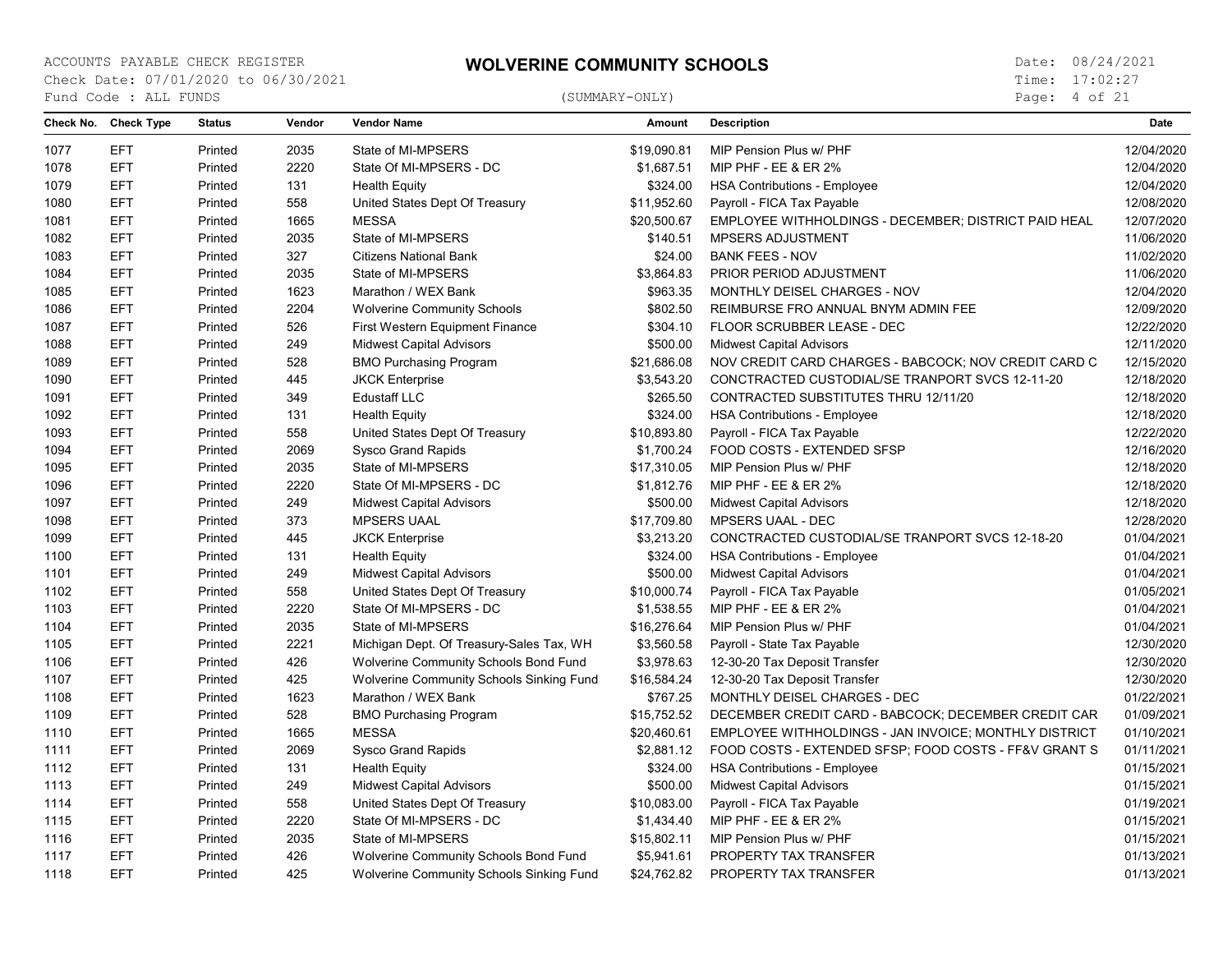Page: 5 of 21

| Check No. | <b>Check Type</b> | <b>Status</b> | Vendor | <b>Vendor Name</b>                       | <b>Amount</b> | <b>Description</b>                                     | <b>Date</b> |
|-----------|-------------------|---------------|--------|------------------------------------------|---------------|--------------------------------------------------------|-------------|
| 1119      | <b>EFT</b>        | Printed       | 349    | <b>Edustaff LLC</b>                      | \$88.50       | CONTRACTED SUBSTITUTES THRU 12-4-20                    | 12/04/2020  |
| 1120      | <b>EFT</b>        | Printed       | 349    | <b>Edustaff LLC</b>                      | \$177.00      | CONTRACTED SUBSTITUTES THRU 12-31-20                   | 12/31/2020  |
| 1121      | <b>EFT</b>        | Printed       | 327    | <b>Citizens National Bank</b>            | \$24.00       | <b>MONTHLY BANK FEE</b>                                | 12/31/2020  |
| 1122      | <b>EFT</b>        | Printed       | 2069   | <b>Sysco Grand Rapids</b>                | \$1,355.48    | FOOD COSTS - EXTENDED SFSP                             | 01/17/2021  |
| 1123      | <b>EFT</b>        | Printed       | 373    | <b>MPSERS UAAL</b>                       | \$17,709.81   | MPSERS UAAL - JANUARY                                  | 01/27/2021  |
| 1124      | <b>EFT</b>        | Printed       | 2206   | Wolverine Food Service Fund              | \$215.00      | GEN FUND REIMBURSE FOR ALA CARTE DEPOSIT               | 01/24/2021  |
| 1126      | <b>EFT</b>        | Printed       | 131    | <b>Health Equity</b>                     | \$324.00      | <b>HSA Contributions - Employee</b>                    | 01/29/2021  |
| 1127      | <b>EFT</b>        | Printed       | 2220   | State Of MI-MPSERS - DC                  | \$2,059.28    | MIP PHF - EE & ER 2%                                   | 01/29/2021  |
| 1128      | <b>EFT</b>        | Printed       | 2035   | State of MI-MPSERS                       | \$11.75       | PRIOR PERIOD MIP DC ADJUSTMENT 1-29-21                 | 01/29/2021  |
| 1129      | <b>EFT</b>        | Printed       | 2035   | State of MI-MPSERS                       | \$19,029.26   | MIP Pension Plus w/ PHF                                | 01/29/2021  |
| 1130      | <b>EFT</b>        | Printed       | 558    | United States Dept Of Treasury           | \$12,876.61   | Payroll - FICA Tax Payable                             | 01/29/2021  |
| 1131      | <b>EFT</b>        | Printed       | 249    | <b>Midwest Capital Advisors</b>          | \$500.00      | <b>Midwest Capital Advisors</b>                        | 01/29/2021  |
| 1132      | <b>EFT</b>        | Printed       | 426    | Wolverine Community Schools Bond Fund    | \$2,477.36    | TAX COLLECTION TRANSFER FROM GF                        | 01/27/2021  |
| 1133      | <b>EFT</b>        | Printed       | 425    | Wolverine Community Schools Sinking Fund | \$10,325.83   | TAX COLLECTION TRANSFER FROM GF                        | 01/27/2021  |
| 1134      | <b>EFT</b>        | Printed       | 2069   | Sysco Grand Rapids                       | \$1,312.13    | FOOD COSTS - EXTENDED SFSP                             | 01/27/2021  |
| 1135      | <b>EFT</b>        | Printed       | 2221   | Michigan Dept. Of Treasury-Sales Tax, WH | \$5,246.01    | Payroll - State Tax Payable                            | 01/29/2021  |
| 1136      | <b>EFT</b>        | Printed       | 445    | <b>JKCK Enterprise</b>                   | \$3,323.20    | CONTRACTED CUSTODIAL 1-29-21                           | 01/29/2021  |
| 1137      | <b>EFT</b>        | Printed       | 327    | <b>Citizens National Bank</b>            | \$24.00       | <b>BANK FEES - JANUARY</b>                             | 01/29/2021  |
| 1138      | <b>EFT</b>        | Printed       | 349    | <b>Edustaff LLC</b>                      | \$88.50       | <b>CONTRACTED SUBSTITUTES 1/4/21</b>                   | 01/15/2021  |
| 1139      | <b>EFT</b>        | Printed       | 349    | <b>Edustaff LLC</b>                      | \$708.00      | <b>CONTRACTED SUBSTITUTES 1/4/21</b>                   | 01/29/2021  |
| 1140      | <b>EFT</b>        | Printed       | 528    | <b>BMO Purchasing Program</b>            | \$19,270.35   | FEBRUARY CREDIT CARD - BABCOCK; FEBRUARY CREDIT CAR    | 02/08/2021  |
| 1141      | <b>EFT</b>        | Printed       | 526    | First Western Equipment Finance          | \$304.10      | FLOOR SCRUBBER LEASE - JAN                             | 01/26/2021  |
| 1142      | <b>EFT</b>        | Printed       | 445    | <b>JKCK Enterprise</b>                   | \$3,433.20    | CONTRACTED CUSTODIAL 2-12-21                           | 02/12/2021  |
| 1143      | <b>EFT</b>        | Printed       | 349    | <b>Edustaff LLC</b>                      | \$619.50      | <b>CONTRACTED SUBSTITUTES 2-15-21</b>                  | 02/12/2021  |
| 1144      | <b>EFT</b>        | Printed       | 131    | <b>Health Equity</b>                     | \$324.00      | <b>HSA Contributions - Employee</b>                    | 02/12/2021  |
| 1145      | <b>EFT</b>        | Printed       | 249    | <b>Midwest Capital Advisors</b>          | \$500.00      | <b>Midwest Capital Advisors</b>                        | 02/12/2021  |
| 1146      | <b>EFT</b>        | Printed       | 2220   | State Of MI-MPSERS - DC                  | \$1,707.70    | MIP PHF - EE & ER 2%                                   | 02/12/2021  |
| 1147      | <b>EFT</b>        | Printed       | 2035   | State of MI-MPSERS                       | \$17,018.94   | MIP Pension Plus w/ PHF                                | 02/12/2021  |
| 1148      | <b>EFT</b>        | Printed       | 558    | United States Dept Of Treasury           | \$10,869.26   | Payroll - FICA Tax Payable                             | 02/16/2021  |
| 1149      | <b>EFT</b>        | Printed       | 1665   | <b>MESSA</b>                             | \$20,460.61   | EMPLOYEE WITHHOLDINGS - FEB INVOICE; MONTHLY DISTRICT  | 02/09/2021  |
| 1150      | <b>EFT</b>        | Printed       | 445    | <b>JKCK Enterprise</b>                   | \$3,433.20    | CONTRACTED CUSTODIAL 2-1-621                           | 02/26/2021  |
| 1151      | <b>EFT</b>        | Printed       | 131    | <b>Health Equity</b>                     | \$324.00      | <b>HSA Contributions - Employee</b>                    | 02/26/2021  |
| 1152      | <b>EFT</b>        | Printed       | 249    | <b>Midwest Capital Advisors</b>          | \$500.00      | <b>Midwest Capital Advisors</b>                        | 02/26/2021  |
| 1153      | <b>EFT</b>        | Printed       | 558    | United States Dept Of Treasury           | \$10,972.10   | Payroll - FICA Tax Payable                             | 02/26/2021  |
| 1154      | <b>EFT</b>        | Printed       | 2220   | State Of MI-MPSERS - DC                  | \$1,060.87    | 2-26-21 ORS DC FORFEITURE CREDIT; MIP PHF - EE & ER 2% | 02/26/2021  |
| 1155      | <b>EFT</b>        | Printed       | 2035   | State of MI-MPSERS                       | \$17,215.45   | MIP Pension Plus w/ PHF                                | 02/26/2021  |
| 1156      | <b>EFT</b>        | Printed       | 373    | <b>MPSERS UAAL</b>                       | \$17,709.80   | MPSERS UAAL - FEBRUARY                                 | 02/24/2021  |
| 1157      | <b>EFT</b>        | Printed       | 2221   | Michigan Dept. Of Treasury-Sales Tax, WH | \$3,756.49    | Payroll - State Tax Payable                            | 02/26/2021  |
| 1158      | <b>EFT</b>        | Printed       | 1623   | Marathon / WEX Bank                      | \$844.75      | MONTHLY DEISEL CHARGES - JANUARY                       | 02/08/2021  |
| 1159      | <b>EFT</b>        | Printed       | 526    | First Western Equipment Finance          | \$304.10      | FLOOR SCRUBBER LEASE - FEB                             | 02/23/2021  |
| 1160      | <b>EFT</b>        | Printed       | 349    | <b>Edustaff LLC</b>                      | \$1,902.75    | <b>CONTRACTED SUBSTITUTES 2-26-21</b>                  | 02/26/2021  |
| 1161      | <b>EFT</b>        | Printed       | 2069   | <b>Sysco Grand Rapids</b>                | \$5,957.32    | <b>EXTENDED SFSP FOOD COSTS</b>                        | 02/25/2021  |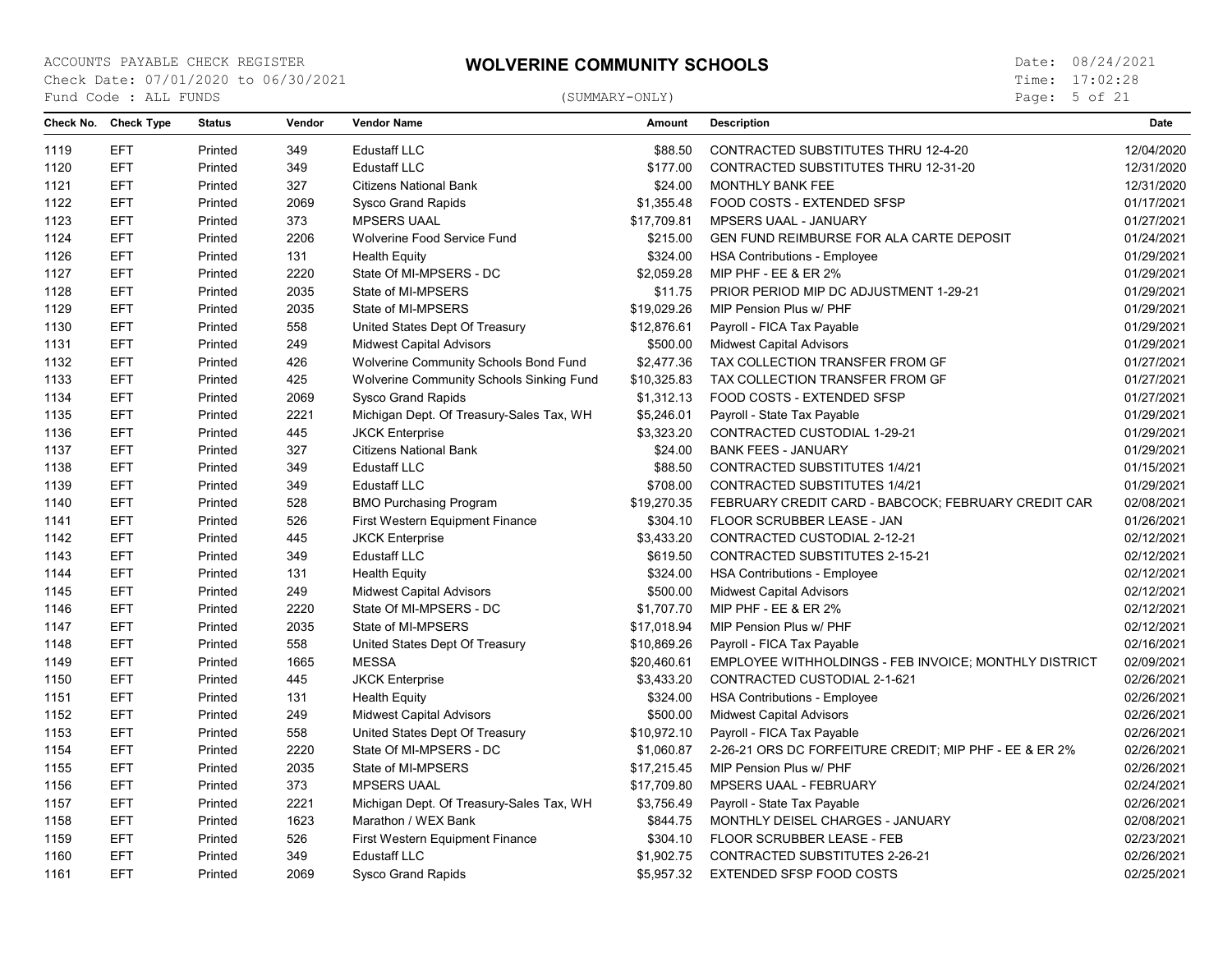Page: 6 of 21

| Check No. | <b>Check Type</b> | <b>Status</b> | Vendor | <b>Vendor Name</b>                              | Amount      | <b>Description</b>                                      | Date       |
|-----------|-------------------|---------------|--------|-------------------------------------------------|-------------|---------------------------------------------------------|------------|
| 1162      | <b>EFT</b>        | Printed       | 1665   | <b>MESSA</b>                                    | \$15,688.36 | EMPLOYEE WITHHOLDINGS - MAR INVOICE; DISTRICT SHARE O   | 03/01/2021 |
| 1163      | <b>EFT</b>        | Printed       | 327    | <b>Citizens National Bank</b>                   | \$24.00     | <b>BANK FEE - FEB</b>                                   | 02/28/2021 |
| 1165      | <b>EFT</b>        | Printed       | 400    | MFA - State Aid Loan                            | \$57,356.18 | STATE AID NOTE -FEB 2021                                | 02/20/2021 |
| 1166      | <b>EFT</b>        | Printed       | 2069   | <b>Sysco Grand Rapids</b>                       | \$1,396.79  | EXTENDED SFSP FOOD COSTS                                | 03/04/2021 |
| 1167      | <b>EFT</b>        | Printed       | 526    | First Western Equipment Finance                 | \$304.10    | FLOOR SCRUBBER LEASE - MAR                              | 03/22/2021 |
| 1168      | <b>EFT</b>        | Printed       | 131    | <b>Health Equity</b>                            | \$324.00    | <b>HSA Contributions - Employee</b>                     | 03/12/2021 |
| 1169      | <b>EFT</b>        | Printed       | 445    | <b>JKCK Enterprise</b>                          | \$3,433.20  | CONTRACTED CUSTODIAL 3-12-21                            | 03/12/2021 |
| 1170      | <b>EFT</b>        | Printed       | 249    | <b>Midwest Capital Advisors</b>                 | \$500.00    | <b>Midwest Capital Advisors</b>                         | 03/12/2021 |
| 1171      | <b>EFT</b>        | Printed       | 558    | United States Dept Of Treasury                  | \$12,781.32 | Payroll - FICA Tax Payable                              | 03/16/2021 |
| 1172      | <b>EFT</b>        | Printed       | 2220   | State Of MI-MPSERS - DC                         | \$1,579.66  | 03-12-21 ORS DC FORFEITURE CREDIT; MIP PHF - EE & ER 2% | 03/12/2021 |
| 1173      | <b>EFT</b>        | Printed       | 2035   | State of MI-MPSERS                              | \$18,819.99 | MIP Pension Plus w/ PHF                                 | 03/12/2021 |
| 1174      | <b>EFT</b>        | Printed       | 528    | <b>BMO Purchasing Program</b>                   | \$13,983.95 | FEBRUARY CREDIT CARD CHARGES - BABCOCK; FEBRUARY C      | 03/10/2021 |
| 1176      | <b>EFT</b>        | Printed       | 2069   | <b>Sysco Grand Rapids</b>                       | \$1,460.18  | EXTENDED SFSP FOOD COSTS                                | 03/10/2021 |
| 1177      | <b>EFT</b>        | Printed       | 426    | Wolverine Community Schools Bond Fund           | \$2,037.07  | PROPERTY TAX COLLECTION TRANSFER                        | 02/05/2021 |
| 1178      | <b>EFT</b>        | Printed       | 425    | <b>Wolverine Community Schools Sinking Fund</b> | \$8,491.65  | PROPERTY TAX COLLECTION TRANSFER                        | 02/05/2021 |
| 1179      | <b>EFT</b>        | Printed       | 426    | Wolverine Community Schools Bond Fund           | \$11,301.16 | PROPERTY TAX COLLECTION TRANSFER                        | 02/26/2021 |
| 1180      | <b>EFT</b>        | Printed       | 425    | <b>Wolverine Community Schools Sinking Fund</b> | \$47,098.69 | PROPERTY TAX COLLECTION TRANSFER                        | 02/26/2021 |
| 1181      | <b>EFT</b>        | Printed       | 2069   | <b>Sysco Grand Rapids</b>                       | \$2,106.76  | EXTENDED SFSP - FOOD COSTS                              | 03/18/2021 |
| 1182      | <b>EFT</b>        | Printed       | 1623   | Marathon / WEX Bank                             | \$1,147.02  | MONTHLY DEISEL CHARGES - FEBRUARY                       | 03/18/2021 |
| 1183      | <b>EFT</b>        | Printed       | 558    | United States Dept Of Treasury                  | \$11,016.37 | Payroll - FICA Tax Payable                              | 03/26/2021 |
| 1184      | <b>EFT</b>        | Printed       | 2035   | State of MI-MPSERS                              | \$17,244.78 | MIP Pension Plus w/ PHF                                 | 03/26/2021 |
| 1185      | <b>EFT</b>        | Printed       | 2220   | State Of MI-MPSERS - DC                         | \$1,302.03  | 03-16-21 ORS DC FORFEITURE CREDIT; MIP PHF - EE & ER 2% | 03/26/2021 |
| 1186      | <b>EFT</b>        | Printed       | 131    | <b>Health Equity</b>                            | \$324.00    | <b>HSA Contributions - Employee</b>                     | 03/26/2021 |
| 1187      | <b>EFT</b>        | Printed       | 249    | <b>Midwest Capital Advisors</b>                 | \$500.00    | <b>Midwest Capital Advisors</b>                         | 03/26/2021 |
| 1189      | <b>EFT</b>        | Printed       | 445    | <b>JKCK Enterprise</b>                          | \$3,213.20  | CONTRACTED CUSTODIAL 3-26-21                            | 03/26/2021 |
| 1192      | <b>EFT</b>        | Printed       | 2069   | <b>Sysco Grand Rapids</b>                       | \$1,808.14  | <b>EXTENDED SFSP FOOD COSTS</b>                         | 03/25/2021 |
| 1193      | <b>EFT</b>        | Printed       | 400    | MFA - State Aid Loan                            | \$57,309.52 | STATE AID LOAN PAYMENT - MARCH                          | 03/26/2021 |
| 1194      | <b>EFT</b>        | Printed       | 349    | <b>Edustaff LLC</b>                             | \$1,534.00  | 1534CONTRACTED SUBSTITUTES 4-9-21                       | 04/09/2021 |
| 1195      | <b>EFT</b>        | Printed       | 445    | <b>JKCK Enterprise</b>                          | \$2,773.20  | <b>CONTRACTED CUSTODIAL 4-9-21</b>                      | 04/09/2021 |
| 1196      | <b>EFT</b>        | Printed       | 558    | United States Dept Of Treasury                  | \$8,999.85  | Payroll - FICA Tax Payable                              | 04/12/2021 |
| 1197      | <b>EFT</b>        | Printed       | 2220   | State Of MI-MPSERS - DC                         | \$798.64    | 04-09-21 ORS DC FORFEITURE CREDIT; MIP PHF - EE & ER 2% | 04/09/2021 |
| 1198      | <b>EFT</b>        | Printed       | 2035   | State of MI-MPSERS                              | \$14,668.32 | MIP Pension Plus w/ PHF                                 | 04/09/2021 |
| 1199      | <b>EFT</b>        | Printed       | 131    | <b>Health Equity</b>                            | \$324.00    | <b>HSA Contributions - Employee</b>                     | 04/09/2021 |
| 1200      | <b>EFT</b>        | Printed       | 249    | <b>Midwest Capital Advisors</b>                 | \$500.00    | <b>Midwest Capital Advisors</b>                         | 04/09/2021 |
| 1201      | <b>EFT</b>        | Printed       | 2221   | Michigan Dept. Of Treasury-Sales Tax, WH        | \$3,995.86  | Payroll - State Tax Payable                             | 04/06/2021 |
| 1202      | <b>EFT</b>        | Printed       | 1029   | <b>AFLAC</b>                                    | \$267.02    | <b>EMPLOYEE WITHHOLDINGS</b>                            | 04/08/2021 |
| 1203      | <b>EFT</b>        | Printed       | 1665   | <b>MESSA</b>                                    | \$17,953.97 | EMPLOYEE WITHHOLDINGS - APRIL INVOICE; DISTRICT SHARE   | 04/08/2021 |
| 1204      | <b>EFT</b>        | Printed       | 426    | Wolverine Community Schools Bond Fund           | \$3,040.35  | TAX SETTLEMENT - CHEBOYGAN COUNTY                       | 04/08/2021 |
| 1205      | <b>EFT</b>        | Printed       | 425    | Wolverine Community Schools Sinking Fund        | \$13,544.42 | TAX SETTLEMENT - CHEBOYGAN COUNTY                       | 04/08/2021 |
| 1207      | <b>EFT</b>        | Printed       | 349    | <b>Edustaff LLC</b>                             | \$295.00    | CONTRACTED SUBSTITUTES                                  | 03/11/2021 |
| 1208      | <b>EFT</b>        | Printed       | 349    | <b>Edustaff LLC</b>                             | \$1,593.00  | <b>CONTRACTED SUBSTITUTES</b>                           | 03/12/2021 |
| 1209      | <b>EFT</b>        | Printed       | 349    | <b>Edustaff LLC</b>                             | \$2,714.00  | <b>CONTRACTED SUBSTITUTES</b>                           | 03/26/2021 |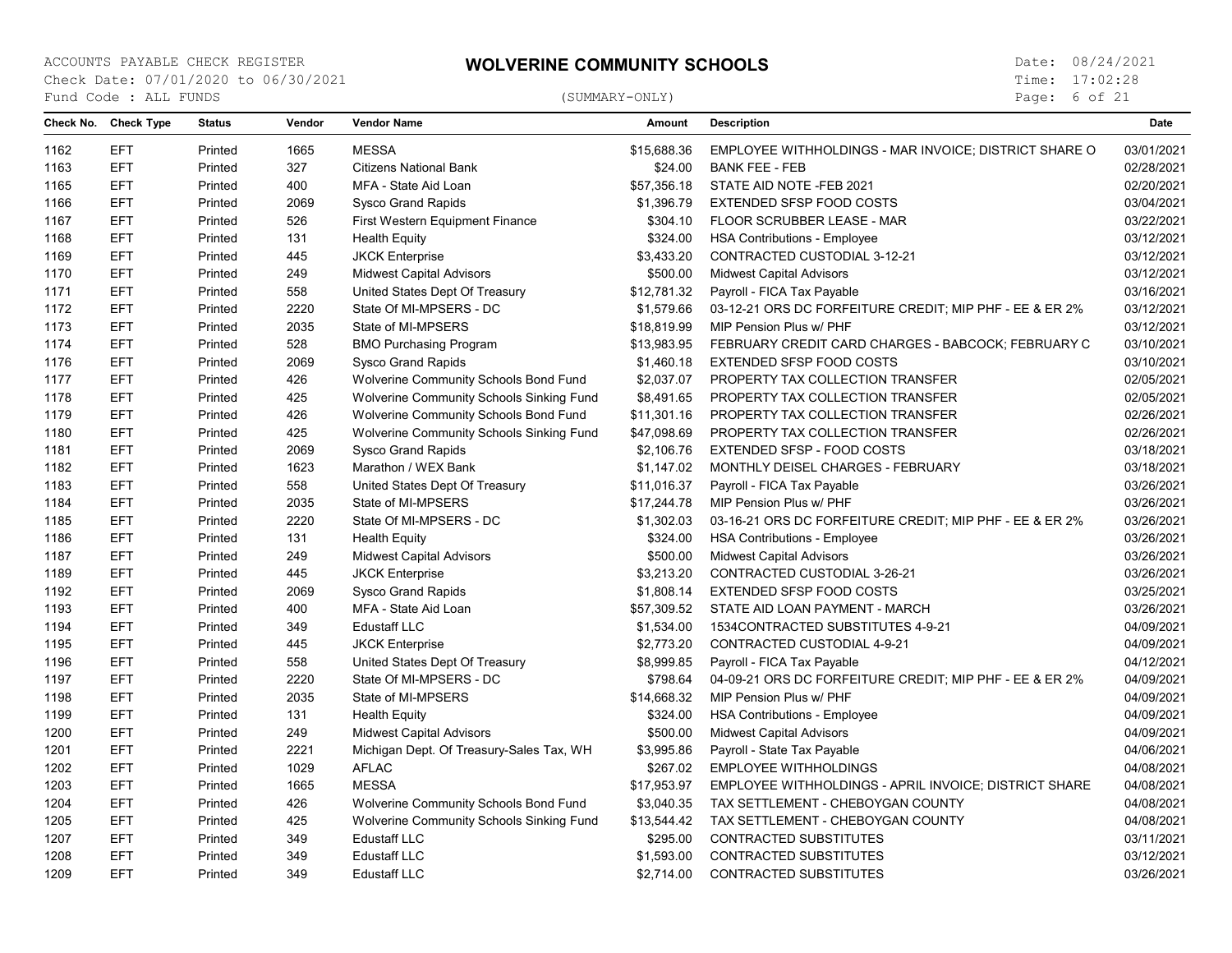Page: 7 of 21

| Check No. | <b>Check Type</b> | <b>Status</b> | Vendor | <b>Vendor Name</b>                       | Amount      | <b>Description</b>                                      | Date       |
|-----------|-------------------|---------------|--------|------------------------------------------|-------------|---------------------------------------------------------|------------|
| 1210      | <b>EFT</b>        | Printed       | 327    | <b>Citizens National Bank</b>            | \$24.00     | <b>BANK FEE - MARCH</b>                                 | 03/31/2021 |
| 1211      | <b>EFT</b>        | Printed       | 327    | <b>Citizens National Bank</b>            | \$75.00     | ANNUAL ACH FEE                                          | 03/31/2021 |
| 1212      | <b>EFT</b>        | Printed       | 426    | Wolverine Community Schools Bond Fund    | \$1,208.82  | TRANSFER TAX COLLECTION                                 | 03/18/2021 |
| 1213      | <b>EFT</b>        | Printed       | 425    | Wolverine Community Schools Sinking Fund | \$5,039.29  | TRANSFER TAX COLLECTION                                 | 03/18/2021 |
| 1214      | <b>EFT</b>        | Printed       | 426    | Wolverine Community Schools Bond Fund    | \$1,363.10  | <b>TRANSFER TAX COLLECTION</b>                          | 03/25/2021 |
| 1215      | <b>EFT</b>        | Printed       | 425    | Wolverine Community Schools Sinking Fund | \$5,681.43  | TRANSFER TAX COLLECTION                                 | 03/25/2021 |
| 1216      | <b>EFT</b>        | Printed       | 373    | <b>MPSERS UAAL</b>                       | \$17,709.80 | <b>MPSERS UAAL - MARCH</b>                              | 03/29/2021 |
| 1217      | <b>EFT</b>        | Printed       | 2204   | <b>Wolverine Community Schools</b>       | \$86,827.50 | BOND DEBT PRINCIPAL & INTEREST GF MADE FOR BOND DEBT    | 04/13/2021 |
| 1218      | <b>EFT</b>        | Printed       | 2220   | State Of MI-MPSERS - DC                  | \$1,108.97  | 04-23-21 ORS DC FORFEITURE CREDIT; MIP PHF - EE & ER 2% | 04/23/2021 |
| 1219      | <b>EFT</b>        | Printed       | 2035   | State of MI-MPSERS                       | \$17,150.70 | MIP Pension Plus w/ PHF                                 | 04/23/2021 |
| 1220      | <b>EFT</b>        | Printed       | 558    | United States Dept Of Treasury           | \$10,788.95 | Payroll - FICA Tax Payable                              | 04/27/2021 |
| 1221      | <b>EFT</b>        | Printed       | 249    | <b>Midwest Capital Advisors</b>          | \$500.00    | <b>Midwest Capital Advisors</b>                         | 04/23/2021 |
| 1222      | <b>EFT</b>        | Printed       | 131    | <b>Health Equity</b>                     | \$324.00    | <b>HSA Contributions - Employee</b>                     | 04/23/2021 |
| 1223      | <b>EFT</b>        | Printed       | 373    | <b>MPSERS UAAL</b>                       | \$17,709.80 | <b>MPSERS UAAL - APRIL</b>                              | 04/20/2021 |
| 1224      | EFT               | Printed       | 445    | <b>JKCK Enterprise</b>                   | \$3,213.20  | CONTRACTED CUSTODIAL 4-23-21                            | 04/23/2021 |
| 1225      | <b>EFT</b>        | Printed       | 349    | <b>Edustaff LLC</b>                      | \$1,976.50  | <b>CONTRACTED SUBSTITUTES 4/23/21</b>                   | 04/23/2021 |
| 1226      | <b>EFT</b>        | Printed       | 2069   | Sysco Grand Rapids                       | \$3,537.72  | SFSP FOOD COSTS; FF&V GRANT                             | 04/22/2021 |
| 1227      | <b>EFT</b>        | Printed       | 1623   | Marathon / WEX Bank                      | \$1,742.42  | <b>DEISEL CHARGES - MARCH</b>                           | 04/22/2021 |
| 1228      | <b>EFT</b>        | Printed       | 526    | <b>First Western Equipment Finance</b>   | \$304.10    | FLOOR SCRUBBER LEASE - APR                              | 04/27/2021 |
| 1229      | <b>EFT</b>        | Printed       | 528    | <b>BMO Purchasing Program</b>            | \$15,390.28 | MARCH CREDIT CARD CHARGES - BABCOCK; MARCH CREDIT C     | 04/28/2021 |
| 1230      | <b>EFT</b>        | Printed       | 2206   | Wolverine Food Service Fund              | \$8,929.06  | TRANSFER STATE AID 31d & f (THRU APRIL PAYMENTS)        | 04/29/2021 |
| 1231      | <b>EFT</b>        | Printed       | 2069   | Sysco Grand Rapids                       | \$888.15    | FOOD COSTS - SFSP                                       | 04/30/2021 |
| 1232      | <b>EFT</b>        | Printed       | 479    | Reserve Account                          | \$500.00    | PITNEY BOWES POSTAGE ACCT #21389143                     | 05/03/2021 |
| 1233      | <b>EFT</b>        | Printed       | 249    | <b>Midwest Capital Advisors</b>          | \$500.00    | <b>Midwest Capital Advisors</b>                         | 05/07/2021 |
| 1234      | <b>EFT</b>        | Printed       | 131    | <b>Health Equity</b>                     | \$324.00    | <b>HSA Contributions - Employee</b>                     | 05/07/2021 |
| 1235      | <b>EFT</b>        | Printed       | 445    | <b>JKCK Enterprise</b>                   | \$3,543.20  | CONTRACTED CUSTODIAL 5-7-21                             | 05/07/2021 |
| 1236      | <b>EFT</b>        | Printed       | 558    | United States Dept Of Treasury           | \$11,219.78 | Payroll - FICA Tax Payable                              | 05/11/2021 |
| 1237      | <b>EFT</b>        | Printed       | 2220   | State Of MI-MPSERS - DC                  | \$1,610.55  | 5-07-21 ORS DC FORFEITURE CREDIT; MIP PHF - EE & ER 2%  | 05/07/2021 |
| 1238      | <b>EFT</b>        | Printed       | 2035   | State of MI-MPSERS                       | \$255.92    | PRIOR PERIOD ADJUSTMENT - DC                            | 05/07/2021 |
| 1239      | <b>EFT</b>        | Printed       | 2035   | State of MI-MPSERS                       | \$16,736.23 | PRIOR PERIOD ADJUSTMENT - DB; MIP Pension Plus w/ PHF   | 05/07/2021 |
| 1240      | <b>EFT</b>        | Printed       | 2221   | Michigan Dept. Of Treasury-Sales Tax, WH | \$3,438.19  | Payroll - State Tax Payable                             | 05/04/2021 |
| 1241      | <b>EFT</b>        | Printed       | 1623   | Marathon / WEX Bank                      | \$1,140.68  | <b>DEISEL CHARGES - APRIL</b>                           | 05/05/2021 |
| 1242      | <b>EFT</b>        | Printed       | 349    | <b>Edustaff LLC</b>                      | \$3,717.00  | <b>CONTRACTED SUBSTITUTES 5-7-21</b>                    | 05/07/2021 |
| 1243      | <b>EFT</b>        | Printed       | 373    | <b>MPSERS UAAL</b>                       | \$17,709.80 | <b>MPSERS UAAL - MAY</b>                                | 05/25/2021 |
| 1244      | <b>EFT</b>        | Printed       | 445    | <b>JKCK Enterprise</b>                   | \$3,543.20  | CONTRACTED CUSTODIAL 5-21-21                            | 05/21/2021 |
| 1245      | <b>EFT</b>        | Printed       | 2069   | Sysco Grand Rapids                       | \$2,207.88  | EXTENDED SFSP FOOD COSTS; FF&V GRANT COSTS; EXTENDE     | 05/16/2021 |
| 1246      | <b>EFT</b>        | Printed       | 1665   | <b>MESSA</b>                             | \$18,028.68 | EMPLOYEE WITHHOLDINGS - MAY INVOICE; DISTRICT SHARE O   | 05/16/2021 |
| 1247      | <b>EFT</b>        | Printed       | 528    | <b>BMO Purchasing Program</b>            | \$12,301.87 | APRIL CREDIT CARD CHARGES - BABCOCK; APRIL CREDIT CAR   | 05/16/2021 |
| 1248      | <b>EFT</b>        | Printed       | 327    | <b>Citizens National Bank</b>            | \$24.00     | <b>BANK FEES - APRIL</b>                                | 04/30/2021 |
| 1249      | <b>EFT</b>        | Printed       | 327    | <b>Citizens National Bank</b>            | \$110.30    | <b>DEPOSIT SLIP REORDER</b>                             | 04/07/2021 |
| 1250      | <b>EFT</b>        | Printed       | 400    | MFA - State Aid Loan                     | \$57,267.29 | STATE AID LOAN PAYMENT - MARCH                          | 04/20/2021 |
| 1251      | <b>EFT</b>        | Printed       | 558    | United States Dept Of Treasury           | \$11,261.44 | Payroll - FICA Tax Payable                              | 05/21/2021 |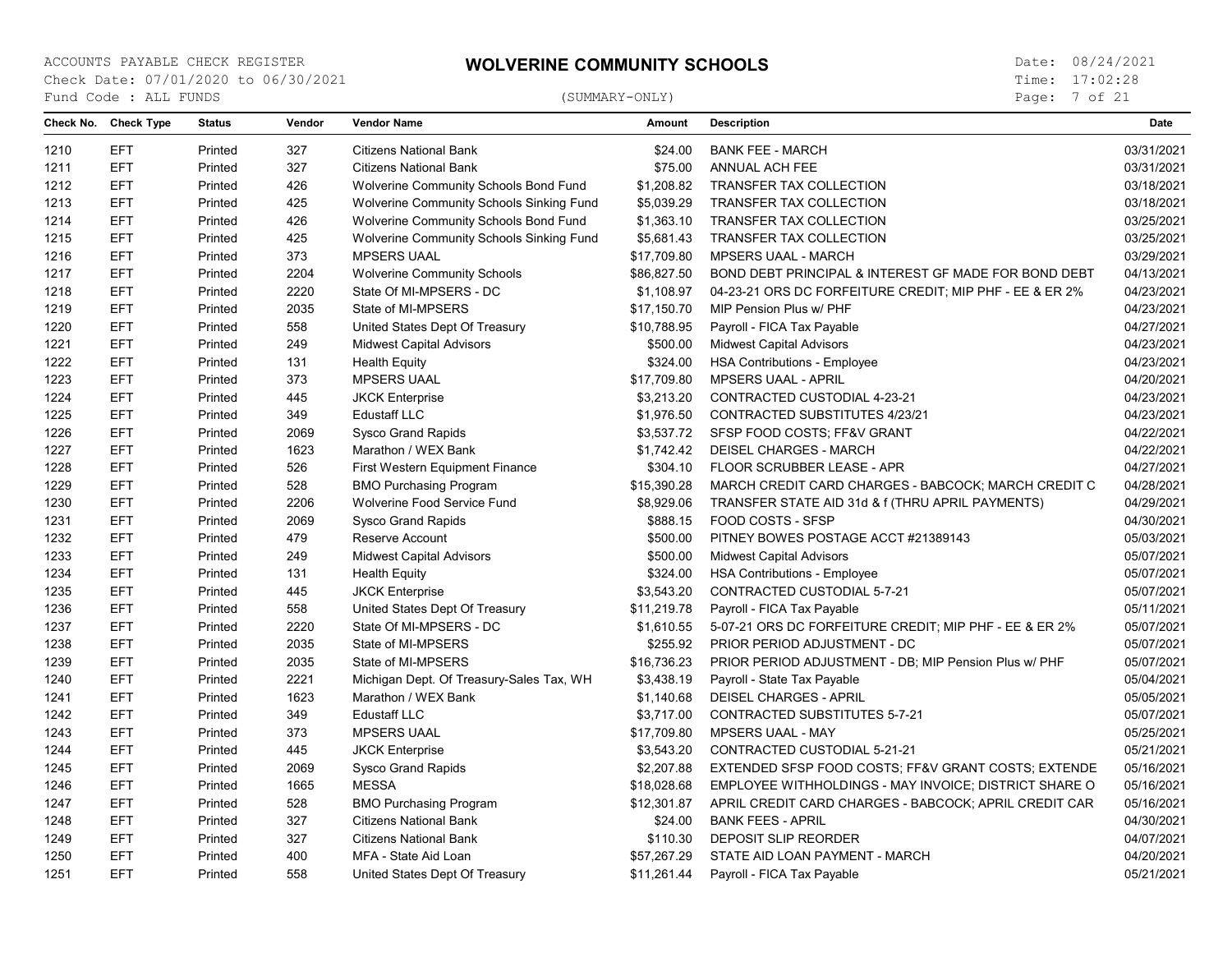Page: 8 of 21

| <b>EFT</b><br>249<br>1252<br>Printed<br><b>Midwest Capital Advisors</b><br>\$500.00<br><b>Midwest Capital Advisors</b><br><b>EFT</b><br>2220<br>1253<br>State Of MI-MPSERS - DC<br>\$2,277.76<br>MIP PHF - EE & ER 2%<br>Printed<br>1254<br><b>EFT</b><br>2035<br>\$17,620.08<br>Printed<br>State of MI-MPSERS<br>MIP Pension Plus w/ PHF<br>1255<br><b>EFT</b><br>Printed<br>131<br><b>Health Equity</b><br>\$324.00<br><b>HSA Contributions - Employee</b> | 05/21/2021<br>05/21/2021<br>05/21/2021<br>05/21/2021<br>05/21/2021<br>05/21/2021<br>06/02/2021 |
|--------------------------------------------------------------------------------------------------------------------------------------------------------------------------------------------------------------------------------------------------------------------------------------------------------------------------------------------------------------------------------------------------------------------------------------------------------------|------------------------------------------------------------------------------------------------|
|                                                                                                                                                                                                                                                                                                                                                                                                                                                              |                                                                                                |
|                                                                                                                                                                                                                                                                                                                                                                                                                                                              |                                                                                                |
|                                                                                                                                                                                                                                                                                                                                                                                                                                                              |                                                                                                |
|                                                                                                                                                                                                                                                                                                                                                                                                                                                              |                                                                                                |
| <b>EFT</b><br>1256<br>349<br><b>Edustaff LLC</b><br>\$2,891.00<br><b>CONTRACTED SUBSTITUTES</b><br>Printed                                                                                                                                                                                                                                                                                                                                                   |                                                                                                |
| <b>EFT</b><br>\$3,333.00<br>1257<br>Printed<br>404<br>State Of Michigan -UI<br>UNEMPLOYMENT CHARGES THRU 4-30-21                                                                                                                                                                                                                                                                                                                                             |                                                                                                |
| <b>EFT</b><br><b>MESSA</b><br>1258<br>Printed<br>1665<br>\$16,841.14<br>EMPLOYEE WITHHOLDINGS - JUNE INVOICE; DISTRICT SHARE                                                                                                                                                                                                                                                                                                                                 |                                                                                                |
| 1259<br><b>EFT</b><br>Printed<br>445<br><b>JKCK Enterprise</b><br>\$3,543.20<br>CONTRACTED CUSTODIAL & SE TRANSPORT 6-4-21                                                                                                                                                                                                                                                                                                                                   | 06/04/2021                                                                                     |
| <b>EFT</b><br>2220<br>\$2,342.01<br>1261<br>Printed<br>State Of MI-MPSERS - DC<br><b>MIP PHF - EE &amp; ER 2%</b>                                                                                                                                                                                                                                                                                                                                            | 06/04/2021                                                                                     |
| <b>EFT</b><br>2035<br>State of MI-MPSERS<br>\$18,788.69<br>MIP Pension Plus w/ PHF<br>1262<br>Printed                                                                                                                                                                                                                                                                                                                                                        | 06/04/2021                                                                                     |
| <b>EFT</b><br>1263<br>249<br>\$500.00<br>Printed<br><b>Midwest Capital Advisors</b><br><b>Midwest Capital Advisors</b>                                                                                                                                                                                                                                                                                                                                       | 06/04/2021                                                                                     |
| 1264<br><b>EFT</b><br>131<br>\$324.00<br>Printed<br><b>Health Equity</b><br><b>HSA Contributions - Employee</b>                                                                                                                                                                                                                                                                                                                                              | 06/04/2021                                                                                     |
| <b>EFT</b><br>1265<br>Printed<br>2221<br>Michigan Dept. Of Treasury-Sales Tax, WH<br>\$3,873.08<br>Payroll - State Tax Payable                                                                                                                                                                                                                                                                                                                               | 06/02/2021                                                                                     |
| <b>EFT</b><br>1266<br>1029<br><b>AFLAC</b><br>\$267.02<br><b>EMPLOYEE WITHHOLDINGS</b><br>Printed                                                                                                                                                                                                                                                                                                                                                            | 06/04/2021                                                                                     |
| 1267<br><b>EFT</b><br>1029<br><b>AFLAC</b><br>\$267.02<br>Printed<br><b>EMPLOYEE WITHHOLDINGS</b>                                                                                                                                                                                                                                                                                                                                                            | 06/04/2021                                                                                     |
| 1268<br><b>EFT</b><br>2220<br>State Of MI-MPSERS - DC<br>\$589.83<br>Printed<br>Adjustment For Whittsit ORS Election                                                                                                                                                                                                                                                                                                                                         | 05/27/2021                                                                                     |
| <b>EFT</b><br>1623<br>\$2,068.59<br>1269<br>Printed<br>Marathon / WEX Bank<br>MONTHLY DIESEL CHARGES - MAY                                                                                                                                                                                                                                                                                                                                                   | 06/02/2021                                                                                     |
| <b>EFT</b><br>2069<br>\$2,752.63<br><b>EXTENDED SFSP FOOD COSTS</b><br>1270<br>Printed<br><b>Sysco Grand Rapids</b>                                                                                                                                                                                                                                                                                                                                          | 06/02/2021                                                                                     |
| <b>EFT</b><br>Printed<br>327<br>\$24.00<br><b>BANK FEES - MAY</b><br>1271<br><b>Citizens National Bank</b>                                                                                                                                                                                                                                                                                                                                                   | 05/31/2021                                                                                     |
| <b>EFT</b><br>1272<br>Printed<br>400<br>\$57,242.85<br>STATE AID LOAN PAYMENT - MAY<br>MFA - State Aid Loan                                                                                                                                                                                                                                                                                                                                                  | 05/20/2021                                                                                     |
| 1273<br><b>EFT</b><br>526<br>First Western Equipment Finance<br>\$304.10<br>FLOOR SCRUBBER LEASE - MAY<br>Printed                                                                                                                                                                                                                                                                                                                                            | 05/25/2021                                                                                     |
| 1274<br><b>EFT</b><br>Printed<br>2069<br>\$2,924.06<br>FOOD COSTS - FF&V GRANT; FOOD COSTS - EXTENDED SFSP<br>Sysco Grand Rapids                                                                                                                                                                                                                                                                                                                             | 06/09/2021                                                                                     |
| 1275<br><b>EFT</b><br>\$324.00<br>Printed<br>131<br><b>Health Equity</b><br><b>HSA Contributions - Employee</b>                                                                                                                                                                                                                                                                                                                                              | 06/18/2021                                                                                     |
| 1276<br><b>EFT</b><br>445<br>\$2,993.20<br>CONTRACTED CUSTODIAL 6-18-21<br>Printed<br><b>JKCK Enterprise</b>                                                                                                                                                                                                                                                                                                                                                 | 06/18/2021                                                                                     |
| 1277<br><b>EFT</b><br>249<br>\$500.00<br><b>Midwest Capital Advisors</b><br>Printed<br><b>Midwest Capital Advisors</b>                                                                                                                                                                                                                                                                                                                                       | 06/18/2021                                                                                     |
| 1278<br><b>EFT</b><br>\$10,413.98<br>Printed<br>558<br>United States Dept Of Treasury<br>Payroll - FICA Tax Payable                                                                                                                                                                                                                                                                                                                                          | 06/22/2021                                                                                     |
| <b>EFT</b><br>1279<br>2220<br>State Of MI-MPSERS - DC<br>\$1,601.38<br>MIP PHF - EE & ER 2%<br>Printed                                                                                                                                                                                                                                                                                                                                                       | 06/18/2021                                                                                     |
| <b>EFT</b><br>2035<br>1280<br>State of MI-MPSERS<br>\$16,438.34<br>MIP Pension Plus w/ PHF<br>Printed                                                                                                                                                                                                                                                                                                                                                        | 06/18/2021                                                                                     |
| 1281<br><b>EFT</b><br>373<br>\$17,709.80<br>Printed<br><b>MPSERS UAAL</b><br>MPSER UAAL - JUNE 2020                                                                                                                                                                                                                                                                                                                                                          | 06/21/2021                                                                                     |
| <b>EFT</b><br>1282<br>Printed<br>2221<br>Michigan Dept. Of Treasury-Sales Tax, WH<br>\$3,852.72<br>Payroll - State Tax Payable                                                                                                                                                                                                                                                                                                                               | 06/21/2021                                                                                     |
| <b>EFT</b><br>349<br>1283<br>Printed<br><b>Edustaff LLC</b><br>\$2,846.75<br><b>CONTRACTED SUBSTITUTES 6-4-21</b>                                                                                                                                                                                                                                                                                                                                            | 06/04/2021                                                                                     |
| 1284<br><b>EFT</b><br>349<br><b>Edustaff LLC</b><br>\$2,109.25<br>Printed<br><b>CONTRACTED SUBSTITUTES 6-18-21</b>                                                                                                                                                                                                                                                                                                                                           | 06/18/2021                                                                                     |
| <b>EFT</b><br>1285<br>528<br><b>BMO Purchasing Program</b><br>\$12,453.86<br>Printed<br>MAY CREDIT CARD CHARGES - VIZINA; MONTHLY CREDIT CARD                                                                                                                                                                                                                                                                                                                | 06/18/2021                                                                                     |
| 1286<br><b>EFT</b><br>2069<br>\$343.85<br>Printed<br>Sysco Grand Rapids<br>FOOD COSTS - EXTENDED SFSP                                                                                                                                                                                                                                                                                                                                                        | 06/23/2021                                                                                     |
| 1287<br><b>EFT</b><br>526<br>\$304.10<br>FLOOR SCRUBBER LEASE - JUNE<br>Printed<br>First Western Equipment Finance                                                                                                                                                                                                                                                                                                                                           | 06/28/2021                                                                                     |
| <b>EFT</b><br>1288<br>Printed<br>400<br>MFA - State Aid Loan<br>\$57,211.74<br>STATE AID LOAN PAYMENT - JUNE                                                                                                                                                                                                                                                                                                                                                 | 06/20/2021                                                                                     |
| 1295<br><b>EFT</b><br>2069<br>Printed<br>Sysco Grand Rapids<br>\$313.50<br>FOOD COSTS - EXTENDED SFSP                                                                                                                                                                                                                                                                                                                                                        | 06/29/2021                                                                                     |
| 1296<br><b>EFT</b><br>327<br>Printed<br><b>Citizens National Bank</b><br>\$24.00<br><b>BANK FEES - JUNE</b>                                                                                                                                                                                                                                                                                                                                                  | 06/29/2021                                                                                     |
| <b>EFT</b><br>1297<br>Printed<br>528<br><b>BMO Purchasing Program</b><br>\$11,659.50<br>JUNE CREDIT CARD CHARGES - BABCOCK; JUNE CREDIT CARD                                                                                                                                                                                                                                                                                                                 | 06/29/2021                                                                                     |
| <b>EFT</b><br>MONTHLY GAS/DIESEL CHARGES - JUNE<br>1298<br>Printed<br>1623<br>Marathon / WEX Bank<br>\$589.57                                                                                                                                                                                                                                                                                                                                                | 06/29/2021                                                                                     |
| 1299<br><b>EFT</b><br>558<br>\$11,931.16<br>Payroll - FICA Tax Payable<br>Printed<br>United States Dept Of Treasury                                                                                                                                                                                                                                                                                                                                          | 06/29/2021                                                                                     |
| 1627<br><b>PAPER</b><br>Printed<br>2201<br>\$2,316.89<br><b>Wolerine Community Schools Food Services</b><br>Transfer Balance From Awakon To Citizens Checking                                                                                                                                                                                                                                                                                                | 07/10/2020                                                                                     |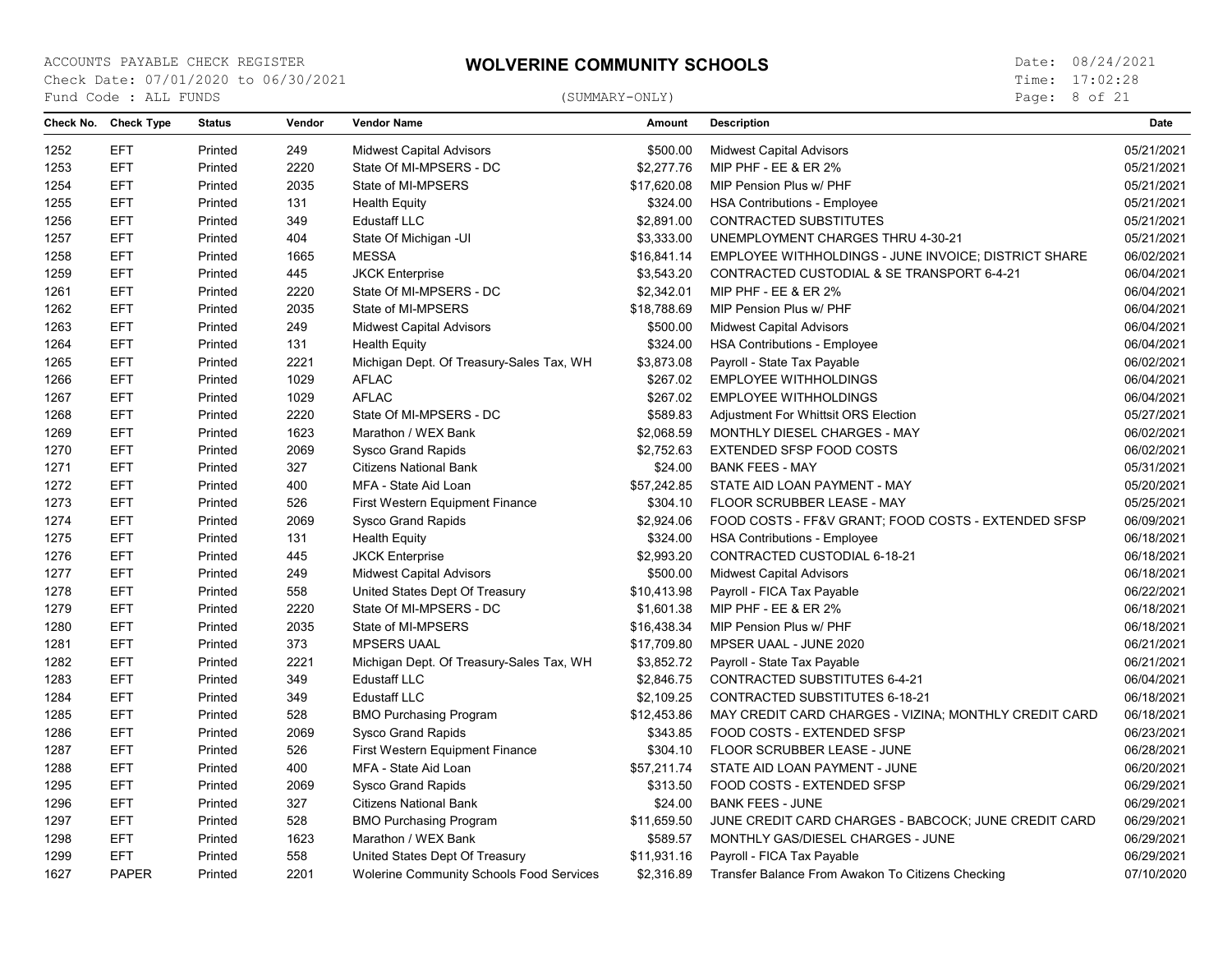Page: 9 of 21

| 2001<br><b>PAPER</b><br>Printed<br>411<br>Nelco<br>\$202.90<br>FOOD SVCS - AP CHECK REORDER<br>07/10/2020<br>2002<br><b>PAPER</b><br>9<br>\$100.00<br>08/03/2020<br>Printed<br>St of Michigan<br>State Aid Borrowing Fee<br>\$299.00<br>08/26/2020<br>2005<br><b>PAPER</b><br>Printed<br>1654<br><b>Meal Magic Corporation</b><br><b>Training Fees</b><br>2006<br><b>PAPER</b><br>Printed<br>267<br>Susan Helfrerich<br>\$25.91<br>Reimbursement For GFS Invoice<br>09/16/2020<br><b>PAPER</b><br>1082<br><b>FOOD COSTS</b><br>09/23/2020<br>2007<br>Printed<br>Perfection Bakeries dba Aunt Millie's<br>\$127.62<br>2008<br><b>PAPER</b><br>1089<br>\$77.20<br>REIMBURSE GFS FOOD & SUPPLIES<br>09/23/2020<br>Printed<br>Patricia Babcock<br>2009<br><b>PAPER</b><br>1082<br>Perfection Bakeries dba Aunt Millie's<br>\$27.96<br>FOOD COSTS; Credit On Account<br>09/30/2020<br>Printed<br>1089<br>2010<br><b>PAPER</b><br>Patricia Babcock<br>\$56.75<br>Reimburse GFS Invoice<br>09/30/2020<br>Printed<br>2011<br><b>PAPER</b><br>69<br>Prairie Farms Dairy<br>\$1,049.40<br><b>MILK COSTS</b><br>09/30/2020<br>Printed<br>2012<br><b>PAPER</b><br>476<br><b>Commercial Kitchen Service</b><br>\$33.55<br><b>GE PART</b><br>10/14/2020<br>Printed<br>2204<br>2013<br><b>PAPER</b><br><b>Wolverine Community Schools</b><br>\$997.86<br><b>BABCOCK SEPT CREDIT CARD CHARGES</b><br>10/21/2020<br>Printed<br>69<br>\$265.90<br>2014<br><b>PAPER</b><br>Printed<br>Prairie Farms Dairy<br>FOOD SUPPLIES - EXTENDED SFSP<br>10/21/2020<br>574<br>2015<br><b>PAPER</b><br>Printed<br>Jody Johnson<br>\$2,925.04<br>9/25/20 NET PAY FOR RETURNED DIRECT DEPOSIT<br>09/25/2020<br>2015<br><b>PAPER</b><br>Printed<br>578<br>Van Eerden Foodservice<br>\$1,039.17<br>FOOD SERVICES - EXTENDED SFSP<br>10/21/2020<br>2204<br>2016<br><b>PAPER</b><br><b>Wolverine Community Schools</b><br>\$345.25<br>WALDIE SEPT CREDIT CARD CHARGES<br>10/21/2020<br>Printed<br>2018<br><b>PAPER</b><br>2204<br>\$488.51<br>10/21/2020<br>Printed<br><b>Wolverine Community Schools</b><br>BABCOCK SEPT CREDIT CARD CHARGES - Oct<br>2019<br>115<br>11/08/2020<br><b>PAPER</b><br>Printed<br>Advanced Dishwashing Service Inc.<br>\$143.00<br>SFSP CLEANNING SUPPLIES<br>2020<br><b>PAPER</b><br>1082<br>SFSP FOOD COSTS<br>11/08/2020<br>Printed<br>Perfection Bakeries dba Aunt Millie's<br>\$301.32<br><b>PAPER</b><br>69<br>\$934.35<br>SFSP FOOD COSTS<br>11/08/2020<br>2021<br>Printed<br>Prairie Farms Dairy<br>2022<br><b>PAPER</b><br>476<br><b>RINSE AID PUMP</b><br>11/11/2020<br>Printed<br><b>Commercial Kitchen Service</b><br>\$245.06<br>2204<br>2023<br><b>PAPER</b><br><b>Wolverine Community Schools</b><br>\$96.12<br>FOOD SVCS REIMBURSE GF FOR CREDIT CARD PURCHASES<br>11/18/2020<br>Printed<br>2024<br><b>PAPER</b><br>1082<br>Perfection Bakeries dba Aunt Millie's<br>\$68.58<br><b>SFSP FOOD COSTS</b><br>11/18/2020<br>Printed<br>2025<br><b>PAPER</b><br>Printed<br>69<br>Prairie Farms Dairy<br>\$896.38<br><b>SFSP FOOD COSTS</b><br>11/18/2020<br>578<br>2026<br><b>PAPER</b><br>\$1,265.03<br><b>SFSP FOOD COSTS</b><br>11/18/2020<br>Printed<br>Van Eerden Foodservice<br>2027<br><b>PAPER</b><br>1082<br>\$81.30<br>11/25/2020<br>Perfection Bakeries dba Aunt Millie's<br>FOOD COSTS - EXTENDED SFSP<br>Printed<br><b>PAPER</b><br>1082<br>FOOD COSTS - EXTENDED SFSP<br>12/09/2020<br>2028<br>Printed<br>Perfection Bakeries dba Aunt Millie's<br>\$51.34<br>2029<br>69<br>\$237.71<br>SFSP FOOD COSTS<br>12/09/2020<br><b>PAPER</b><br>Printed<br>Prairie Farms Dairy<br>2204<br>12/16/2020<br>2030<br><b>PAPER</b><br>Printed<br><b>Wolverine Community Schools</b><br>\$154.03<br>NOV CREDIT CARD CHARGES - BABCOCK; NOV CREDIT CARD C<br><b>PAPER</b><br>1082<br>FOOD COSTS - EXTENDED SFSP<br>12/16/2020<br>2031<br>Perfection Bakeries dba Aunt Millie's<br>\$104.87<br>Printed<br>2032<br><b>PAPER</b><br>69<br>\$277.41<br><b>SFSP FOOD COSTS</b><br>12/16/2020<br>Printed<br>Prairie Farms Dairy<br>2033<br><b>PAPER</b><br>578<br>FOOD COSTS - EXTENDED SFSP<br>12/16/2020<br>Printed<br>Van Eerden Foodservice<br>\$541.66<br>2034<br><b>PAPER</b><br>1082<br>\$59.02<br><b>SFSP FOOD COSTS</b><br>01/09/2021<br>Printed<br>Perfection Bakeries dba Aunt Millie's<br>69<br>2035<br><b>PAPER</b><br><b>SFSP FOOD COSTS</b><br>01/09/2021<br>Printed<br>Prairie Farms Dairy<br>\$604.75<br>2036<br><b>PAPER</b><br>2204<br>FOOD SVC REIMBURSE FOR BABCOCK CC CHARGES; FOOD SV<br>01/09/2021<br>Printed<br><b>Wolverine Community Schools</b><br>\$168.69<br>2037<br><b>PAPER</b><br>1082<br>Perfection Bakeries dba Aunt Millie's<br>\$32.70<br>SFSP FOOD COSTS<br>01/18/2021<br>Printed<br>69<br>01/18/2021<br>2038<br><b>PAPER</b><br>Printed<br>Prairie Farms Dairy<br>\$311.68<br><b>SFSP FOOD COSTS</b><br>2039<br><b>PAPER</b><br>578<br>Van Eerden Foodservice<br>\$529.92<br>FOOD COSTS - EXTENDED SFSP<br>01/18/2021<br>Printed<br>1082<br><b>PAPER</b><br>Perfection Bakeries dba Aunt Millie's<br>\$65.94<br>SFSP FOOD COSTS<br>01/27/2021<br>2040<br>Printed<br>69<br><b>SFSP FOOD COSTS</b><br>01/27/2021<br>2041<br><b>PAPER</b><br>\$548.29<br>Printed<br>Prairie Farms Dairy<br>2042<br><b>PAPER</b><br>2204<br><b>Wolverine Community Schools</b><br>REIMBURSE GEN FUND FOR JANUARY CC CHARGE<br>02/24/2021<br>\$73.81<br>Printed<br>115<br>02/25/2021<br>2043<br><b>PAPER</b><br>Printed<br>Advanced Dishwashing Service Inc.<br>\$143.00<br><b>EXTENDED SFSP - CLEANING SUPPLIES</b> | Check No. | <b>Check Type</b> | <b>Status</b> | Vendor | <b>Vendor Name</b>                    | <b>Amount</b> | <b>Description</b>       | <b>Date</b> |
|------------------------------------------------------------------------------------------------------------------------------------------------------------------------------------------------------------------------------------------------------------------------------------------------------------------------------------------------------------------------------------------------------------------------------------------------------------------------------------------------------------------------------------------------------------------------------------------------------------------------------------------------------------------------------------------------------------------------------------------------------------------------------------------------------------------------------------------------------------------------------------------------------------------------------------------------------------------------------------------------------------------------------------------------------------------------------------------------------------------------------------------------------------------------------------------------------------------------------------------------------------------------------------------------------------------------------------------------------------------------------------------------------------------------------------------------------------------------------------------------------------------------------------------------------------------------------------------------------------------------------------------------------------------------------------------------------------------------------------------------------------------------------------------------------------------------------------------------------------------------------------------------------------------------------------------------------------------------------------------------------------------------------------------------------------------------------------------------------------------------------------------------------------------------------------------------------------------------------------------------------------------------------------------------------------------------------------------------------------------------------------------------------------------------------------------------------------------------------------------------------------------------------------------------------------------------------------------------------------------------------------------------------------------------------------------------------------------------------------------------------------------------------------------------------------------------------------------------------------------------------------------------------------------------------------------------------------------------------------------------------------------------------------------------------------------------------------------------------------------------------------------------------------------------------------------------------------------------------------------------------------------------------------------------------------------------------------------------------------------------------------------------------------------------------------------------------------------------------------------------------------------------------------------------------------------------------------------------------------------------------------------------------------------------------------------------------------------------------------------------------------------------------------------------------------------------------------------------------------------------------------------------------------------------------------------------------------------------------------------------------------------------------------------------------------------------------------------------------------------------------------------------------------------------------------------------------------------------------------------------------------------------------------------------------------------------------------------------------------------------------------------------------------------------------------------------------------------------------------------------------------------------------------------------------------------------------------------------------------------------------------------------------------------------------------------------------------------------------------------------------------------------------------------------------------------------------------------------------------------------------------------------------------------------------------------------------------------------------------------------------------------------------------------------------------------------------------------------------------------------------------------------------------------------------------------------------------------------------------------------------------------------------------------------------------------------------------------------------------------------------------------------------------------------------------------------------------------------------------------------------------------------------------|-----------|-------------------|---------------|--------|---------------------------------------|---------------|--------------------------|-------------|
|                                                                                                                                                                                                                                                                                                                                                                                                                                                                                                                                                                                                                                                                                                                                                                                                                                                                                                                                                                                                                                                                                                                                                                                                                                                                                                                                                                                                                                                                                                                                                                                                                                                                                                                                                                                                                                                                                                                                                                                                                                                                                                                                                                                                                                                                                                                                                                                                                                                                                                                                                                                                                                                                                                                                                                                                                                                                                                                                                                                                                                                                                                                                                                                                                                                                                                                                                                                                                                                                                                                                                                                                                                                                                                                                                                                                                                                                                                                                                                                                                                                                                                                                                                                                                                                                                                                                                                                                                                                                                                                                                                                                                                                                                                                                                                                                                                                                                                                                                                                                                                                                                                                                                                                                                                                                                                                                                                                                                                                                                                                                    |           |                   |               |        |                                       |               |                          |             |
|                                                                                                                                                                                                                                                                                                                                                                                                                                                                                                                                                                                                                                                                                                                                                                                                                                                                                                                                                                                                                                                                                                                                                                                                                                                                                                                                                                                                                                                                                                                                                                                                                                                                                                                                                                                                                                                                                                                                                                                                                                                                                                                                                                                                                                                                                                                                                                                                                                                                                                                                                                                                                                                                                                                                                                                                                                                                                                                                                                                                                                                                                                                                                                                                                                                                                                                                                                                                                                                                                                                                                                                                                                                                                                                                                                                                                                                                                                                                                                                                                                                                                                                                                                                                                                                                                                                                                                                                                                                                                                                                                                                                                                                                                                                                                                                                                                                                                                                                                                                                                                                                                                                                                                                                                                                                                                                                                                                                                                                                                                                                    |           |                   |               |        |                                       |               |                          |             |
|                                                                                                                                                                                                                                                                                                                                                                                                                                                                                                                                                                                                                                                                                                                                                                                                                                                                                                                                                                                                                                                                                                                                                                                                                                                                                                                                                                                                                                                                                                                                                                                                                                                                                                                                                                                                                                                                                                                                                                                                                                                                                                                                                                                                                                                                                                                                                                                                                                                                                                                                                                                                                                                                                                                                                                                                                                                                                                                                                                                                                                                                                                                                                                                                                                                                                                                                                                                                                                                                                                                                                                                                                                                                                                                                                                                                                                                                                                                                                                                                                                                                                                                                                                                                                                                                                                                                                                                                                                                                                                                                                                                                                                                                                                                                                                                                                                                                                                                                                                                                                                                                                                                                                                                                                                                                                                                                                                                                                                                                                                                                    |           |                   |               |        |                                       |               |                          |             |
|                                                                                                                                                                                                                                                                                                                                                                                                                                                                                                                                                                                                                                                                                                                                                                                                                                                                                                                                                                                                                                                                                                                                                                                                                                                                                                                                                                                                                                                                                                                                                                                                                                                                                                                                                                                                                                                                                                                                                                                                                                                                                                                                                                                                                                                                                                                                                                                                                                                                                                                                                                                                                                                                                                                                                                                                                                                                                                                                                                                                                                                                                                                                                                                                                                                                                                                                                                                                                                                                                                                                                                                                                                                                                                                                                                                                                                                                                                                                                                                                                                                                                                                                                                                                                                                                                                                                                                                                                                                                                                                                                                                                                                                                                                                                                                                                                                                                                                                                                                                                                                                                                                                                                                                                                                                                                                                                                                                                                                                                                                                                    |           |                   |               |        |                                       |               |                          |             |
|                                                                                                                                                                                                                                                                                                                                                                                                                                                                                                                                                                                                                                                                                                                                                                                                                                                                                                                                                                                                                                                                                                                                                                                                                                                                                                                                                                                                                                                                                                                                                                                                                                                                                                                                                                                                                                                                                                                                                                                                                                                                                                                                                                                                                                                                                                                                                                                                                                                                                                                                                                                                                                                                                                                                                                                                                                                                                                                                                                                                                                                                                                                                                                                                                                                                                                                                                                                                                                                                                                                                                                                                                                                                                                                                                                                                                                                                                                                                                                                                                                                                                                                                                                                                                                                                                                                                                                                                                                                                                                                                                                                                                                                                                                                                                                                                                                                                                                                                                                                                                                                                                                                                                                                                                                                                                                                                                                                                                                                                                                                                    |           |                   |               |        |                                       |               |                          |             |
|                                                                                                                                                                                                                                                                                                                                                                                                                                                                                                                                                                                                                                                                                                                                                                                                                                                                                                                                                                                                                                                                                                                                                                                                                                                                                                                                                                                                                                                                                                                                                                                                                                                                                                                                                                                                                                                                                                                                                                                                                                                                                                                                                                                                                                                                                                                                                                                                                                                                                                                                                                                                                                                                                                                                                                                                                                                                                                                                                                                                                                                                                                                                                                                                                                                                                                                                                                                                                                                                                                                                                                                                                                                                                                                                                                                                                                                                                                                                                                                                                                                                                                                                                                                                                                                                                                                                                                                                                                                                                                                                                                                                                                                                                                                                                                                                                                                                                                                                                                                                                                                                                                                                                                                                                                                                                                                                                                                                                                                                                                                                    |           |                   |               |        |                                       |               |                          |             |
|                                                                                                                                                                                                                                                                                                                                                                                                                                                                                                                                                                                                                                                                                                                                                                                                                                                                                                                                                                                                                                                                                                                                                                                                                                                                                                                                                                                                                                                                                                                                                                                                                                                                                                                                                                                                                                                                                                                                                                                                                                                                                                                                                                                                                                                                                                                                                                                                                                                                                                                                                                                                                                                                                                                                                                                                                                                                                                                                                                                                                                                                                                                                                                                                                                                                                                                                                                                                                                                                                                                                                                                                                                                                                                                                                                                                                                                                                                                                                                                                                                                                                                                                                                                                                                                                                                                                                                                                                                                                                                                                                                                                                                                                                                                                                                                                                                                                                                                                                                                                                                                                                                                                                                                                                                                                                                                                                                                                                                                                                                                                    |           |                   |               |        |                                       |               |                          |             |
|                                                                                                                                                                                                                                                                                                                                                                                                                                                                                                                                                                                                                                                                                                                                                                                                                                                                                                                                                                                                                                                                                                                                                                                                                                                                                                                                                                                                                                                                                                                                                                                                                                                                                                                                                                                                                                                                                                                                                                                                                                                                                                                                                                                                                                                                                                                                                                                                                                                                                                                                                                                                                                                                                                                                                                                                                                                                                                                                                                                                                                                                                                                                                                                                                                                                                                                                                                                                                                                                                                                                                                                                                                                                                                                                                                                                                                                                                                                                                                                                                                                                                                                                                                                                                                                                                                                                                                                                                                                                                                                                                                                                                                                                                                                                                                                                                                                                                                                                                                                                                                                                                                                                                                                                                                                                                                                                                                                                                                                                                                                                    |           |                   |               |        |                                       |               |                          |             |
|                                                                                                                                                                                                                                                                                                                                                                                                                                                                                                                                                                                                                                                                                                                                                                                                                                                                                                                                                                                                                                                                                                                                                                                                                                                                                                                                                                                                                                                                                                                                                                                                                                                                                                                                                                                                                                                                                                                                                                                                                                                                                                                                                                                                                                                                                                                                                                                                                                                                                                                                                                                                                                                                                                                                                                                                                                                                                                                                                                                                                                                                                                                                                                                                                                                                                                                                                                                                                                                                                                                                                                                                                                                                                                                                                                                                                                                                                                                                                                                                                                                                                                                                                                                                                                                                                                                                                                                                                                                                                                                                                                                                                                                                                                                                                                                                                                                                                                                                                                                                                                                                                                                                                                                                                                                                                                                                                                                                                                                                                                                                    |           |                   |               |        |                                       |               |                          |             |
|                                                                                                                                                                                                                                                                                                                                                                                                                                                                                                                                                                                                                                                                                                                                                                                                                                                                                                                                                                                                                                                                                                                                                                                                                                                                                                                                                                                                                                                                                                                                                                                                                                                                                                                                                                                                                                                                                                                                                                                                                                                                                                                                                                                                                                                                                                                                                                                                                                                                                                                                                                                                                                                                                                                                                                                                                                                                                                                                                                                                                                                                                                                                                                                                                                                                                                                                                                                                                                                                                                                                                                                                                                                                                                                                                                                                                                                                                                                                                                                                                                                                                                                                                                                                                                                                                                                                                                                                                                                                                                                                                                                                                                                                                                                                                                                                                                                                                                                                                                                                                                                                                                                                                                                                                                                                                                                                                                                                                                                                                                                                    |           |                   |               |        |                                       |               |                          |             |
|                                                                                                                                                                                                                                                                                                                                                                                                                                                                                                                                                                                                                                                                                                                                                                                                                                                                                                                                                                                                                                                                                                                                                                                                                                                                                                                                                                                                                                                                                                                                                                                                                                                                                                                                                                                                                                                                                                                                                                                                                                                                                                                                                                                                                                                                                                                                                                                                                                                                                                                                                                                                                                                                                                                                                                                                                                                                                                                                                                                                                                                                                                                                                                                                                                                                                                                                                                                                                                                                                                                                                                                                                                                                                                                                                                                                                                                                                                                                                                                                                                                                                                                                                                                                                                                                                                                                                                                                                                                                                                                                                                                                                                                                                                                                                                                                                                                                                                                                                                                                                                                                                                                                                                                                                                                                                                                                                                                                                                                                                                                                    |           |                   |               |        |                                       |               |                          |             |
|                                                                                                                                                                                                                                                                                                                                                                                                                                                                                                                                                                                                                                                                                                                                                                                                                                                                                                                                                                                                                                                                                                                                                                                                                                                                                                                                                                                                                                                                                                                                                                                                                                                                                                                                                                                                                                                                                                                                                                                                                                                                                                                                                                                                                                                                                                                                                                                                                                                                                                                                                                                                                                                                                                                                                                                                                                                                                                                                                                                                                                                                                                                                                                                                                                                                                                                                                                                                                                                                                                                                                                                                                                                                                                                                                                                                                                                                                                                                                                                                                                                                                                                                                                                                                                                                                                                                                                                                                                                                                                                                                                                                                                                                                                                                                                                                                                                                                                                                                                                                                                                                                                                                                                                                                                                                                                                                                                                                                                                                                                                                    |           |                   |               |        |                                       |               |                          |             |
|                                                                                                                                                                                                                                                                                                                                                                                                                                                                                                                                                                                                                                                                                                                                                                                                                                                                                                                                                                                                                                                                                                                                                                                                                                                                                                                                                                                                                                                                                                                                                                                                                                                                                                                                                                                                                                                                                                                                                                                                                                                                                                                                                                                                                                                                                                                                                                                                                                                                                                                                                                                                                                                                                                                                                                                                                                                                                                                                                                                                                                                                                                                                                                                                                                                                                                                                                                                                                                                                                                                                                                                                                                                                                                                                                                                                                                                                                                                                                                                                                                                                                                                                                                                                                                                                                                                                                                                                                                                                                                                                                                                                                                                                                                                                                                                                                                                                                                                                                                                                                                                                                                                                                                                                                                                                                                                                                                                                                                                                                                                                    |           |                   |               |        |                                       |               |                          |             |
|                                                                                                                                                                                                                                                                                                                                                                                                                                                                                                                                                                                                                                                                                                                                                                                                                                                                                                                                                                                                                                                                                                                                                                                                                                                                                                                                                                                                                                                                                                                                                                                                                                                                                                                                                                                                                                                                                                                                                                                                                                                                                                                                                                                                                                                                                                                                                                                                                                                                                                                                                                                                                                                                                                                                                                                                                                                                                                                                                                                                                                                                                                                                                                                                                                                                                                                                                                                                                                                                                                                                                                                                                                                                                                                                                                                                                                                                                                                                                                                                                                                                                                                                                                                                                                                                                                                                                                                                                                                                                                                                                                                                                                                                                                                                                                                                                                                                                                                                                                                                                                                                                                                                                                                                                                                                                                                                                                                                                                                                                                                                    |           |                   |               |        |                                       |               |                          |             |
|                                                                                                                                                                                                                                                                                                                                                                                                                                                                                                                                                                                                                                                                                                                                                                                                                                                                                                                                                                                                                                                                                                                                                                                                                                                                                                                                                                                                                                                                                                                                                                                                                                                                                                                                                                                                                                                                                                                                                                                                                                                                                                                                                                                                                                                                                                                                                                                                                                                                                                                                                                                                                                                                                                                                                                                                                                                                                                                                                                                                                                                                                                                                                                                                                                                                                                                                                                                                                                                                                                                                                                                                                                                                                                                                                                                                                                                                                                                                                                                                                                                                                                                                                                                                                                                                                                                                                                                                                                                                                                                                                                                                                                                                                                                                                                                                                                                                                                                                                                                                                                                                                                                                                                                                                                                                                                                                                                                                                                                                                                                                    |           |                   |               |        |                                       |               |                          |             |
|                                                                                                                                                                                                                                                                                                                                                                                                                                                                                                                                                                                                                                                                                                                                                                                                                                                                                                                                                                                                                                                                                                                                                                                                                                                                                                                                                                                                                                                                                                                                                                                                                                                                                                                                                                                                                                                                                                                                                                                                                                                                                                                                                                                                                                                                                                                                                                                                                                                                                                                                                                                                                                                                                                                                                                                                                                                                                                                                                                                                                                                                                                                                                                                                                                                                                                                                                                                                                                                                                                                                                                                                                                                                                                                                                                                                                                                                                                                                                                                                                                                                                                                                                                                                                                                                                                                                                                                                                                                                                                                                                                                                                                                                                                                                                                                                                                                                                                                                                                                                                                                                                                                                                                                                                                                                                                                                                                                                                                                                                                                                    |           |                   |               |        |                                       |               |                          |             |
|                                                                                                                                                                                                                                                                                                                                                                                                                                                                                                                                                                                                                                                                                                                                                                                                                                                                                                                                                                                                                                                                                                                                                                                                                                                                                                                                                                                                                                                                                                                                                                                                                                                                                                                                                                                                                                                                                                                                                                                                                                                                                                                                                                                                                                                                                                                                                                                                                                                                                                                                                                                                                                                                                                                                                                                                                                                                                                                                                                                                                                                                                                                                                                                                                                                                                                                                                                                                                                                                                                                                                                                                                                                                                                                                                                                                                                                                                                                                                                                                                                                                                                                                                                                                                                                                                                                                                                                                                                                                                                                                                                                                                                                                                                                                                                                                                                                                                                                                                                                                                                                                                                                                                                                                                                                                                                                                                                                                                                                                                                                                    |           |                   |               |        |                                       |               |                          |             |
|                                                                                                                                                                                                                                                                                                                                                                                                                                                                                                                                                                                                                                                                                                                                                                                                                                                                                                                                                                                                                                                                                                                                                                                                                                                                                                                                                                                                                                                                                                                                                                                                                                                                                                                                                                                                                                                                                                                                                                                                                                                                                                                                                                                                                                                                                                                                                                                                                                                                                                                                                                                                                                                                                                                                                                                                                                                                                                                                                                                                                                                                                                                                                                                                                                                                                                                                                                                                                                                                                                                                                                                                                                                                                                                                                                                                                                                                                                                                                                                                                                                                                                                                                                                                                                                                                                                                                                                                                                                                                                                                                                                                                                                                                                                                                                                                                                                                                                                                                                                                                                                                                                                                                                                                                                                                                                                                                                                                                                                                                                                                    |           |                   |               |        |                                       |               |                          |             |
|                                                                                                                                                                                                                                                                                                                                                                                                                                                                                                                                                                                                                                                                                                                                                                                                                                                                                                                                                                                                                                                                                                                                                                                                                                                                                                                                                                                                                                                                                                                                                                                                                                                                                                                                                                                                                                                                                                                                                                                                                                                                                                                                                                                                                                                                                                                                                                                                                                                                                                                                                                                                                                                                                                                                                                                                                                                                                                                                                                                                                                                                                                                                                                                                                                                                                                                                                                                                                                                                                                                                                                                                                                                                                                                                                                                                                                                                                                                                                                                                                                                                                                                                                                                                                                                                                                                                                                                                                                                                                                                                                                                                                                                                                                                                                                                                                                                                                                                                                                                                                                                                                                                                                                                                                                                                                                                                                                                                                                                                                                                                    |           |                   |               |        |                                       |               |                          |             |
|                                                                                                                                                                                                                                                                                                                                                                                                                                                                                                                                                                                                                                                                                                                                                                                                                                                                                                                                                                                                                                                                                                                                                                                                                                                                                                                                                                                                                                                                                                                                                                                                                                                                                                                                                                                                                                                                                                                                                                                                                                                                                                                                                                                                                                                                                                                                                                                                                                                                                                                                                                                                                                                                                                                                                                                                                                                                                                                                                                                                                                                                                                                                                                                                                                                                                                                                                                                                                                                                                                                                                                                                                                                                                                                                                                                                                                                                                                                                                                                                                                                                                                                                                                                                                                                                                                                                                                                                                                                                                                                                                                                                                                                                                                                                                                                                                                                                                                                                                                                                                                                                                                                                                                                                                                                                                                                                                                                                                                                                                                                                    |           |                   |               |        |                                       |               |                          |             |
|                                                                                                                                                                                                                                                                                                                                                                                                                                                                                                                                                                                                                                                                                                                                                                                                                                                                                                                                                                                                                                                                                                                                                                                                                                                                                                                                                                                                                                                                                                                                                                                                                                                                                                                                                                                                                                                                                                                                                                                                                                                                                                                                                                                                                                                                                                                                                                                                                                                                                                                                                                                                                                                                                                                                                                                                                                                                                                                                                                                                                                                                                                                                                                                                                                                                                                                                                                                                                                                                                                                                                                                                                                                                                                                                                                                                                                                                                                                                                                                                                                                                                                                                                                                                                                                                                                                                                                                                                                                                                                                                                                                                                                                                                                                                                                                                                                                                                                                                                                                                                                                                                                                                                                                                                                                                                                                                                                                                                                                                                                                                    |           |                   |               |        |                                       |               |                          |             |
|                                                                                                                                                                                                                                                                                                                                                                                                                                                                                                                                                                                                                                                                                                                                                                                                                                                                                                                                                                                                                                                                                                                                                                                                                                                                                                                                                                                                                                                                                                                                                                                                                                                                                                                                                                                                                                                                                                                                                                                                                                                                                                                                                                                                                                                                                                                                                                                                                                                                                                                                                                                                                                                                                                                                                                                                                                                                                                                                                                                                                                                                                                                                                                                                                                                                                                                                                                                                                                                                                                                                                                                                                                                                                                                                                                                                                                                                                                                                                                                                                                                                                                                                                                                                                                                                                                                                                                                                                                                                                                                                                                                                                                                                                                                                                                                                                                                                                                                                                                                                                                                                                                                                                                                                                                                                                                                                                                                                                                                                                                                                    |           |                   |               |        |                                       |               |                          |             |
|                                                                                                                                                                                                                                                                                                                                                                                                                                                                                                                                                                                                                                                                                                                                                                                                                                                                                                                                                                                                                                                                                                                                                                                                                                                                                                                                                                                                                                                                                                                                                                                                                                                                                                                                                                                                                                                                                                                                                                                                                                                                                                                                                                                                                                                                                                                                                                                                                                                                                                                                                                                                                                                                                                                                                                                                                                                                                                                                                                                                                                                                                                                                                                                                                                                                                                                                                                                                                                                                                                                                                                                                                                                                                                                                                                                                                                                                                                                                                                                                                                                                                                                                                                                                                                                                                                                                                                                                                                                                                                                                                                                                                                                                                                                                                                                                                                                                                                                                                                                                                                                                                                                                                                                                                                                                                                                                                                                                                                                                                                                                    |           |                   |               |        |                                       |               |                          |             |
|                                                                                                                                                                                                                                                                                                                                                                                                                                                                                                                                                                                                                                                                                                                                                                                                                                                                                                                                                                                                                                                                                                                                                                                                                                                                                                                                                                                                                                                                                                                                                                                                                                                                                                                                                                                                                                                                                                                                                                                                                                                                                                                                                                                                                                                                                                                                                                                                                                                                                                                                                                                                                                                                                                                                                                                                                                                                                                                                                                                                                                                                                                                                                                                                                                                                                                                                                                                                                                                                                                                                                                                                                                                                                                                                                                                                                                                                                                                                                                                                                                                                                                                                                                                                                                                                                                                                                                                                                                                                                                                                                                                                                                                                                                                                                                                                                                                                                                                                                                                                                                                                                                                                                                                                                                                                                                                                                                                                                                                                                                                                    |           |                   |               |        |                                       |               |                          |             |
|                                                                                                                                                                                                                                                                                                                                                                                                                                                                                                                                                                                                                                                                                                                                                                                                                                                                                                                                                                                                                                                                                                                                                                                                                                                                                                                                                                                                                                                                                                                                                                                                                                                                                                                                                                                                                                                                                                                                                                                                                                                                                                                                                                                                                                                                                                                                                                                                                                                                                                                                                                                                                                                                                                                                                                                                                                                                                                                                                                                                                                                                                                                                                                                                                                                                                                                                                                                                                                                                                                                                                                                                                                                                                                                                                                                                                                                                                                                                                                                                                                                                                                                                                                                                                                                                                                                                                                                                                                                                                                                                                                                                                                                                                                                                                                                                                                                                                                                                                                                                                                                                                                                                                                                                                                                                                                                                                                                                                                                                                                                                    |           |                   |               |        |                                       |               |                          |             |
|                                                                                                                                                                                                                                                                                                                                                                                                                                                                                                                                                                                                                                                                                                                                                                                                                                                                                                                                                                                                                                                                                                                                                                                                                                                                                                                                                                                                                                                                                                                                                                                                                                                                                                                                                                                                                                                                                                                                                                                                                                                                                                                                                                                                                                                                                                                                                                                                                                                                                                                                                                                                                                                                                                                                                                                                                                                                                                                                                                                                                                                                                                                                                                                                                                                                                                                                                                                                                                                                                                                                                                                                                                                                                                                                                                                                                                                                                                                                                                                                                                                                                                                                                                                                                                                                                                                                                                                                                                                                                                                                                                                                                                                                                                                                                                                                                                                                                                                                                                                                                                                                                                                                                                                                                                                                                                                                                                                                                                                                                                                                    |           |                   |               |        |                                       |               |                          |             |
|                                                                                                                                                                                                                                                                                                                                                                                                                                                                                                                                                                                                                                                                                                                                                                                                                                                                                                                                                                                                                                                                                                                                                                                                                                                                                                                                                                                                                                                                                                                                                                                                                                                                                                                                                                                                                                                                                                                                                                                                                                                                                                                                                                                                                                                                                                                                                                                                                                                                                                                                                                                                                                                                                                                                                                                                                                                                                                                                                                                                                                                                                                                                                                                                                                                                                                                                                                                                                                                                                                                                                                                                                                                                                                                                                                                                                                                                                                                                                                                                                                                                                                                                                                                                                                                                                                                                                                                                                                                                                                                                                                                                                                                                                                                                                                                                                                                                                                                                                                                                                                                                                                                                                                                                                                                                                                                                                                                                                                                                                                                                    |           |                   |               |        |                                       |               |                          |             |
|                                                                                                                                                                                                                                                                                                                                                                                                                                                                                                                                                                                                                                                                                                                                                                                                                                                                                                                                                                                                                                                                                                                                                                                                                                                                                                                                                                                                                                                                                                                                                                                                                                                                                                                                                                                                                                                                                                                                                                                                                                                                                                                                                                                                                                                                                                                                                                                                                                                                                                                                                                                                                                                                                                                                                                                                                                                                                                                                                                                                                                                                                                                                                                                                                                                                                                                                                                                                                                                                                                                                                                                                                                                                                                                                                                                                                                                                                                                                                                                                                                                                                                                                                                                                                                                                                                                                                                                                                                                                                                                                                                                                                                                                                                                                                                                                                                                                                                                                                                                                                                                                                                                                                                                                                                                                                                                                                                                                                                                                                                                                    |           |                   |               |        |                                       |               |                          |             |
|                                                                                                                                                                                                                                                                                                                                                                                                                                                                                                                                                                                                                                                                                                                                                                                                                                                                                                                                                                                                                                                                                                                                                                                                                                                                                                                                                                                                                                                                                                                                                                                                                                                                                                                                                                                                                                                                                                                                                                                                                                                                                                                                                                                                                                                                                                                                                                                                                                                                                                                                                                                                                                                                                                                                                                                                                                                                                                                                                                                                                                                                                                                                                                                                                                                                                                                                                                                                                                                                                                                                                                                                                                                                                                                                                                                                                                                                                                                                                                                                                                                                                                                                                                                                                                                                                                                                                                                                                                                                                                                                                                                                                                                                                                                                                                                                                                                                                                                                                                                                                                                                                                                                                                                                                                                                                                                                                                                                                                                                                                                                    |           |                   |               |        |                                       |               |                          |             |
|                                                                                                                                                                                                                                                                                                                                                                                                                                                                                                                                                                                                                                                                                                                                                                                                                                                                                                                                                                                                                                                                                                                                                                                                                                                                                                                                                                                                                                                                                                                                                                                                                                                                                                                                                                                                                                                                                                                                                                                                                                                                                                                                                                                                                                                                                                                                                                                                                                                                                                                                                                                                                                                                                                                                                                                                                                                                                                                                                                                                                                                                                                                                                                                                                                                                                                                                                                                                                                                                                                                                                                                                                                                                                                                                                                                                                                                                                                                                                                                                                                                                                                                                                                                                                                                                                                                                                                                                                                                                                                                                                                                                                                                                                                                                                                                                                                                                                                                                                                                                                                                                                                                                                                                                                                                                                                                                                                                                                                                                                                                                    |           |                   |               |        |                                       |               |                          |             |
|                                                                                                                                                                                                                                                                                                                                                                                                                                                                                                                                                                                                                                                                                                                                                                                                                                                                                                                                                                                                                                                                                                                                                                                                                                                                                                                                                                                                                                                                                                                                                                                                                                                                                                                                                                                                                                                                                                                                                                                                                                                                                                                                                                                                                                                                                                                                                                                                                                                                                                                                                                                                                                                                                                                                                                                                                                                                                                                                                                                                                                                                                                                                                                                                                                                                                                                                                                                                                                                                                                                                                                                                                                                                                                                                                                                                                                                                                                                                                                                                                                                                                                                                                                                                                                                                                                                                                                                                                                                                                                                                                                                                                                                                                                                                                                                                                                                                                                                                                                                                                                                                                                                                                                                                                                                                                                                                                                                                                                                                                                                                    |           |                   |               |        |                                       |               |                          |             |
|                                                                                                                                                                                                                                                                                                                                                                                                                                                                                                                                                                                                                                                                                                                                                                                                                                                                                                                                                                                                                                                                                                                                                                                                                                                                                                                                                                                                                                                                                                                                                                                                                                                                                                                                                                                                                                                                                                                                                                                                                                                                                                                                                                                                                                                                                                                                                                                                                                                                                                                                                                                                                                                                                                                                                                                                                                                                                                                                                                                                                                                                                                                                                                                                                                                                                                                                                                                                                                                                                                                                                                                                                                                                                                                                                                                                                                                                                                                                                                                                                                                                                                                                                                                                                                                                                                                                                                                                                                                                                                                                                                                                                                                                                                                                                                                                                                                                                                                                                                                                                                                                                                                                                                                                                                                                                                                                                                                                                                                                                                                                    |           |                   |               |        |                                       |               |                          |             |
|                                                                                                                                                                                                                                                                                                                                                                                                                                                                                                                                                                                                                                                                                                                                                                                                                                                                                                                                                                                                                                                                                                                                                                                                                                                                                                                                                                                                                                                                                                                                                                                                                                                                                                                                                                                                                                                                                                                                                                                                                                                                                                                                                                                                                                                                                                                                                                                                                                                                                                                                                                                                                                                                                                                                                                                                                                                                                                                                                                                                                                                                                                                                                                                                                                                                                                                                                                                                                                                                                                                                                                                                                                                                                                                                                                                                                                                                                                                                                                                                                                                                                                                                                                                                                                                                                                                                                                                                                                                                                                                                                                                                                                                                                                                                                                                                                                                                                                                                                                                                                                                                                                                                                                                                                                                                                                                                                                                                                                                                                                                                    |           |                   |               |        |                                       |               |                          |             |
|                                                                                                                                                                                                                                                                                                                                                                                                                                                                                                                                                                                                                                                                                                                                                                                                                                                                                                                                                                                                                                                                                                                                                                                                                                                                                                                                                                                                                                                                                                                                                                                                                                                                                                                                                                                                                                                                                                                                                                                                                                                                                                                                                                                                                                                                                                                                                                                                                                                                                                                                                                                                                                                                                                                                                                                                                                                                                                                                                                                                                                                                                                                                                                                                                                                                                                                                                                                                                                                                                                                                                                                                                                                                                                                                                                                                                                                                                                                                                                                                                                                                                                                                                                                                                                                                                                                                                                                                                                                                                                                                                                                                                                                                                                                                                                                                                                                                                                                                                                                                                                                                                                                                                                                                                                                                                                                                                                                                                                                                                                                                    |           |                   |               |        |                                       |               |                          |             |
|                                                                                                                                                                                                                                                                                                                                                                                                                                                                                                                                                                                                                                                                                                                                                                                                                                                                                                                                                                                                                                                                                                                                                                                                                                                                                                                                                                                                                                                                                                                                                                                                                                                                                                                                                                                                                                                                                                                                                                                                                                                                                                                                                                                                                                                                                                                                                                                                                                                                                                                                                                                                                                                                                                                                                                                                                                                                                                                                                                                                                                                                                                                                                                                                                                                                                                                                                                                                                                                                                                                                                                                                                                                                                                                                                                                                                                                                                                                                                                                                                                                                                                                                                                                                                                                                                                                                                                                                                                                                                                                                                                                                                                                                                                                                                                                                                                                                                                                                                                                                                                                                                                                                                                                                                                                                                                                                                                                                                                                                                                                                    |           |                   |               |        |                                       |               |                          |             |
|                                                                                                                                                                                                                                                                                                                                                                                                                                                                                                                                                                                                                                                                                                                                                                                                                                                                                                                                                                                                                                                                                                                                                                                                                                                                                                                                                                                                                                                                                                                                                                                                                                                                                                                                                                                                                                                                                                                                                                                                                                                                                                                                                                                                                                                                                                                                                                                                                                                                                                                                                                                                                                                                                                                                                                                                                                                                                                                                                                                                                                                                                                                                                                                                                                                                                                                                                                                                                                                                                                                                                                                                                                                                                                                                                                                                                                                                                                                                                                                                                                                                                                                                                                                                                                                                                                                                                                                                                                                                                                                                                                                                                                                                                                                                                                                                                                                                                                                                                                                                                                                                                                                                                                                                                                                                                                                                                                                                                                                                                                                                    |           |                   |               |        |                                       |               |                          |             |
|                                                                                                                                                                                                                                                                                                                                                                                                                                                                                                                                                                                                                                                                                                                                                                                                                                                                                                                                                                                                                                                                                                                                                                                                                                                                                                                                                                                                                                                                                                                                                                                                                                                                                                                                                                                                                                                                                                                                                                                                                                                                                                                                                                                                                                                                                                                                                                                                                                                                                                                                                                                                                                                                                                                                                                                                                                                                                                                                                                                                                                                                                                                                                                                                                                                                                                                                                                                                                                                                                                                                                                                                                                                                                                                                                                                                                                                                                                                                                                                                                                                                                                                                                                                                                                                                                                                                                                                                                                                                                                                                                                                                                                                                                                                                                                                                                                                                                                                                                                                                                                                                                                                                                                                                                                                                                                                                                                                                                                                                                                                                    |           |                   |               |        |                                       |               |                          |             |
|                                                                                                                                                                                                                                                                                                                                                                                                                                                                                                                                                                                                                                                                                                                                                                                                                                                                                                                                                                                                                                                                                                                                                                                                                                                                                                                                                                                                                                                                                                                                                                                                                                                                                                                                                                                                                                                                                                                                                                                                                                                                                                                                                                                                                                                                                                                                                                                                                                                                                                                                                                                                                                                                                                                                                                                                                                                                                                                                                                                                                                                                                                                                                                                                                                                                                                                                                                                                                                                                                                                                                                                                                                                                                                                                                                                                                                                                                                                                                                                                                                                                                                                                                                                                                                                                                                                                                                                                                                                                                                                                                                                                                                                                                                                                                                                                                                                                                                                                                                                                                                                                                                                                                                                                                                                                                                                                                                                                                                                                                                                                    |           |                   |               |        |                                       |               |                          |             |
|                                                                                                                                                                                                                                                                                                                                                                                                                                                                                                                                                                                                                                                                                                                                                                                                                                                                                                                                                                                                                                                                                                                                                                                                                                                                                                                                                                                                                                                                                                                                                                                                                                                                                                                                                                                                                                                                                                                                                                                                                                                                                                                                                                                                                                                                                                                                                                                                                                                                                                                                                                                                                                                                                                                                                                                                                                                                                                                                                                                                                                                                                                                                                                                                                                                                                                                                                                                                                                                                                                                                                                                                                                                                                                                                                                                                                                                                                                                                                                                                                                                                                                                                                                                                                                                                                                                                                                                                                                                                                                                                                                                                                                                                                                                                                                                                                                                                                                                                                                                                                                                                                                                                                                                                                                                                                                                                                                                                                                                                                                                                    |           |                   |               |        |                                       |               |                          |             |
|                                                                                                                                                                                                                                                                                                                                                                                                                                                                                                                                                                                                                                                                                                                                                                                                                                                                                                                                                                                                                                                                                                                                                                                                                                                                                                                                                                                                                                                                                                                                                                                                                                                                                                                                                                                                                                                                                                                                                                                                                                                                                                                                                                                                                                                                                                                                                                                                                                                                                                                                                                                                                                                                                                                                                                                                                                                                                                                                                                                                                                                                                                                                                                                                                                                                                                                                                                                                                                                                                                                                                                                                                                                                                                                                                                                                                                                                                                                                                                                                                                                                                                                                                                                                                                                                                                                                                                                                                                                                                                                                                                                                                                                                                                                                                                                                                                                                                                                                                                                                                                                                                                                                                                                                                                                                                                                                                                                                                                                                                                                                    |           |                   |               |        |                                       |               |                          |             |
|                                                                                                                                                                                                                                                                                                                                                                                                                                                                                                                                                                                                                                                                                                                                                                                                                                                                                                                                                                                                                                                                                                                                                                                                                                                                                                                                                                                                                                                                                                                                                                                                                                                                                                                                                                                                                                                                                                                                                                                                                                                                                                                                                                                                                                                                                                                                                                                                                                                                                                                                                                                                                                                                                                                                                                                                                                                                                                                                                                                                                                                                                                                                                                                                                                                                                                                                                                                                                                                                                                                                                                                                                                                                                                                                                                                                                                                                                                                                                                                                                                                                                                                                                                                                                                                                                                                                                                                                                                                                                                                                                                                                                                                                                                                                                                                                                                                                                                                                                                                                                                                                                                                                                                                                                                                                                                                                                                                                                                                                                                                                    |           |                   |               |        |                                       |               |                          |             |
|                                                                                                                                                                                                                                                                                                                                                                                                                                                                                                                                                                                                                                                                                                                                                                                                                                                                                                                                                                                                                                                                                                                                                                                                                                                                                                                                                                                                                                                                                                                                                                                                                                                                                                                                                                                                                                                                                                                                                                                                                                                                                                                                                                                                                                                                                                                                                                                                                                                                                                                                                                                                                                                                                                                                                                                                                                                                                                                                                                                                                                                                                                                                                                                                                                                                                                                                                                                                                                                                                                                                                                                                                                                                                                                                                                                                                                                                                                                                                                                                                                                                                                                                                                                                                                                                                                                                                                                                                                                                                                                                                                                                                                                                                                                                                                                                                                                                                                                                                                                                                                                                                                                                                                                                                                                                                                                                                                                                                                                                                                                                    | 2044      | <b>PAPER</b>      | Printed       | 1082   | Perfection Bakeries dba Aunt Millie's | \$110.49      | EXTENDED SFSP FOOD COSTS | 02/25/2021  |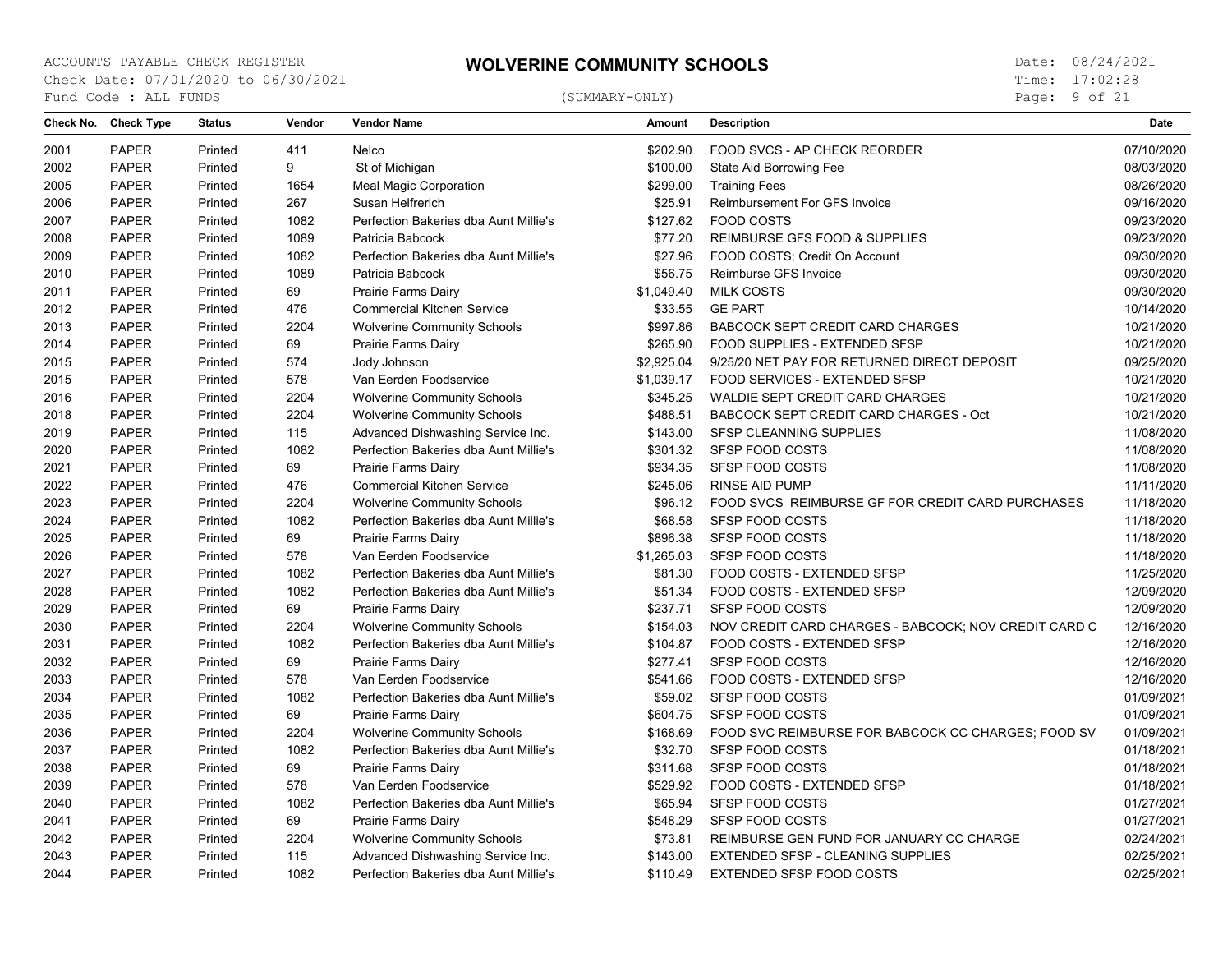Page: 10 of 21

| Check No. | <b>Check Type</b> | <b>Status</b> | Vendor | <b>Vendor Name</b>                    | <b>Amount</b> | <b>Description</b>                                    | <b>Date</b> |
|-----------|-------------------|---------------|--------|---------------------------------------|---------------|-------------------------------------------------------|-------------|
| 2045      | <b>PAPER</b>      | Printed       | 69     | Prairie Farms Dairy                   | \$777.33      | EXTENDED SFSP FOOD COSTS                              | 02/25/2021  |
| 2046      | <b>PAPER</b>      | Printed       | 578    | Van Eerden Foodservice                | \$529.70      | EXTENDED SFSP FOOD COSTS                              | 02/25/2021  |
| 2047      | <b>PAPER</b>      | Printed       | 476    | <b>Commercial Kitchen Service</b>     | \$79.95       | <b>PART FOR DISHWASHER</b>                            | 02/26/2021  |
| 2048      | <b>PAPER</b>      | Printed       | 1082   | Perfection Bakeries dba Aunt Millie's | \$35.75       | EXTENDED SFSP FOOD COSTS                              | 03/04/2021  |
| 2049      | <b>PAPER</b>      | Printed       | 69     | Prairie Farms Dairy                   | \$426.83      | EXTENDED SFSP FOOD COSTS                              | 03/04/2021  |
| 2050      | <b>PAPER</b>      | Printed       | 1082   | Perfection Bakeries dba Aunt Millie's | \$42.90       | EXTENDED SFSP - FOOD COSTS                            | 03/10/2021  |
| 2051      | <b>PAPER</b>      | Printed       | 69     | Prairie Farms Dairy                   | \$175.82      | EXTENDED SFSP - FOOD COSTS                            | 03/10/2021  |
| 2052      | <b>PAPER</b>      | Printed       | 578    | Van Eerden Foodservice                | \$775.77      | EXTENDED SFSP - FOOD COSTS                            | 03/10/2021  |
| 2054      | <b>PAPER</b>      | Printed       | 2204   | <b>Wolverine Community Schools</b>    | \$138.60      | FEBRUARY CREDIT CARD CHARGES - BABCOCK: RABER CC CH   | 03/10/2021  |
| 2055      | <b>PAPER</b>      | Printed       | 1316   | District Health Dept #4               | \$257.00      | ANNUAL LICENSE RENEWAL                                | 03/18/2021  |
| 2056      | <b>PAPER</b>      | Printed       | 1415   | Gaylord Refrigeration                 | \$216.00      | MILK COOKER REPAIR                                    | 03/18/2021  |
| 2057      | <b>PAPER</b>      | Printed       | 69     | Prairie Farms Dairy                   | \$264.08      | EXTENDED SFSP - FOOD COSTS                            | 03/18/2021  |
| 2058      | <b>PAPER</b>      | Printed       | 1082   | Perfection Bakeries dba Aunt Millie's | \$21.45       | EXTENDED SFSP FOOD COSTS                              | 03/25/2021  |
| 2059      | <b>PAPER</b>      | Printed       | 69     | Prairie Farms Dairy                   | \$867.77      | EXTENDED SFSP - FOOD COSTS; EXTENDED SFSP FOOD COST   | 03/25/2021  |
| 2061      | <b>PAPER</b>      | Printed       | 1082   | Perfection Bakeries dba Aunt Millie's | \$161.42      | <b>SFSP FOOD COSTS</b>                                | 04/22/2021  |
| 2062      | <b>PAPER</b>      | Printed       | 578    | Van Eerden Foodservice                | \$784.54      | <b>SFSP FOOD COSTS</b>                                | 04/22/2021  |
| 2063      | <b>PAPER</b>      | Printed       | 69     | Prairie Farms Dairy                   | \$125.05      | <b>SFSP FOOD COSTS</b>                                | 04/28/2021  |
| 2064      | <b>PAPER</b>      | Printed       | 2204   | <b>Wolverine Community Schools</b>    | \$302.87      | MARCH CREDIT CARD CHARGES - BABCOCK; MARCH CREDIT C   | 04/28/2021  |
| 2065      | <b>PAPER</b>      | Printed       | 2204   | <b>Wolverine Community Schools</b>    | \$3,109.50    | REIMBURSE GF FOR JULY CC CHARGES; REIMBURSE GF FOR S  | 04/28/2021  |
| 2066      | <b>PAPER</b>      | Printed       | 2204   | <b>Wolverine Community Schools</b>    | \$11,889.57   | Reimburse Gf For Babcock Health Insurance Thru April  | 04/29/2021  |
| 2067      | <b>PAPER</b>      | Printed       | 483    | <b>BC Pizza</b>                       | \$726.00      | 3/5/21 FOOD - 3/5; 4/21 & 4/29                        | 05/16/2021  |
| 2069      | <b>PAPER</b>      | Printed       | 578    | Van Eerden Foodservice                | \$1,121.75    | <b>SFSP FOOD COSTS</b>                                | 05/16/2021  |
| 2070      | <b>PAPER</b>      | Printed       | 115    | Advanced Dishwashing Service Inc.     | \$87.00       | EXTENDED SFSP - CLEANING SUPPLIES                     | 05/16/2021  |
| 2071      | <b>PAPER</b>      | Printed       | 1082   | Perfection Bakeries dba Aunt Millie's | \$163.01      | EXTENDED SFSP FOOD COSTS                              | 05/16/2021  |
| 2072      | <b>PAPER</b>      | Printed       | 69     | Prairie Farms Dairy                   | \$854.58      | EXTENDED SFSP FOOD COSTS                              | 05/16/2021  |
| 2073      | <b>PAPER</b>      | Printed       | 2175   | Waldie, Lisa                          | \$49.96       | REIMBUSRE EXTENDED SFSP FOOD COSTS                    | 05/16/2021  |
| 2074      | <b>PAPER</b>      | Printed       | 2204   | <b>Wolverine Community Schools</b>    | \$272.70      | APRIL CREDIT CARD CHARGES - BABCOCK; APRIL CREDIT CAR | 05/16/2021  |
| 2075      | <b>PAPER</b>      | Printed       | 69     | Prairie Farms Dairy                   | \$752.67      | <b>EXTENDED SFSP FOOD COSTS</b>                       | 05/21/2021  |
| 2076      | <b>PAPER</b>      | Printed       | 476    | <b>Commercial Kitchen Service</b>     | \$349.00      | Reparis - Element, Theromostat; Reparis - Hose        | 06/02/2021  |
| 2078      | <b>PAPER</b>      | Printed       | 2204   | <b>Wolverine Community Schools</b>    | \$12.86       | EXTENDED SFSP FOOD COSTS                              | 06/02/2021  |
| 2079      | <b>PAPER</b>      | Printed       | 1082   | Perfection Bakeries dba Aunt Millie's | \$127.41      | EXTENDED SFSP FOOD COSTS                              | 06/02/2021  |
| 2080      | <b>PAPER</b>      | Printed       | 69     | Prairie Farms Dairy                   | \$686.12      | <b>SFSP FOOD COSTS</b>                                | 06/02/2021  |
| 2081      | <b>PAPER</b>      | Printed       | 2204   | <b>Wolverine Community Schools</b>    | \$377.43      | MONTHLY CREDIT CARD CHARGES - FF&V GRANT              | 06/09/2021  |
| 2083      | <b>PAPER</b>      | Printed       | 2204   | <b>Wolverine Community Schools</b>    | \$86,000.00   | DUE FROM FOOD SVC FUND TRANSFER                       | 06/29/2021  |
| 2084      | <b>PAPER</b>      | Printed       | 2204   | <b>Wolverine Community Schools</b>    | \$511.66      | FOOD SERVICE REIMBURSE FOR CC CHARGES: FOOD SERVIC    | 06/29/2021  |
| 6822      | <b>PAPER</b>      | Printed       | 1451   | Laurie Greenway                       | \$265.54      | Activities - Superhero Supplies                       | 09/23/2020  |
| 6823      | <b>PAPER</b>      | Printed       | 2204   | <b>Wolverine Community Schools</b>    | \$86.00       | ART SUPPLIES PURCHASED ON M JONES CREDIT CARD         | 10/21/2020  |
| 6824      | <b>PAPER</b>      | Printed       | 2204   | <b>Wolverine Community Schools</b>    | \$15.99       | OLDS SEPT CREDIT CARD CHARGES                         | 10/21/2020  |
| 6826      | <b>PAPER</b>      | Printed       | 1480   | Herff Jones Inc                       | \$662.08      | <b>YEARBOOK</b>                                       | 11/04/2020  |
| 6827      | <b>PAPER</b>      | Printed       | 2204   | <b>Wolverine Community Schools</b>    | \$825.99      | ACTIVITIES REIMBURSE GF FOR CREDIT CARD PURCHASES     | 11/18/2020  |
| 6828      | <b>PAPER</b>      | Printed       | 1755   | Maggie Nelson                         | \$59.00       | REIMBURSE FOR GVB PARENTS NITE FLOWERS                | 11/18/2020  |
| 6829      | <b>PAPER</b>      | Printed       | 2204   | <b>Wolverine Community Schools</b>    | \$265.54      | Reimburse For Activites Ck Written On GF Stock        | 12/09/2020  |
|           |                   |               |        |                                       |               |                                                       |             |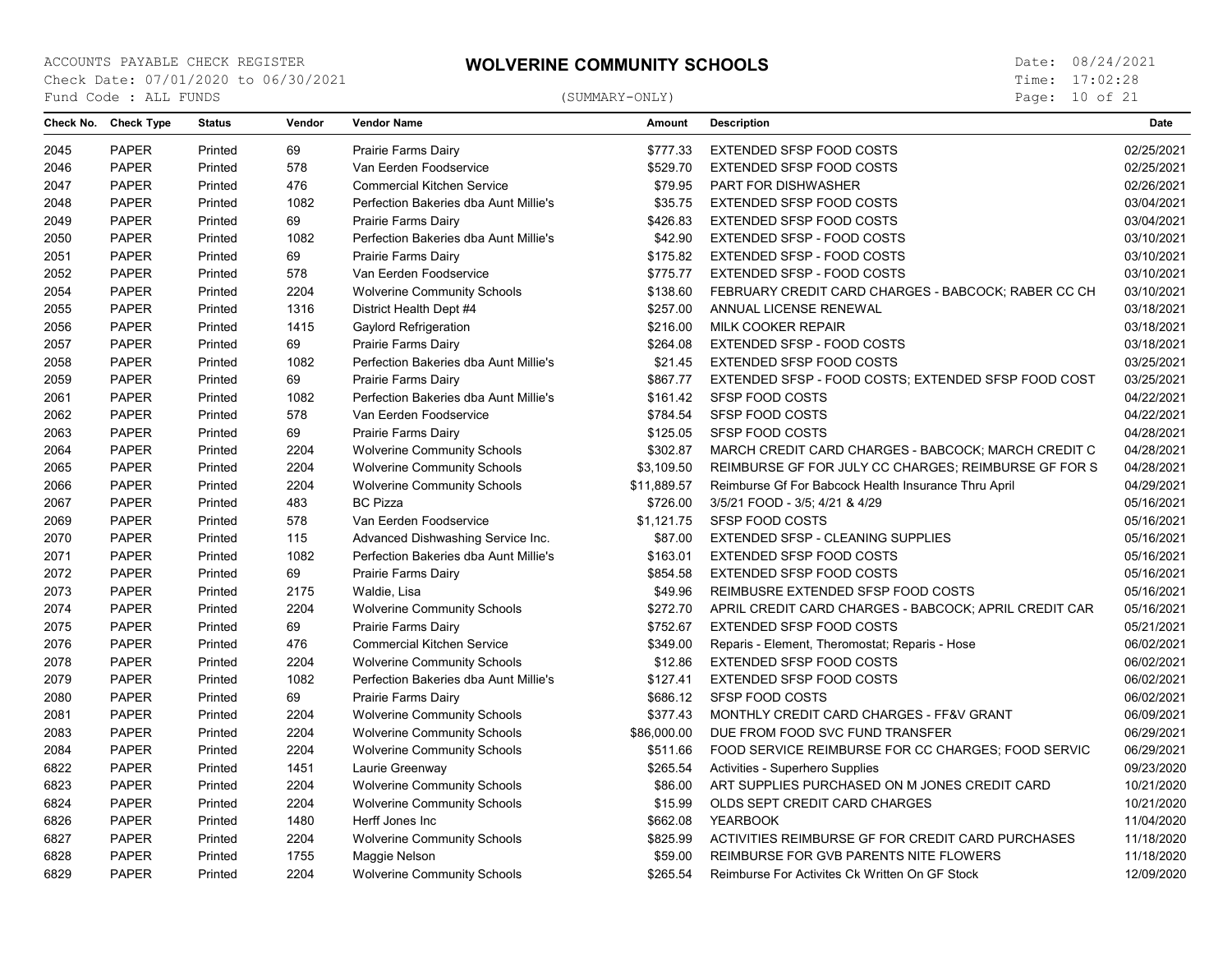Page: 11 of 21

| Check No. | <b>Check Type</b> | <b>Status</b> | Vendor         | <b>Vendor Name</b>                     | <b>Amount</b> | <b>Description</b>                                     | <b>Date</b> |
|-----------|-------------------|---------------|----------------|----------------------------------------|---------------|--------------------------------------------------------|-------------|
| 6830      | <b>PAPER</b>      | Printed       | 2204           | <b>Wolverine Community Schools</b>     | \$1,018.26    | Art Account Reimburse For Credit Card Charges          | 12/16/2020  |
| 6831      | <b>PAPER</b>      | Printed       | 2204           | <b>Wolverine Community Schools</b>     | \$379.00      | NHS REIMBURSE GF FOR FOOD GIFT CARDS                   | 01/09/2021  |
| 6832      | <b>PAPER</b>      | Printed       | 1480           | Herff Jones Inc                        | \$3,042.33    | YEARBOOK DEPOSIT                                       | 03/04/2021  |
| 6834      | <b>PAPER</b>      | Printed       | 2204           | <b>Wolverine Community Schools</b>     | \$1,367.64    | ART - JONES CC DICK BLICK; LITTLE CEASERS FUNDRAISER O | 03/10/2021  |
| 6835      | <b>PAPER</b>      | Printed       | 596            | Kamara Cottrell/NCMC                   | \$500.00      | DR EVOY SCHOLARSHIP AWARD - KAMARA COTTRELL            | 03/12/2021  |
| 6836      | <b>PAPER</b>      | Printed       | 597            | Grand Valley SU/Makenna Olds           | \$500.00      | Dr Evoy Scholarship - Makenna Olds                     | 03/15/2021  |
| 6837      | <b>PAPER</b>      | Printed       | 395            | Bear Claw Bags                         | \$772.15      | YEARBOOK FUNDRAISER                                    | 03/18/2021  |
| 6838      | <b>PAPER</b>      | Printed       | 2204           | <b>Wolverine Community Schools</b>     | \$1,110.30    | REIMBURSE GF FOR PURCHASE OF MASKS ON MJONES CC        | 03/18/2021  |
| 6839      | <b>PAPER</b>      | Printed       | 505            | Collegiate Designs Inc                 | \$6,075.95    | (70) BASEBALL PANTS; (43) BASEBALL SHIRTS              | 04/22/2021  |
| 6840      | <b>PAPER</b>      | Printed       | 612            | <b>BLUE SKY BARN</b>                   | \$1,200.00    | <b>PROM 2021</b>                                       | 05/16/2021  |
| 6841      | <b>PAPER</b>      | Printed       | 2204           | <b>Wolverine Community Schools</b>     | \$103.10      | NHS REIMBURSE FOR JONES CREDIT CARD CHARGES            | 05/16/2021  |
| 6842      | <b>PAPER</b>      | Printed       | 612            | <b>BLUE SKY BARN</b>                   | \$137.80      | FINAL PAYMENT - WOLVERINE PROM                         | 06/09/2021  |
| 6843      | <b>PAPER</b>      | Printed       | 1480           | Herff Jones Inc                        | \$4,042.91    | Yearbook                                               | 06/09/2021  |
| 6846      | <b>PAPER</b>      | Printed       | 2053           | <b>Brent Sturtevent</b>                | \$215.00      | REIMBURSE - FIELD TRIP EXPENSE                         | 06/15/2021  |
| 190021    | <b>PAPER</b>      | Printed       | 1547           | Joy Fellowship Food Pantry             | \$14.00       | Food Pantry                                            | 07/03/2020  |
| 190022    | <b>PAPER</b>      | Printed       | 170            | Legal Shield                           | \$55.70       | Legal Shield                                           | 07/03/2020  |
| 190023    | <b>PAPER</b>      | Printed       | 2202           | <b>Wolverine Community Library</b>     | \$10.00       | Library                                                | 07/03/2020  |
| 190024    | <b>PAPER</b>      | Printed       | 568            | Granite Telecommunications             | \$2,547.10    | POTS LINES MONTHLY CHARGE DEC-APRIL                    | 07/06/2020  |
| 190025    | <b>PAPER</b>      | Printed       | 435            | Glazier Lawn Care                      | \$1,000.00    | July 2020 Yard Mowing And Clean Up                     | 07/10/2020  |
| 190026    | <b>PAPER</b>      | Printed       | 526            | <b>First Western Equipment Finance</b> | \$304.10      | Monthly Lease - Floor Scrubbers                        | 07/10/2020  |
| 190027    | <b>PAPER</b>      | Printed       | 1024           | Advance Electric Inc.                  | \$29.48       | SENSOR - LED                                           | 07/10/2020  |
| 190028    | <b>PAPER</b>      | Printed       | 518            | Clark Hill PLC                         | \$468.00      | Monthly Legal Services Thru May 31 2020                | 07/10/2020  |
| 190029    | <b>PAPER</b>      | Printed       | 1546           | Jostens                                | \$100.62      | <b>GRADUATION CORDS &amp; TASSELS</b>                  | 07/10/2020  |
| 190031    | <b>PAPER</b>      | Printed       | 258            | Otis Elevator Company                  | \$238.75      | <b>ELEVATOR REPAIR</b>                                 | 07/10/2020  |
| 190032    | <b>PAPER</b>      | Printed       | $\overline{7}$ | ST Of MI-Bureau Of Construction Codes  | \$60.00       | BOILER INSPECTION FEE-ELEMENTARY 6-12-20               | 07/10/2020  |
| 190033    | <b>PAPER</b>      | Printed       | 1547           | Joy Fellowship Food Pantry             | \$14.00       | Food Pantry                                            | 07/17/2020  |
| 190034    | <b>PAPER</b>      | Printed       | 170            | Legal Shield                           | \$55.70       | Legal Shield                                           | 07/17/2020  |
| 190035    | <b>PAPER</b>      | Printed       | 2202           | <b>Wolverine Community Library</b>     | \$10.00       | Library                                                | 07/17/2020  |
| 190036    | <b>PAPER</b>      | Printed       | 455            | <b>Arnold Sales</b>                    | \$169.54      | <b>CUSTODIAL SUPPLIES TO WAX FLOORS</b>                | 07/15/2020  |
| 190037    | <b>PAPER</b>      | Printed       | 154            | Frontline Technologies Group LLC       | \$3,365.69    | RENEWAL OF SOFTWARE FOR EDUSTAFF                       | 07/15/2020  |
| 190038    | <b>PAPER</b>      | Printed       | 455            | <b>Arnold Sales</b>                    | \$498.93      | <b>CUSTODIAL SUPPLIES</b>                              | 07/22/2020  |
| 190039    | <b>PAPER</b>      | Printed       | 1572           | KSS Enterprises - Petoskey             | \$407.73      | <b>CUSTODIAL SUPPLIES - COVID RELATED</b>              | 07/22/2020  |
| 190040    | <b>PAPER</b>      | Printed       | 258            | Otis Elevator Company                  | \$406.92      | Maintenance Services From 8/1/20-10/31/20              | 07/22/2020  |
| 190041    | <b>PAPER</b>      | Printed       | 459            | Sault Cheboygan Media Group            | \$58.90       | <b>BUDGET NOTICE ADVERTISEMENT</b>                     | 07/22/2020  |
| 190042    | <b>PAPER</b>      | Printed       | 1987           | <b>SET-SEG Insurance</b>               | \$507.00      | WORKERS COMP PREMIUM - 1ST Q 2020-2021                 | 07/22/2020  |
| 190043    | <b>PAPER</b>      | Printed       | 2158           | Verizon Wireless                       | \$58.26       | <b>MONTHLY CELLULAR</b>                                | 07/22/2020  |
| 190044    | <b>PAPER</b>      | Printed       | 1987           | <b>SET-SEG Insurance</b>               | \$28,975.00   | ANNUAL PROPERTY, LIABILITY & FLEET INSURANCE           | 07/22/2020  |
| 190045    | <b>PAPER</b>      | Printed       | 1547           | Joy Fellowship Food Pantry             | \$14.00       | <b>Food Pantry</b>                                     | 07/31/2020  |
| 190046    | <b>PAPER</b>      | Printed       | 170            | Legal Shield                           | \$55.70       | Legal Shield                                           | 07/31/2020  |
| 190047    | <b>PAPER</b>      | Printed       | 2202           | <b>Wolverine Community Library</b>     | \$10.00       | Library                                                | 07/31/2020  |
| 190048    | <b>PAPER</b>      | Printed       | 570            | Matthew Baughman                       | \$3,000.00    | MOVING REIMBURSEMENT PER CONTRACT                      | 08/03/2020  |
| 190049    | <b>PAPER</b>      | Printed       | 1572           | KSS Enterprises - Petoskey             | \$1,058.40    | <b>CUSTODIAL - DISINFECTANT</b>                        | 08/03/2020  |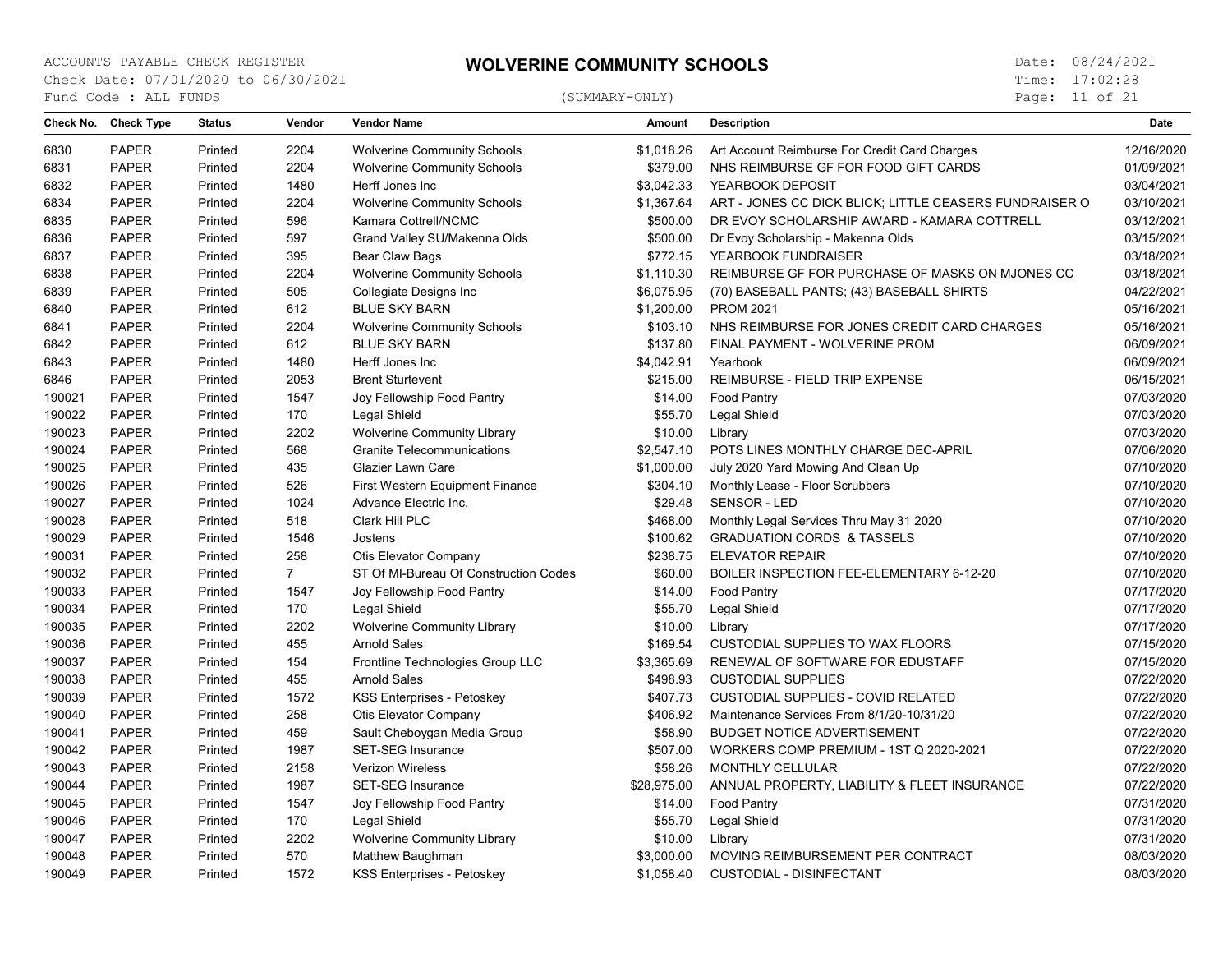Page: 12 of 21

|        | Check No. Check Type | <b>Status</b> | Vendor | <b>Vendor Name</b>                              | <b>Amount</b> | <b>Description</b>                                     | <b>Date</b> |
|--------|----------------------|---------------|--------|-------------------------------------------------|---------------|--------------------------------------------------------|-------------|
| 190050 | <b>PAPER</b>         | Printed       | 1779   | Northern Michigan Review                        | \$156.35      | ADVERTISMENTS - JOB OPENINGS                           | 08/03/2020  |
| 190051 | <b>PAPER</b>         | Printed       | 1860   | Linda Poznanski                                 | \$100.40      | REIMBURSEMENT FOR STAMPS, POSTAGE                      | 08/03/2020  |
| 190052 | <b>PAPER</b>         | Printed       | 2056   | Jennifer Sumbera                                | \$160.00      | REIMBURSEMENT - TEACHER CERTIFICATION FEE              | 08/03/2020  |
| 190053 | <b>PAPER</b>         | Printed       | 526    | First Western Equipment Finance                 | \$304.10      | Floor Scrubber Lease - August                          | 08/06/2020  |
| 190054 | <b>PAPER</b>         | Printed       | 1182   | Carquest Auto Parts                             | \$88.72       | BUS LUBRICANT; AIR COMPRESSOR OIL                      | 08/06/2020  |
| 190055 | <b>PAPER</b>         | Printed       | 566    | City Of Cheboygan                               | \$36.00       | WATER TESTING FEES 7-27-20                             | 08/06/2020  |
| 190056 | <b>PAPER</b>         | Printed       | 518    | Clark Hill PLC                                  | \$600.00      | SERVICES RENDERED FOR TITLE IX                         | 08/06/2020  |
| 190057 | <b>PAPER</b>         | Printed       | 435    | Glazier Lawn Care                               | \$550.00      | BALANCE OF LAWN MAINT AGREEMENT                        | 08/06/2020  |
| 190058 | <b>PAPER</b>         | Printed       | 447    | Northern Copy Express                           | \$136.75      | <b>COPIES</b>                                          | 08/06/2020  |
| 190059 | <b>PAPER</b>         | Printed       | 1790   | Nunda Township                                  | \$175.00      | DISPOSAL OF USED TIRES                                 | 08/06/2020  |
| 190060 | <b>PAPER</b>         | Printed       | 571    | Signs By Design                                 | \$610.00      | (2) Alumalite Signs                                    | 08/12/2020  |
| 190061 | <b>PAPER</b>         | Printed       | 1547   | Joy Fellowship Food Pantry                      | \$14.00       | Food Pantry                                            | 08/14/2020  |
| 190062 | <b>PAPER</b>         | Printed       | 170    | Legal Shield                                    | \$55.70       | Legal Shield                                           | 08/14/2020  |
| 190063 | <b>PAPER</b>         | Printed       | 2202   | <b>Wolverine Community Library</b>              | \$10.00       | Library                                                | 08/14/2020  |
| 190064 | <b>PAPER</b>         | Printed       | 2199   | <b>Wolverine Activity Fund</b>                  | \$469.38      | GEN FUND REMBURSE FOR SUPPLIES THAT WERE PD BY ACTI    | 08/12/2020  |
| 190065 | <b>PAPER</b>         | Printed       | 2201   | <b>Wolerine Community Schools Food Services</b> | \$100.00      | REIMBURSE FOOD SVCS FOR CHECK WRITTEN FOR SAN FILIN    | 08/12/2020  |
| 190066 | <b>PAPER</b>         | Printed       | 1242   | COP ESD                                         | \$83.36       | 4GB 2Rx4 PC-5300 By HP TECH REPAIR                     | 08/12/2020  |
| 190067 | <b>PAPER</b>         | Printed       | 83     | GovConnection, Inc.                             | \$1,232.50    | (50) ACAD GOOGLE CHROME LIC                            | 08/12/2020  |
| 190068 | <b>PAPER</b>         | Printed       | 25     | Jon Hart                                        | \$183.95      | WATER TESTING ON 7/27/20                               | 08/12/2020  |
| 190069 | <b>PAPER</b>         | Printed       | 1757   | <b>NEOLA INC.</b>                               | \$650.00      | ANNUAL MAINTENANCE FEE FOR DIGITAL PUBLISHING SVCS     | 08/12/2020  |
| 190070 | <b>PAPER</b>         | Printed       | 2051   | <b>Straitsland Resorter</b>                     | \$10.35       | ADVERTISEMENT - JOB OPENING                            | 08/12/2020  |
| 190071 | <b>PAPER</b>         | Printed       | 2158   | <b>Verizon Wireless</b>                         | \$58.26       | MONTHLY CELLULAR                                       | 08/12/2020  |
| 190072 | PAPER                | Printed       | 1547   | Joy Fellowship Food Pantry                      | \$14.00       | Food Pantry                                            | 08/28/2020  |
| 190073 | <b>PAPER</b>         | Printed       | 170    | Legal Shield                                    | \$46.95       | Legal Shield                                           | 08/28/2020  |
| 190074 | <b>PAPER</b>         | Printed       | 2202   | <b>Wolverine Community Library</b>              | \$10.00       | Library                                                | 08/28/2020  |
| 190075 | <b>PAPER</b>         | Printed       | 455    | Arnold Sales                                    | \$99.02       | <b>CUSTODIAL SUPPLIES</b>                              | 08/26/2020  |
| 190076 | <b>PAPER</b>         | Printed       | 1242   | COP ESD                                         | \$1,085.00    | 20-21 REMC Membership; 20-21 DISCOVERY STREAMING       | 08/26/2020  |
| 190077 | <b>PAPER</b>         | Printed       | 1271   | <b>Curriculum Associates</b>                    | \$59.32       | 59.32INSTRUCTIONAL GR 1 SUPPLIES                       | 08/26/2020  |
| 190078 | <b>PAPER</b>         | Printed       | 1860   | Linda Poznanski                                 | \$9.60        | REIMBURSEMENT - POSTAGE                                | 08/26/2020  |
| 190079 | <b>PAPER</b>         | Printed       | 1961   | Scholastic Inc                                  | \$163.63      | ELEMENTARY GR 1 INSTRUCTIONAL SUPPLIES                 | 08/26/2020  |
| 190080 | <b>PAPER</b>         | Printed       | 534    | State Of Michigan Egle Cashiers Office          | \$156.00      | Water Samples - 7/29/20                                | 08/26/2020  |
| 190081 | <b>PAPER</b>         | Printed       | 455    | <b>Arnold Sales</b>                             | \$22.20       | MAINTENANCE - SCREEN DISC 100 GRIT                     | 09/02/2020  |
| 190082 | <b>PAPER</b>         | Printed       | 1182   | <b>Carquest Auto Parts</b>                      | \$371.59      | PARTS - VAN BRAKES; PARTS - VAN & FORD FUSION; SHOP TO | 09/02/2020  |
| 190083 | <b>PAPER</b>         | Printed       | 1242   | COP ESD                                         | \$1,615.81    | ANNUAL POWERSHOOL RENEWAL                              | 09/02/2020  |
| 190084 | <b>PAPER</b>         | Printed       | 435    | Glazier Lawn Care                               | \$400.00      | <b>LAWN MOWING</b>                                     | 09/02/2020  |
| 190085 | <b>PAPER</b>         | Printed       | 1442   | Great Lakes Fire & Safety                       | \$1,180.75    | ANNUAL FIRE ALARM INSPECTION                           | 09/02/2020  |
| 190086 | <b>PAPER</b>         | Printed       | 572    | Marsha Jones                                    | \$67.25       | <b>REIMBURSE FINGERPRINTING FEES</b>                   | 09/02/2020  |
| 190087 | <b>PAPER</b>         | Printed       | 1779   | Northern Michigan Review                        | \$69.39       | Advertisements - Vacancies                             | 09/02/2020  |
| 190088 | <b>PAPER</b>         | Printed       | 2103   | Thrun Law Firm, P.C.                            | \$3,330.00    | LEGAL SERVICES - STATE AID NOTE BORROWING; LEGAL SERV  | 09/02/2020  |
| 190089 | <b>PAPER</b>         | Printed       | 1547   | Joy Fellowship Food Pantry                      | \$9.00        | Food Pantry                                            | 09/11/2020  |
| 190090 | <b>PAPER</b>         | Printed       | 170    | Legal Shield                                    | \$46.95       | Legal Shield                                           | 09/11/2020  |
| 190091 | <b>PAPER</b>         | Printed       | 2202   | <b>Wolverine Community Library</b>              | \$5.00        | Library                                                | 09/11/2020  |
|        |                      |               |        |                                                 |               |                                                        |             |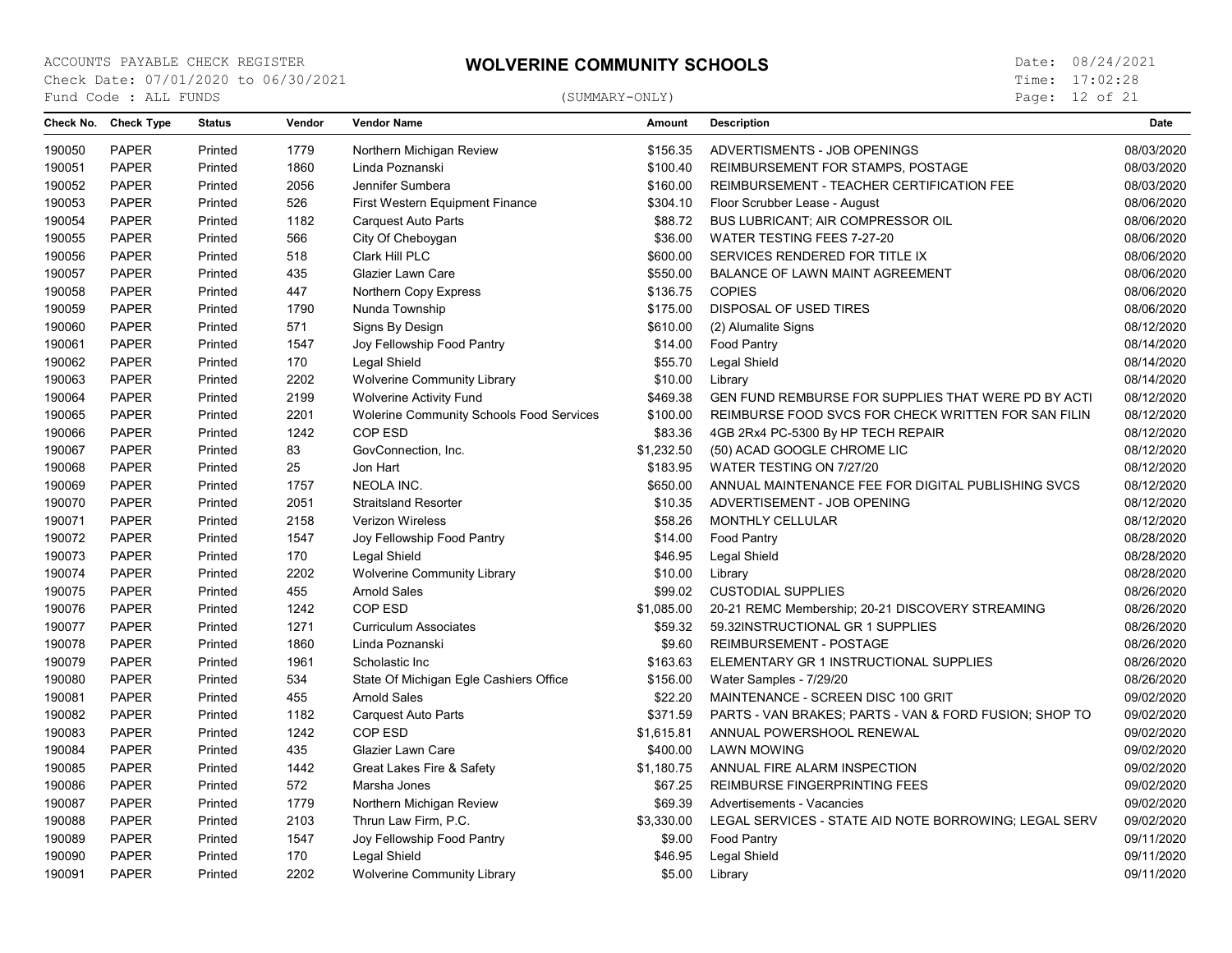Page: 13 of 21

|        | Check No. Check Type | <b>Status</b> | Vendor | <b>Vendor Name</b>                 | Amount      | <b>Description</b>                                      | <b>Date</b> |
|--------|----------------------|---------------|--------|------------------------------------|-------------|---------------------------------------------------------|-------------|
| 190092 | <b>PAPER</b>         | Printed       | 352    | Mr. T's Glass                      | \$301.00    | 24 X 30 HM Lite Kit & Temp Insul CL                     | 09/09/2020  |
| 190093 | <b>PAPER</b>         | Printed       | 272    | Northern Energy Inc                | \$524.15    | TRANSPORTATION - DRUM OIL                               | 09/09/2020  |
| 190094 | <b>PAPER</b>         | Printed       | 2207   | Wolverine Small Engine Repair Inc  | \$97.08     | MAINTENANCE - (3) GATOR BLADES; MAINTENANCE - (3) G5 CU | 09/09/2020  |
| 190095 | <b>PAPER</b>         | Printed       | 527    | Sackrider, Bryon                   | \$86.03     | <b>NET PAY 9-11-20</b>                                  | 09/11/2020  |
| 190096 | <b>PAPER</b>         | Printed       | 574    | Jody Johnson                       | \$1,425.36  | 9/11/20 NET PAY FOR RETURNED DIRECT DEPOSIT             | 09/11/2020  |
| 190097 | <b>PAPER</b>         | Printed       | 455    | <b>Arnold Sales</b>                | \$61.09     | SANITIZER                                               | 09/16/2020  |
| 190098 | <b>PAPER</b>         | Printed       | 142    | <b>Matthew Bolinger</b>            | \$45.00     | REIMBURSEMENT - SUB LICENSE                             | 09/16/2020  |
| 190099 | <b>PAPER</b>         | Printed       | 1756   | <b>NEMCSA</b>                      | \$12,700.00 | CONTRACTED SUCCESS COACH - 1 Of 3 PAYMENTS              | 09/16/2020  |
| 190100 | <b>PAPER</b>         | Printed       | 1845   | <b>Pitney Bowes</b>                | \$307.32    | 7/1/20-9/20/20 POSTAGE MACHINE RENTAL                   | 09/16/2020  |
| 190101 | <b>PAPER</b>         | Printed       | 1547   | Joy Fellowship Food Pantry         | \$9.00      | Food Pantry                                             | 09/25/2020  |
| 190102 | <b>PAPER</b>         | Printed       | 170    | Legal Shield                       | \$46.95     | Legal Shield                                            | 09/25/2020  |
| 190103 | <b>PAPER</b>         | Printed       | 2202   | <b>Wolverine Community Library</b> | \$5.00      | Library                                                 | 09/25/2020  |
| 190104 | <b>PAPER</b>         | Printed       | 209    | Brian's Repair Inc.                | \$463.00    | BUS 19W - INSTALL STARTER; BUS 19C BRAKE CHECK          | 09/23/2020  |
| 190105 | <b>PAPER</b>         | Printed       | 1239   | Jerald Cook                        | \$75.00     | ATHLETIC OFFIAL - 9/3/20 JV/V VB                        | 09/23/2020  |
| 190106 | <b>PAPER</b>         | Printed       | 1407   | Ralph Galbrath                     | \$75.00     | ATHLETIC OFFIAL - 9/10/20 JV/V VB                       | 09/23/2020  |
| 190107 | <b>PAPER</b>         | Printed       | 577    | Daniel Grangood                    | \$75.00     | ATHLETIC OFFIAL - 9/3/20 JV/V VB                        | 09/23/2020  |
| 190108 | <b>PAPER</b>         | Printed       | 1451   | Laurie Greenway                    | \$265.74    | Reimbursement - Classroom Supplies                      | 09/23/2020  |
| 190109 | <b>PAPER</b>         | Printed       | 574    | Jody Johnson                       | \$152.35    | REIMBURSEMENT - ELEM SE INSTRUCTIONAL SUPPLIES          | 09/23/2020  |
| 190110 | <b>PAPER</b>         | Printed       | 352    | Mr. T's Glass                      | \$52.50     | <b>GLASS - MS OLDS</b>                                  | 09/23/2020  |
| 190111 | <b>PAPER</b>         | Printed       | 1779   | Northern Michigan Review           | \$93.60     | ADVERTISEMENT - BUS DRIVERS                             | 09/23/2020  |
| 190112 | <b>PAPER</b>         | Printed       | 364    | Rosetta Stone LTD                  | \$115.00    | DUAL ENROLLMENT RENEWAL                                 | 09/23/2020  |
| 190113 | <b>PAPER</b>         | Printed       | 1984   | <b>Rick Sehl</b>                   | \$75.00     | ATHLETIC OFFIAL - 9/10/20 JV/V VB                       | 09/23/2020  |
| 190114 | <b>PAPER</b>         | Printed       | 2051   | <b>Straitsland Resorter</b>        | \$23.90     | ADVERTISEMENTS - JOB OPENINGS                           | 09/23/2020  |
| 190115 | <b>PAPER</b>         | Printed       | 2158   | Verizon Wireless                   | \$57.18     | MONTHLY CELLULAR                                        | 09/23/2020  |
| 190116 | <b>PAPER</b>         | Printed       | 2200   | <b>Wolverine Auto Care</b>         | \$275.90    | REAR BRAKES - FORD VAN                                  | 09/23/2020  |
| 190119 | <b>PAPER</b>         | Printed       | 1182   | <b>Carquest Auto Parts</b>         | \$110.85    | Rear Brakes For Blue Van                                | 09/23/2020  |
| 190120 | <b>PAPER</b>         | Printed       | 1547   | Joy Fellowship Food Pantry         | \$9.00      | <b>Food Pantry</b>                                      | 10/09/2020  |
| 190121 | <b>PAPER</b>         | Printed       | 170    | Legal Shield                       | \$46.95     | Legal Shield                                            | 10/09/2020  |
| 190122 | <b>PAPER</b>         | Printed       | 2202   | <b>Wolverine Community Library</b> | \$5.00      | Library                                                 | 10/09/2020  |
| 190123 | <b>PAPER</b>         | Printed       | 424    | Enerco                             | \$220.54    | MAINTENANCE - CLOSED LOOP TREATMENT                     | 10/07/2020  |
| 190124 | <b>PAPER</b>         | Printed       | 25     | Jon Hart                           | \$98.70     | 9/4/20 WATER TESTING                                    | 10/07/2020  |
| 190125 | <b>PAPER</b>         | Printed       | 1572   | <b>KSS Enterprises - Petoskey</b>  | \$292.73    | <b>CUSTODIAL SUPPLIES - DISINFECTANT</b>                | 10/07/2020  |
| 190126 | <b>PAPER</b>         | Printed       | 380    | Schulze Edwards & Oswald PC        | \$5,000.00  | AUDIT SERVICES - PARTIAL INVOICE                        | 10/07/2020  |
| 190127 | <b>PAPER</b>         | Printed       | 1981   | Secrest, Wardle, Lynch,            | \$30.92     | ADAIR, ET AL                                            | 10/07/2020  |
| 190128 | <b>PAPER</b>         | Printed       | 1024   | Advance Electric Inc.              | \$160.95    | MAINTENANCE - OUTLET, ELECTRICAL REPAIRS; MAINTENANC    | 10/07/2020  |
| 190129 | <b>PAPER</b>         | Printed       | 1182   | <b>Carquest Auto Parts</b>         | \$101.93    | <b>LIGHTS FOR BUS BARN</b>                              | 10/07/2020  |
| 190130 | <b>PAPER</b>         | Printed       | 526    | First Western Equipment Finance    | \$608.20    | Floor Scrubber Lease - Sept & Oct                       | 10/07/2020  |
| 190131 | <b>PAPER</b>         | Printed       | 1059   | Apple Computer Inc.                | \$12,903.00 | (17) MacBook Airs                                       | 10/07/2020  |
| 190132 | <b>PAPER</b>         | Printed       | 2051   | <b>Straitsland Resorter</b>        | \$59.50     | Advertisement - Job Openings                            | 10/07/2020  |
| 190133 | <b>PAPER</b>         | Printed       | 2218   | Zaremba Equipment                  | \$254.70    | <b>BUS 14 REPAIR PART</b>                               | 10/07/2020  |
| 190134 | <b>PAPER</b>         | Printed       | 364    | Rosetta Stone LTD                  | \$5,750.00  | Virtual Licensing                                       | 10/07/2020  |
| 190135 | <b>PAPER</b>         | Printed       | 254    | Mackinaw City School               | \$100.00    | <b>Invite Fee</b>                                       | 10/14/2020  |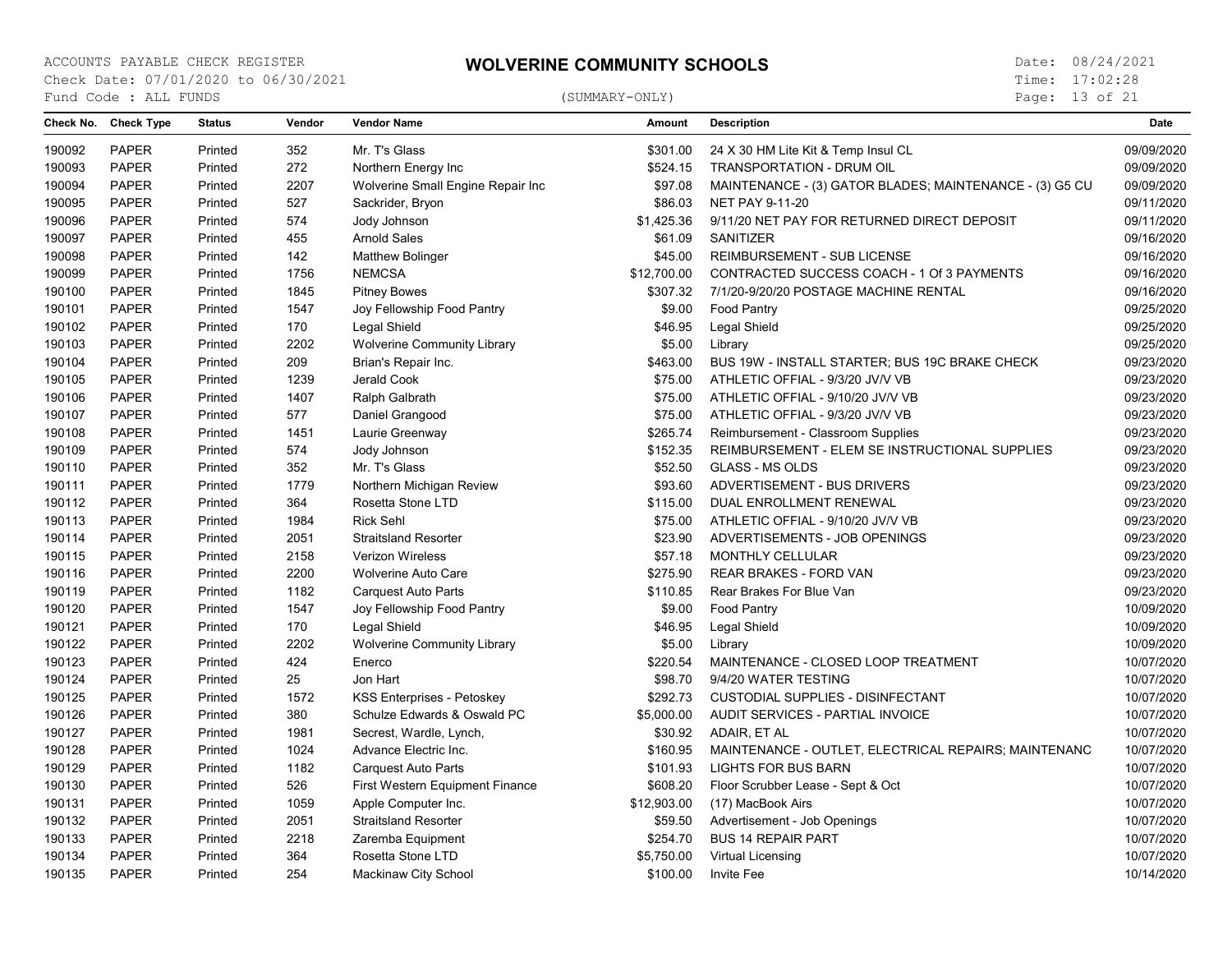Page: 14 of 21

|        | Check No. Check Type | <b>Status</b> | Vendor | <b>Vendor Name</b>                       | <b>Amount</b> | <b>Description</b>                                           | <b>Date</b> |
|--------|----------------------|---------------|--------|------------------------------------------|---------------|--------------------------------------------------------------|-------------|
| 190136 | <b>PAPER</b>         | Printed       | 37     | John Bifoss                              | \$75.00       | ATHLETIC OFFICIAL 10/9                                       | 10/14/2020  |
| 190137 | <b>PAPER</b>         | Printed       | 1182   | <b>Carquest Auto Parts</b>               | \$119.96      | White Van Lift Support For Rear Gate; Grease Gun; Bus 09 & 1 | 10/14/2020  |
| 190138 | <b>PAPER</b>         | Printed       | 1407   | Ralph Galbrath                           | \$75.00       | ATHLETIC OFFICIAL 10/13                                      | 10/14/2020  |
| 190139 | <b>PAPER</b>         | Printed       | 304    | <b>Steve Hines</b>                       | \$75.00       | ATHLETIC OFFICIAL 10/9                                       | 10/14/2020  |
| 190140 | <b>PAPER</b>         | Printed       | 1774   | Northern Lakes Conference                | \$300.00      | ATHLETICS - 2020-2021 CONFERENCE DUES                        | 10/14/2020  |
| 190141 | <b>PAPER</b>         | Printed       | 258    | Otis Elevator Company                    | \$867.50      | <b>ELEVATOR REPAIR</b>                                       | 10/14/2020  |
| 190142 | <b>PAPER</b>         | Printed       | 1828   | <b>Pellston Public Schools</b>           | \$3,150.00    | REIMBURSE GORDON FOOD INVOICE FOR DESK SHIELDS               | 10/14/2020  |
| 190143 | <b>PAPER</b>         | Printed       | 1984   | <b>Rick Sehl</b>                         | \$75.00       | ATHLETIC OFFICIAL 10/13                                      | 10/14/2020  |
| 190144 | <b>PAPER</b>         | Printed       | 1547   | Joy Fellowship Food Pantry               | \$9.00        | Food Pantry                                                  | 10/23/2020  |
| 190145 | <b>PAPER</b>         | Printed       | 170    | Legal Shield                             | \$46.95       | Legal Shield                                                 | 10/23/2020  |
| 190146 | <b>PAPER</b>         | Printed       | 2202   | <b>Wolverine Community Library</b>       | \$5.00        | Library                                                      | 10/23/2020  |
| 190147 | <b>PAPER</b>         | Printed       | 1029   | <b>AFLAC</b>                             | \$267.02      | <b>EMPLOYEE WITHHOLDINGS - OCT</b>                           | 10/21/2020  |
| 190148 | <b>PAPER</b>         | Printed       | 455    | <b>Arnold Sales</b>                      | \$664.83      | <b>CUSTODIAL SUPPLIES</b>                                    | 10/21/2020  |
| 190149 | <b>PAPER</b>         | Printed       | 502    | Stephanie Barski                         | \$360.79      | REIMBURSEMENT-PAINT SUPPLIES FOR CLASSROOM; REIMBU           | 10/21/2020  |
| 190150 | <b>PAPER</b>         | Printed       | 1182   | <b>Carquest Auto Parts</b>               | \$81.62       | WINDSHIELD URETHANE - BUS 14; MOUSE TRAPS, LITE BULBS        | 10/21/2020  |
| 190151 | <b>PAPER</b>         | Printed       | 1779   | Northern Michigan Review                 | \$159.49      | <b>ADVERTISEMENTS</b>                                        | 10/21/2020  |
| 190152 | <b>PAPER</b>         | Printed       | 579    | Ingrid Parton                            | \$67.25       | REIMBURSE FINGERPRINTING FEE                                 | 10/21/2020  |
| 190153 | <b>PAPER</b>         | Printed       | 364    | Rosetta Stone LTD                        | \$230.00      | Virtual Licensing                                            | 10/21/2020  |
| 190154 | <b>PAPER</b>         | Printed       | 534    | State Of Michigan Egle Cashiers Office   | \$26.00       | <b>WATER SAMPLE</b>                                          | 10/21/2020  |
| 190155 | <b>PAPER</b>         | Printed       | 547    | Telephone Support A Heritage Company     | \$187.00      | 10/6/20 TELEPHONE SERVICE CALL                               | 10/21/2020  |
| 190156 | <b>PAPER</b>         | Printed       | 2158   | Verizon Wireless                         | \$1,693.21    | <b>CONNECTIVITY - CRF</b>                                    | 10/21/2020  |
| 190157 | <b>PAPER</b>         | Printed       | 1547   | Joy Fellowship Food Pantry               | \$9.00        | Food Pantry                                                  | 11/06/2020  |
| 190158 | <b>PAPER</b>         | Printed       | 170    | Legal Shield                             | \$46.95       | Legal Shield                                                 | 11/06/2020  |
| 190159 | <b>PAPER</b>         | Printed       | 2202   | <b>Wolverine Community Library</b>       | \$5.00        | Library                                                      | 11/06/2020  |
| 190160 | <b>PAPER</b>         | Printed       | 580    | <b>Richard Fair</b>                      | \$75.00       | ATHLETIC OFFICIAL 10/30/20                                   | 11/04/2020  |
| 190161 | <b>PAPER</b>         | Printed       | 435    | Glazier Lawn Care                        | \$1,600.00    | CONTRACT SERVICES - OCT                                      | 11/04/2020  |
| 190162 | <b>PAPER</b>         | Printed       | 1121   | <b>Heather Olds</b>                      | \$820.00      | <b>Tuition Reimbursement</b>                                 | 11/04/2020  |
| 190163 | <b>PAPER</b>         | Printed       | 286    | Dave Wcisel                              | \$75.00       | ATHLETIC OFFICIAL 10/30/20                                   | 11/04/2020  |
| 190164 | <b>PAPER</b>         | Printed       | 184    | <b>Engineered Protection Systems Inc</b> | \$426.42      | CONTRACTED SECURITY SVCS - NOV: CONTRACTED SECURITY          | 11/04/2020  |
| 190165 | <b>PAPER</b>         | Printed       | 1093   | Ballard's Plumbing & Heating             | \$371.00      | PERFORM CSD-1 INSPECION ON 2 BOILERS AND STEAM KETTL         | 11/04/2020  |
| 190166 | <b>PAPER</b>         | Printed       | 1196   | <b>Chaffee Excavating</b>                | \$300.00      | SEPTIC TANK PUMPING                                          | 11/04/2020  |
| 190167 | <b>PAPER</b>         | Printed       | 566    | City Of Cheboygan                        | \$36.00       | <b>WATER TESTING FEES</b>                                    | 11/04/2020  |
| 190168 | <b>PAPER</b>         | Printed       | 25     | Jon Hart                                 | \$165.00      | WATER TESTING ON 10/6/20                                     | 11/04/2020  |
| 190169 | PAPER                | Printed       | 582    | Intrado Interactive Svcs Corp            | \$343.75      | Annual Renewal - SchoolMessenger                             | 11/04/2020  |
| 190170 | <b>PAPER</b>         | Printed       | 258    | Otis Elevator Company                    | \$406.92      | Maintenance Services From 11/1/20-1/31/21                    | 11/04/2020  |
| 190171 | <b>PAPER</b>         | Printed       | 583    | Kaitlyn Tippett                          | \$230.64      | EXPENSE REIMBURSEMENT - PAINT & SUPPLIES                     | 11/04/2020  |
| 190172 | <b>PAPER</b>         | Printed       | 1024   | Advance Electric Inc.                    | \$33.66       | <b>LIGHT BULBS</b>                                           | 11/08/2020  |
| 190173 | <b>PAPER</b>         | Printed       | 455    | <b>Arnold Sales</b>                      | \$154.00      | <b>VINLYL GLOVES</b>                                         | 11/08/2020  |
| 190175 | <b>PAPER</b>         | Printed       | 209    | Brian's Repair Inc.                      | \$205.00      | <b>BUS 19-C STARTER REPAIR</b>                               | 11/08/2020  |
| 190176 | <b>PAPER</b>         | Printed       | 1182   | <b>Carquest Auto Parts</b>               | \$124.38      | SUPPLIES FOR BLEACHER MAINTENANCE; BUS 19-E & 19-W 55        | 11/08/2020  |
| 190177 | <b>PAPER</b>         | Printed       | 135    | Genesee Intermediate School District     | \$7,476.00    | VIRUAL SERVICES - ACCELERATE                                 | 11/08/2020  |
| 190178 | <b>PAPER</b>         | Printed       | 1572   | KSS Enterprises - Petoskey               | \$1,078.99    | <b>DISINFECTANT - CRF SUPPLIES</b>                           | 11/08/2020  |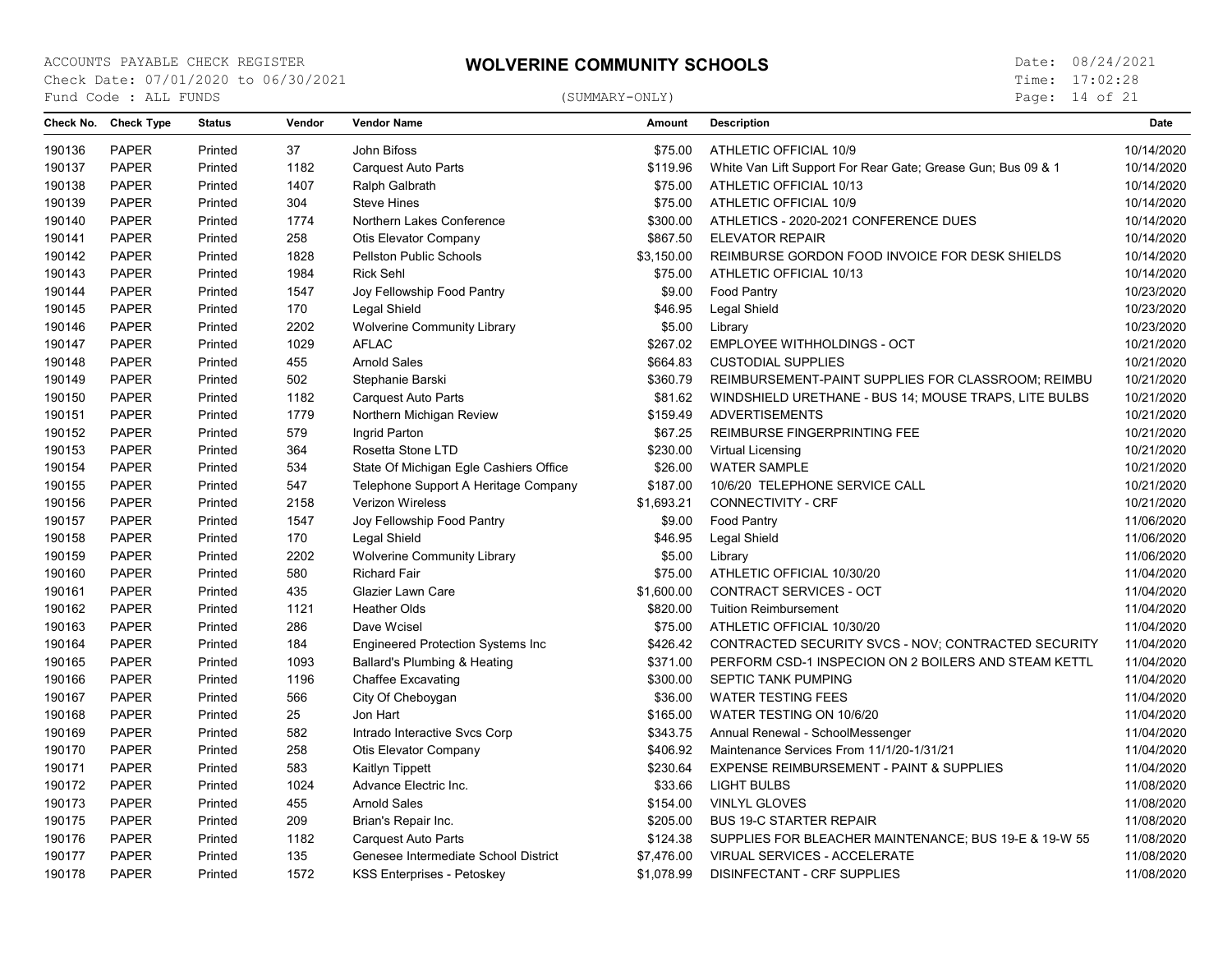Page: 15 of 21

| Check No. | <b>Check Type</b> | <b>Status</b> | Vendor      | <b>Vendor Name</b>                     | <b>Amount</b> | <b>Description</b>                                          | Date       |
|-----------|-------------------|---------------|-------------|----------------------------------------|---------------|-------------------------------------------------------------|------------|
| 190181    | <b>PAPER</b>      | Printed       | 520         | Kristine Vizina                        | \$154.94      | REIMBURSE AMAZON PURCHASE MADE TO VIZINA PERSONAL           | 11/08/2020 |
| 190182    | <b>PAPER</b>      | Printed       | 2218        | Zaremba Equipment                      | \$105.32      | <b>BUS 14 SWITCH</b>                                        | 11/08/2020 |
| 190183    | <b>PAPER</b>      | Printed       | 380         | Schulze Edwards & Oswald PC            | \$1,395.00    | BALANCE OF AUDIT SVC CONTRACT                               | 11/08/2020 |
| 190184    | <b>PAPER</b>      | Printed       | 1069        | Daniel Ashenfelter                     | \$35.00       | ATHLETIC OFFICIAL - MHSAA                                   | 11/11/2020 |
| 190185    | <b>PAPER</b>      | Printed       | 1903        | Reeb, David                            | \$63.00       | ATHLETIC OFFICIAL - MHSAA                                   | 11/11/2020 |
| 190186    | <b>PAPER</b>      | Printed       | 1407        | Ralph Galbrath                         | \$200.00      | ATHLETIC OFFICIAL - 9/25/20 VB; ATHLETIC OFFICIAL - 9/24/20 | 11/11/2020 |
| 190187    | <b>PAPER</b>      | Printed       | 52          | Graham Electric Co.                    | \$378.00      | REPLACE BOILER PUMP MOTOR                                   | 11/11/2020 |
| 190188    | <b>PAPER</b>      | Printed       | 1648        | Glen McIntyre                          | \$63.00       | ATHLETIC OFFICIAL - MHSAA                                   | 11/11/2020 |
| 190189    | <b>PAPER</b>      | Printed       | 1779        | Northern Michigan Review               | \$94.95       | <b>ADVERTISEMENTS</b>                                       | 11/11/2020 |
| 190190    | <b>PAPER</b>      | Printed       | 1802        | OMH & Medcare Walk-in Clinic           | \$123.00      | <b>BUS DRIVER - DOT PHYSICAL</b>                            | 11/11/2020 |
| 190191    | <b>PAPER</b>      | Printed       | 1918        | Gordon Richardson                      | \$63.00       | ATHLETIC OFFICIAL - MHSAA                                   | 11/11/2020 |
| 190192    | <b>PAPER</b>      | Printed       | 1984        | <b>Rick Sehl</b>                       | \$200.00      | ATHLETIC OFFICIAL - 9/25/20 VB; ATHLETIC OFFICIAL - 9/24/20 | 11/11/2020 |
| 190193    | <b>PAPER</b>      | Printed       | $7^{\circ}$ | ST Of MI-Bureau Of Construction Codes  | \$60.00       | <b>BOILER CERTIFICATE</b>                                   | 11/11/2020 |
| 190194    | <b>PAPER</b>      | Printed       | 2103        | Thrun Law Firm, P.C.                   | \$127.50      | MONTHLY LEGAL FEES                                          | 11/11/2020 |
| 190195    | <b>PAPER</b>      | Printed       | 2122        | <b>Trophy Case</b>                     | \$40.00       | <b>ATHLETICS - AWARDS</b>                                   | 11/11/2020 |
| 190196    | <b>PAPER</b>      | Printed       | 455         | <b>Arnold Sales</b>                    | \$2,488.88    | COVID SUPPLIES - (10) GRAB & GO AIRLAID; COVID SUPPLIES -   | 11/15/2020 |
| 190197    | <b>PAPER</b>      | Printed       | 466         | CH & H Leasing LLC                     | \$35,034.00   | ANNUAL BUS LEASE PAYMENTS                                   | 11/15/2020 |
| 190198    | <b>PAPER</b>      | Printed       | 1860        | Linda Poznanski                        | \$80.02       | REIMBURSE FOR TONER CARTRIDGE                               | 11/15/2020 |
| 190199    | <b>PAPER</b>      | Printed       | 1029        | <b>AFLAC</b>                           | \$267.02      | EMPLOYEE WITHHOLDINGS FOR DEC                               | 11/20/2020 |
| 190200    | <b>PAPER</b>      | Printed       | 170         | Legal Shield                           | \$46.95       | <b>Legal Shield</b>                                         | 11/20/2020 |
| 190201    | <b>PAPER</b>      | Printed       | 455         | <b>Arnold Sales</b>                    | \$1,592.78    | CUSTODIAL SUPPLIES; CUSTODIAL SUPPLIES - CRF                | 11/18/2020 |
| 190202    | <b>PAPER</b>      | Printed       | 584         | Kathleen Blust                         | \$14.27       | REIMBURSE FOR MSHS SUPPLIES                                 | 11/18/2020 |
| 190203    | <b>PAPER</b>      | Printed       | 1961        | Scholastic Inc                         | \$674.14      | ELEMENTARY INSTRUCTIONAL SUPPLIES                           | 11/18/2020 |
| 190204    | <b>PAPER</b>      | Printed       | 1987        | SET-SEG Insurance                      | \$1,500.00    | CONTRACT SERVICES - PA106 BIDDING HEALTH INSURANCE          | 11/18/2020 |
| 190205    | <b>PAPER</b>      | Printed       | 1202        | Cheboygan Area Schools                 | \$2,703.68    | FALL SEMESTER - CTE ENROLLMENT                              | 11/25/2020 |
| 190206    | <b>PAPER</b>      | Printed       | 435         | <b>Glazier Lawn Care</b>               | \$1,600.00    | CONTRACT SERVICES - NOV                                     | 11/25/2020 |
| 190207    | <b>PAPER</b>      | Printed       | 380         | Schulze Edwards & Oswald PC            | \$375.00      | <b>GASB 84 IMPLEMENTATION</b>                               | 11/25/2020 |
| 190208    | <b>PAPER</b>      | Printed       | 534         | State Of Michigan Egle Cashiers Office | \$1,170.00    | ANNUAL WATER FEE - MSHS; ANNUAL WATER FEE - ELEM            | 11/25/2020 |
| 190209    | <b>PAPER</b>      | Printed       | 2158        | <b>Verizon Wireless</b>                | \$200.28      | <b>CONNECTIVITY - CRF</b>                                   | 11/25/2020 |
| 190210    | <b>PAPER</b>      | Printed       | 455         | <b>Arnold Sales</b>                    | \$6,014.53    | SUPPLIES - COVID CRF FUNDED                                 | 11/28/2020 |
| 190211    | <b>PAPER</b>      | Printed       | 170         | Legal Shield                           | \$46.95       | <b>Legal Shield</b>                                         | 12/04/2020 |
| 190212    | <b>PAPER</b>      | Printed       | 1024        | Advance Electric Inc.                  | \$70.50       | 24v LED DRIVER                                              | 12/09/2020 |
| 190213    | <b>PAPER</b>      | Printed       | 60          | Apple Inc.                             | \$2,370.00    | (30) IPADS FOR REMOTE LEARNING                              | 12/09/2020 |
| 190214    | <b>PAPER</b>      | Printed       | 370         | Bank Of New York Mellon                | \$802.50      | DUE FROM BOND DEBT-ANNUAL ADMIN FEE                         | 12/09/2020 |
| 190215    | <b>PAPER</b>      | Printed       | 1121        | <b>Heather Olds</b>                    | \$825.00      | Tuition Reimbursement - Class #2                            | 12/09/2020 |
| 190216    | <b>PAPER</b>      | Printed       | 1987        | <b>SET-SEG Insurance</b>               | \$510.00      | WORKERS COMP PREMIUM - 2ND Q 2020-2021; WORKERS COM         | 12/09/2020 |
| 190217    | <b>PAPER</b>      | Printed       | 2029        | <b>Staples</b>                         | \$3,324.04    | (2) BACKPACK ELECTROSTATIC SPRAYERS-CRF FUNDED              | 12/09/2020 |
| 190218    | <b>PAPER</b>      | Printed       | $7^{\circ}$ | ST Of MI-Bureau Of Construction Codes  | \$130.00      | BOILER INSPECTION & CERTIFICATE 11/24/20                    | 12/09/2020 |
| 190219    | <b>PAPER</b>      | Printed       | 1182        | <b>Carquest Auto Parts</b>             | \$476.68      | <b>BUS GARAGE; MAINTENANCE</b>                              | 12/09/2020 |
| 190220    | <b>PAPER</b>      | Printed       | 170         | Legal Shield                           | \$46.95       | Legal Shield                                                | 12/18/2020 |
| 190221    | <b>PAPER</b>      | Printed       | 1070        | David Ashenfelter                      | \$1,720.00    | 2020 STIPENDS - BOARD TRUSTEE                               | 12/16/2020 |
| 190222    | <b>PAPER</b>      | Printed       | 388         | Eric Brado                             | \$1.820.00    | 2020 STIPENDS - BOARD PRESIDENT                             | 12/16/2020 |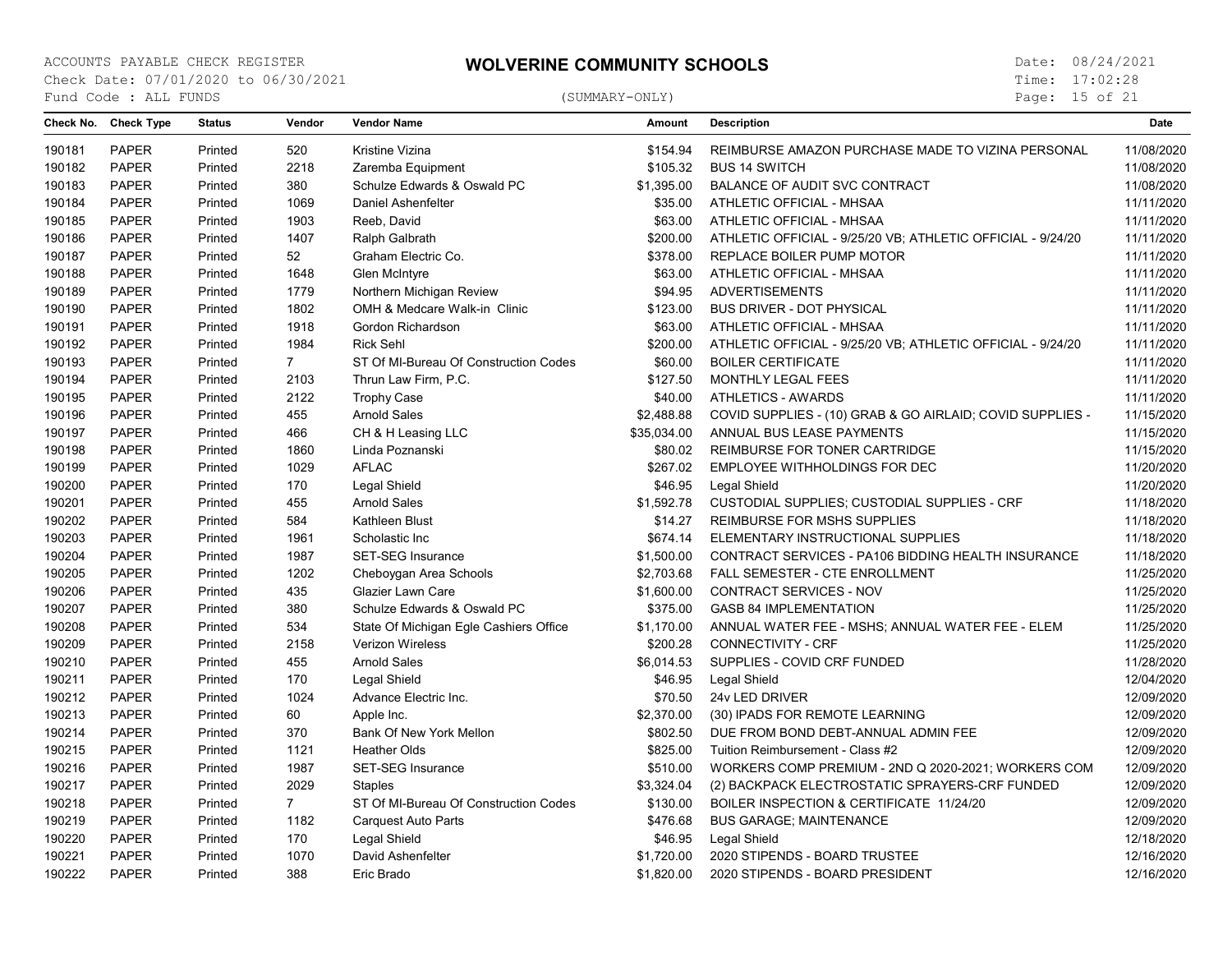Page: 16 of 21

| 190223<br>PAPER<br>544<br><b>Emilly Hill</b><br>\$1,720.00<br>2020 STIPENDS - BOARD TRUSTEE<br>12/16/2020<br>Printed<br>190224<br><b>PAPER</b><br>1860<br>\$2,300.00<br>12/16/2020<br>Linda Poznanski<br>2020 STIPENDS - BOARD SECRETARY<br>Printed<br>190225<br><b>PAPER</b><br>554<br>Tansy M Sloan<br>\$1,720.00<br>2020 STIPENDS - BOARD TRUSTEE<br>12/16/2020<br>Printed<br>190226<br><b>PAPER</b><br>261<br>Garth Stafford II<br>\$1,590.00<br>2020 STIPENDS - BOARD VICE PRESIDENT<br>12/16/2020<br>Printed<br><b>PAPER</b><br>76<br>190227<br>Printed<br>Whitcomb, Douglas<br>\$1,850.00<br>2020 STIPENDS - BOARD TRUSTEE<br>12/16/2020<br>190228<br>PAPER<br>12/16/2020<br>435<br>Glazier Lawn Care<br>\$1,600.00<br>CONTRACT SERVICES - DEC<br>Printed<br>190229<br><b>PAPER</b><br>12/16/2020<br>1845<br><b>Pitney Bowes</b><br>\$307.32<br>MSHS POSTAGE MACHINE RENTAL 9/30-12/30; ELEM POSTAGE<br>Printed<br>190230<br>PAPER<br>170<br>Legal Shield<br>\$46.95<br>Legal Shield<br>01/01/2021<br>Printed<br>190231<br><b>PAPER</b><br>1029<br><b>AFLAC</b><br>\$267.02<br>Printed<br><b>EMPLOYEE WITHHOLDINGS - DEC</b><br>01/01/2021<br>190232<br>PAPER<br><b>NEMCSA</b><br>12/30/2020<br>Printed<br>1756<br>\$7,331.00<br>SUCCESS COACH - PMT 2 OF 3<br><b>PAPER</b><br>190233<br>60<br>Apple Inc.<br>\$8,820.00<br>$(30)$ IPADS<br>12/31/2020<br>Printed<br>190234<br>PAPER<br>17<br>12/31/2020<br><b>Standard Electric Company</b><br>\$40.63<br><b>Maint Repairs</b><br>Printed<br>190235<br><b>PAPER</b><br>547<br>12/31/2020<br>Printed<br>Telephone Support A Heritage Company<br>\$1,907.29<br>ANNUAL MAINTENANCE AGREEMENT<br>190236<br><b>PAPER</b><br>12/31/2020<br>Printed<br>587<br>Tri-Rivers Collision, Inc.<br>\$349.99<br><b>BUS GARAGE - SPILL GUARD</b><br>190237<br><b>PAPER</b><br>Printed<br>2158<br>Verizon Wireless<br>\$1,605.62<br><b>HOT SPOT CHARGES</b><br>12/31/2020<br>PAPER<br>190238<br>1981<br>\$29.03<br>LEGAL SVCS - ADAIR ET AL<br>01/09/2021<br>Printed<br>Secrest, Wardle, Lynch,<br>190239<br><b>PAPER</b><br>17<br>01/09/2021<br><b>Standard Electric Company</b><br>\$89.60<br><b>HEATING MOTOR PARTS &amp; HS PLUMBINGG</b><br>Printed<br>190240<br>PAPER<br>2103<br>Thrun Law Firm, P.C.<br>\$2,961.00<br>LEGAL SERVICES - DECEMBER; ANNUAL RETAINER FEE<br>01/09/2021<br>Printed<br>190241<br><b>PAPER</b><br>Printed<br>170<br>Legal Shield<br>\$46.95<br>Legal Shield<br>01/15/2021<br>190242<br>01/15/2021<br><b>PAPER</b><br>Printed<br>445<br><b>JKCK Enterprise</b><br>\$2,993.20<br>CONTRACTED CUSTODIAL 1-15-21<br>190245<br><b>PAPER</b><br>2051<br><b>Straitsland Resorter</b><br>01/18/2021<br>Printed<br>\$57.60<br>12/3 & 12/10 Advertisement - Job Openings<br>PAPER<br>2158<br>190246<br>Verizon Wireless<br>\$2,146.34<br>HOT SPOT CHARGES-JANUARY<br>01/18/2021<br>Printed<br>PAPER<br>1779<br>01/18/2021<br>190247<br>Northern Michigan Review<br>\$549.00<br>12/1-12/9 ADVERTISEMENTS-JOB OPENINGS<br>Printed<br>190248<br><b>PAPER</b><br>01/29/2021<br>Printed<br>170<br>Legal Shield<br>\$31.30<br>Legal Shield<br>1182<br>190249<br><b>PAPER</b><br><b>Carquest Auto Parts</b><br>\$505.96<br>MAINTENANCE - 6' POSTS, ROPE; MAINTENANCE - ROCK SALT<br>01/27/2021<br>Printed<br>190250<br>PAPER<br>435<br>Glazier Lawn Care<br>\$1,600.00<br>CONTRACT SERVICES - FEBRUARY<br>01/27/2021<br>Printed<br>01/27/2021<br>190251<br><b>PAPER</b><br>380<br>Schulze Edwards & Oswald PC<br>\$75.00<br>PROFESSIONAL SVCS - FILE QUALIFYING STMT<br>Printed<br>190254<br><b>PAPER</b><br>170<br>\$31.30<br>02/12/2021<br>Printed<br>Legal Shield<br>Legal Shield<br>190255<br><b>PAPER</b><br>1029<br><b>AFLAC</b><br>02/09/2021<br>Printed<br>\$267.02<br>EMPLOYEE WITHHOLDINGS - FEB PREMIUM<br>02/26/2021<br>190256<br><b>PAPER</b><br>170<br>Legal Shield<br>\$31.30<br>Legal Shield<br>Printed<br>190257<br>PAPER<br>566<br>City Of Cheboygan<br>\$36.00<br>02/25/2021<br>Printed<br><b>WATER TESTING FEE</b><br>02/25/2021<br>190258<br><b>PAPER</b><br>1274<br>Doug Curtis<br>\$240.00<br>ATHLETIC OFFICAL 2/10/21 BASKETBALL; ATHLETIC OFFICAL 2/1<br>Printed<br>190259<br>PAPER<br>590<br>02/25/2021<br>Eric Danielson<br>\$100.00<br>ATHLETIC OFFICAL 2/18/21 BASKETBALL<br>Printed<br>190260<br>02/25/2021<br><b>PAPER</b><br>1407<br>Ralph Galbrath<br>\$240.00<br>ATHLETIC OFFICAL 2/10/21 BASKETBALL; ATHLETIC OFFICAL 2/1<br>Printed<br>190261<br><b>PAPER</b><br>1442<br>Great Lakes Fire & Safety<br>\$85.00<br>SEMI ANNUALFIRE INSPECTION<br>02/25/2021<br>Printed | Check No. Check Type | <b>Status</b> | Vendor | <b>Vendor Name</b> | <b>Amount</b> | <b>Description</b> | <b>Date</b> |
|--------------------------------------------------------------------------------------------------------------------------------------------------------------------------------------------------------------------------------------------------------------------------------------------------------------------------------------------------------------------------------------------------------------------------------------------------------------------------------------------------------------------------------------------------------------------------------------------------------------------------------------------------------------------------------------------------------------------------------------------------------------------------------------------------------------------------------------------------------------------------------------------------------------------------------------------------------------------------------------------------------------------------------------------------------------------------------------------------------------------------------------------------------------------------------------------------------------------------------------------------------------------------------------------------------------------------------------------------------------------------------------------------------------------------------------------------------------------------------------------------------------------------------------------------------------------------------------------------------------------------------------------------------------------------------------------------------------------------------------------------------------------------------------------------------------------------------------------------------------------------------------------------------------------------------------------------------------------------------------------------------------------------------------------------------------------------------------------------------------------------------------------------------------------------------------------------------------------------------------------------------------------------------------------------------------------------------------------------------------------------------------------------------------------------------------------------------------------------------------------------------------------------------------------------------------------------------------------------------------------------------------------------------------------------------------------------------------------------------------------------------------------------------------------------------------------------------------------------------------------------------------------------------------------------------------------------------------------------------------------------------------------------------------------------------------------------------------------------------------------------------------------------------------------------------------------------------------------------------------------------------------------------------------------------------------------------------------------------------------------------------------------------------------------------------------------------------------------------------------------------------------------------------------------------------------------------------------------------------------------------------------------------------------------------------------------------------------------------------------------------------------------------------------------------------------------------------------------------------------------------------------------------------------------------------------------------------------------------------------------------------------------------------------------------------------------------------------------------------------------------------------------------------------------------------------------------------------------------------------------------------------------------------------------------------------------------------------------------------------------------------------------------------------------------------------------------------------------------------------------------------------------------------------------------------------|----------------------|---------------|--------|--------------------|---------------|--------------------|-------------|
|                                                                                                                                                                                                                                                                                                                                                                                                                                                                                                                                                                                                                                                                                                                                                                                                                                                                                                                                                                                                                                                                                                                                                                                                                                                                                                                                                                                                                                                                                                                                                                                                                                                                                                                                                                                                                                                                                                                                                                                                                                                                                                                                                                                                                                                                                                                                                                                                                                                                                                                                                                                                                                                                                                                                                                                                                                                                                                                                                                                                                                                                                                                                                                                                                                                                                                                                                                                                                                                                                                                                                                                                                                                                                                                                                                                                                                                                                                                                                                                                                                                                                                                                                                                                                                                                                                                                                                                                                                                                                                                                                              |                      |               |        |                    |               |                    |             |
|                                                                                                                                                                                                                                                                                                                                                                                                                                                                                                                                                                                                                                                                                                                                                                                                                                                                                                                                                                                                                                                                                                                                                                                                                                                                                                                                                                                                                                                                                                                                                                                                                                                                                                                                                                                                                                                                                                                                                                                                                                                                                                                                                                                                                                                                                                                                                                                                                                                                                                                                                                                                                                                                                                                                                                                                                                                                                                                                                                                                                                                                                                                                                                                                                                                                                                                                                                                                                                                                                                                                                                                                                                                                                                                                                                                                                                                                                                                                                                                                                                                                                                                                                                                                                                                                                                                                                                                                                                                                                                                                                              |                      |               |        |                    |               |                    |             |
|                                                                                                                                                                                                                                                                                                                                                                                                                                                                                                                                                                                                                                                                                                                                                                                                                                                                                                                                                                                                                                                                                                                                                                                                                                                                                                                                                                                                                                                                                                                                                                                                                                                                                                                                                                                                                                                                                                                                                                                                                                                                                                                                                                                                                                                                                                                                                                                                                                                                                                                                                                                                                                                                                                                                                                                                                                                                                                                                                                                                                                                                                                                                                                                                                                                                                                                                                                                                                                                                                                                                                                                                                                                                                                                                                                                                                                                                                                                                                                                                                                                                                                                                                                                                                                                                                                                                                                                                                                                                                                                                                              |                      |               |        |                    |               |                    |             |
|                                                                                                                                                                                                                                                                                                                                                                                                                                                                                                                                                                                                                                                                                                                                                                                                                                                                                                                                                                                                                                                                                                                                                                                                                                                                                                                                                                                                                                                                                                                                                                                                                                                                                                                                                                                                                                                                                                                                                                                                                                                                                                                                                                                                                                                                                                                                                                                                                                                                                                                                                                                                                                                                                                                                                                                                                                                                                                                                                                                                                                                                                                                                                                                                                                                                                                                                                                                                                                                                                                                                                                                                                                                                                                                                                                                                                                                                                                                                                                                                                                                                                                                                                                                                                                                                                                                                                                                                                                                                                                                                                              |                      |               |        |                    |               |                    |             |
|                                                                                                                                                                                                                                                                                                                                                                                                                                                                                                                                                                                                                                                                                                                                                                                                                                                                                                                                                                                                                                                                                                                                                                                                                                                                                                                                                                                                                                                                                                                                                                                                                                                                                                                                                                                                                                                                                                                                                                                                                                                                                                                                                                                                                                                                                                                                                                                                                                                                                                                                                                                                                                                                                                                                                                                                                                                                                                                                                                                                                                                                                                                                                                                                                                                                                                                                                                                                                                                                                                                                                                                                                                                                                                                                                                                                                                                                                                                                                                                                                                                                                                                                                                                                                                                                                                                                                                                                                                                                                                                                                              |                      |               |        |                    |               |                    |             |
|                                                                                                                                                                                                                                                                                                                                                                                                                                                                                                                                                                                                                                                                                                                                                                                                                                                                                                                                                                                                                                                                                                                                                                                                                                                                                                                                                                                                                                                                                                                                                                                                                                                                                                                                                                                                                                                                                                                                                                                                                                                                                                                                                                                                                                                                                                                                                                                                                                                                                                                                                                                                                                                                                                                                                                                                                                                                                                                                                                                                                                                                                                                                                                                                                                                                                                                                                                                                                                                                                                                                                                                                                                                                                                                                                                                                                                                                                                                                                                                                                                                                                                                                                                                                                                                                                                                                                                                                                                                                                                                                                              |                      |               |        |                    |               |                    |             |
|                                                                                                                                                                                                                                                                                                                                                                                                                                                                                                                                                                                                                                                                                                                                                                                                                                                                                                                                                                                                                                                                                                                                                                                                                                                                                                                                                                                                                                                                                                                                                                                                                                                                                                                                                                                                                                                                                                                                                                                                                                                                                                                                                                                                                                                                                                                                                                                                                                                                                                                                                                                                                                                                                                                                                                                                                                                                                                                                                                                                                                                                                                                                                                                                                                                                                                                                                                                                                                                                                                                                                                                                                                                                                                                                                                                                                                                                                                                                                                                                                                                                                                                                                                                                                                                                                                                                                                                                                                                                                                                                                              |                      |               |        |                    |               |                    |             |
|                                                                                                                                                                                                                                                                                                                                                                                                                                                                                                                                                                                                                                                                                                                                                                                                                                                                                                                                                                                                                                                                                                                                                                                                                                                                                                                                                                                                                                                                                                                                                                                                                                                                                                                                                                                                                                                                                                                                                                                                                                                                                                                                                                                                                                                                                                                                                                                                                                                                                                                                                                                                                                                                                                                                                                                                                                                                                                                                                                                                                                                                                                                                                                                                                                                                                                                                                                                                                                                                                                                                                                                                                                                                                                                                                                                                                                                                                                                                                                                                                                                                                                                                                                                                                                                                                                                                                                                                                                                                                                                                                              |                      |               |        |                    |               |                    |             |
|                                                                                                                                                                                                                                                                                                                                                                                                                                                                                                                                                                                                                                                                                                                                                                                                                                                                                                                                                                                                                                                                                                                                                                                                                                                                                                                                                                                                                                                                                                                                                                                                                                                                                                                                                                                                                                                                                                                                                                                                                                                                                                                                                                                                                                                                                                                                                                                                                                                                                                                                                                                                                                                                                                                                                                                                                                                                                                                                                                                                                                                                                                                                                                                                                                                                                                                                                                                                                                                                                                                                                                                                                                                                                                                                                                                                                                                                                                                                                                                                                                                                                                                                                                                                                                                                                                                                                                                                                                                                                                                                                              |                      |               |        |                    |               |                    |             |
|                                                                                                                                                                                                                                                                                                                                                                                                                                                                                                                                                                                                                                                                                                                                                                                                                                                                                                                                                                                                                                                                                                                                                                                                                                                                                                                                                                                                                                                                                                                                                                                                                                                                                                                                                                                                                                                                                                                                                                                                                                                                                                                                                                                                                                                                                                                                                                                                                                                                                                                                                                                                                                                                                                                                                                                                                                                                                                                                                                                                                                                                                                                                                                                                                                                                                                                                                                                                                                                                                                                                                                                                                                                                                                                                                                                                                                                                                                                                                                                                                                                                                                                                                                                                                                                                                                                                                                                                                                                                                                                                                              |                      |               |        |                    |               |                    |             |
|                                                                                                                                                                                                                                                                                                                                                                                                                                                                                                                                                                                                                                                                                                                                                                                                                                                                                                                                                                                                                                                                                                                                                                                                                                                                                                                                                                                                                                                                                                                                                                                                                                                                                                                                                                                                                                                                                                                                                                                                                                                                                                                                                                                                                                                                                                                                                                                                                                                                                                                                                                                                                                                                                                                                                                                                                                                                                                                                                                                                                                                                                                                                                                                                                                                                                                                                                                                                                                                                                                                                                                                                                                                                                                                                                                                                                                                                                                                                                                                                                                                                                                                                                                                                                                                                                                                                                                                                                                                                                                                                                              |                      |               |        |                    |               |                    |             |
|                                                                                                                                                                                                                                                                                                                                                                                                                                                                                                                                                                                                                                                                                                                                                                                                                                                                                                                                                                                                                                                                                                                                                                                                                                                                                                                                                                                                                                                                                                                                                                                                                                                                                                                                                                                                                                                                                                                                                                                                                                                                                                                                                                                                                                                                                                                                                                                                                                                                                                                                                                                                                                                                                                                                                                                                                                                                                                                                                                                                                                                                                                                                                                                                                                                                                                                                                                                                                                                                                                                                                                                                                                                                                                                                                                                                                                                                                                                                                                                                                                                                                                                                                                                                                                                                                                                                                                                                                                                                                                                                                              |                      |               |        |                    |               |                    |             |
|                                                                                                                                                                                                                                                                                                                                                                                                                                                                                                                                                                                                                                                                                                                                                                                                                                                                                                                                                                                                                                                                                                                                                                                                                                                                                                                                                                                                                                                                                                                                                                                                                                                                                                                                                                                                                                                                                                                                                                                                                                                                                                                                                                                                                                                                                                                                                                                                                                                                                                                                                                                                                                                                                                                                                                                                                                                                                                                                                                                                                                                                                                                                                                                                                                                                                                                                                                                                                                                                                                                                                                                                                                                                                                                                                                                                                                                                                                                                                                                                                                                                                                                                                                                                                                                                                                                                                                                                                                                                                                                                                              |                      |               |        |                    |               |                    |             |
|                                                                                                                                                                                                                                                                                                                                                                                                                                                                                                                                                                                                                                                                                                                                                                                                                                                                                                                                                                                                                                                                                                                                                                                                                                                                                                                                                                                                                                                                                                                                                                                                                                                                                                                                                                                                                                                                                                                                                                                                                                                                                                                                                                                                                                                                                                                                                                                                                                                                                                                                                                                                                                                                                                                                                                                                                                                                                                                                                                                                                                                                                                                                                                                                                                                                                                                                                                                                                                                                                                                                                                                                                                                                                                                                                                                                                                                                                                                                                                                                                                                                                                                                                                                                                                                                                                                                                                                                                                                                                                                                                              |                      |               |        |                    |               |                    |             |
|                                                                                                                                                                                                                                                                                                                                                                                                                                                                                                                                                                                                                                                                                                                                                                                                                                                                                                                                                                                                                                                                                                                                                                                                                                                                                                                                                                                                                                                                                                                                                                                                                                                                                                                                                                                                                                                                                                                                                                                                                                                                                                                                                                                                                                                                                                                                                                                                                                                                                                                                                                                                                                                                                                                                                                                                                                                                                                                                                                                                                                                                                                                                                                                                                                                                                                                                                                                                                                                                                                                                                                                                                                                                                                                                                                                                                                                                                                                                                                                                                                                                                                                                                                                                                                                                                                                                                                                                                                                                                                                                                              |                      |               |        |                    |               |                    |             |
|                                                                                                                                                                                                                                                                                                                                                                                                                                                                                                                                                                                                                                                                                                                                                                                                                                                                                                                                                                                                                                                                                                                                                                                                                                                                                                                                                                                                                                                                                                                                                                                                                                                                                                                                                                                                                                                                                                                                                                                                                                                                                                                                                                                                                                                                                                                                                                                                                                                                                                                                                                                                                                                                                                                                                                                                                                                                                                                                                                                                                                                                                                                                                                                                                                                                                                                                                                                                                                                                                                                                                                                                                                                                                                                                                                                                                                                                                                                                                                                                                                                                                                                                                                                                                                                                                                                                                                                                                                                                                                                                                              |                      |               |        |                    |               |                    |             |
|                                                                                                                                                                                                                                                                                                                                                                                                                                                                                                                                                                                                                                                                                                                                                                                                                                                                                                                                                                                                                                                                                                                                                                                                                                                                                                                                                                                                                                                                                                                                                                                                                                                                                                                                                                                                                                                                                                                                                                                                                                                                                                                                                                                                                                                                                                                                                                                                                                                                                                                                                                                                                                                                                                                                                                                                                                                                                                                                                                                                                                                                                                                                                                                                                                                                                                                                                                                                                                                                                                                                                                                                                                                                                                                                                                                                                                                                                                                                                                                                                                                                                                                                                                                                                                                                                                                                                                                                                                                                                                                                                              |                      |               |        |                    |               |                    |             |
|                                                                                                                                                                                                                                                                                                                                                                                                                                                                                                                                                                                                                                                                                                                                                                                                                                                                                                                                                                                                                                                                                                                                                                                                                                                                                                                                                                                                                                                                                                                                                                                                                                                                                                                                                                                                                                                                                                                                                                                                                                                                                                                                                                                                                                                                                                                                                                                                                                                                                                                                                                                                                                                                                                                                                                                                                                                                                                                                                                                                                                                                                                                                                                                                                                                                                                                                                                                                                                                                                                                                                                                                                                                                                                                                                                                                                                                                                                                                                                                                                                                                                                                                                                                                                                                                                                                                                                                                                                                                                                                                                              |                      |               |        |                    |               |                    |             |
|                                                                                                                                                                                                                                                                                                                                                                                                                                                                                                                                                                                                                                                                                                                                                                                                                                                                                                                                                                                                                                                                                                                                                                                                                                                                                                                                                                                                                                                                                                                                                                                                                                                                                                                                                                                                                                                                                                                                                                                                                                                                                                                                                                                                                                                                                                                                                                                                                                                                                                                                                                                                                                                                                                                                                                                                                                                                                                                                                                                                                                                                                                                                                                                                                                                                                                                                                                                                                                                                                                                                                                                                                                                                                                                                                                                                                                                                                                                                                                                                                                                                                                                                                                                                                                                                                                                                                                                                                                                                                                                                                              |                      |               |        |                    |               |                    |             |
|                                                                                                                                                                                                                                                                                                                                                                                                                                                                                                                                                                                                                                                                                                                                                                                                                                                                                                                                                                                                                                                                                                                                                                                                                                                                                                                                                                                                                                                                                                                                                                                                                                                                                                                                                                                                                                                                                                                                                                                                                                                                                                                                                                                                                                                                                                                                                                                                                                                                                                                                                                                                                                                                                                                                                                                                                                                                                                                                                                                                                                                                                                                                                                                                                                                                                                                                                                                                                                                                                                                                                                                                                                                                                                                                                                                                                                                                                                                                                                                                                                                                                                                                                                                                                                                                                                                                                                                                                                                                                                                                                              |                      |               |        |                    |               |                    |             |
|                                                                                                                                                                                                                                                                                                                                                                                                                                                                                                                                                                                                                                                                                                                                                                                                                                                                                                                                                                                                                                                                                                                                                                                                                                                                                                                                                                                                                                                                                                                                                                                                                                                                                                                                                                                                                                                                                                                                                                                                                                                                                                                                                                                                                                                                                                                                                                                                                                                                                                                                                                                                                                                                                                                                                                                                                                                                                                                                                                                                                                                                                                                                                                                                                                                                                                                                                                                                                                                                                                                                                                                                                                                                                                                                                                                                                                                                                                                                                                                                                                                                                                                                                                                                                                                                                                                                                                                                                                                                                                                                                              |                      |               |        |                    |               |                    |             |
|                                                                                                                                                                                                                                                                                                                                                                                                                                                                                                                                                                                                                                                                                                                                                                                                                                                                                                                                                                                                                                                                                                                                                                                                                                                                                                                                                                                                                                                                                                                                                                                                                                                                                                                                                                                                                                                                                                                                                                                                                                                                                                                                                                                                                                                                                                                                                                                                                                                                                                                                                                                                                                                                                                                                                                                                                                                                                                                                                                                                                                                                                                                                                                                                                                                                                                                                                                                                                                                                                                                                                                                                                                                                                                                                                                                                                                                                                                                                                                                                                                                                                                                                                                                                                                                                                                                                                                                                                                                                                                                                                              |                      |               |        |                    |               |                    |             |
|                                                                                                                                                                                                                                                                                                                                                                                                                                                                                                                                                                                                                                                                                                                                                                                                                                                                                                                                                                                                                                                                                                                                                                                                                                                                                                                                                                                                                                                                                                                                                                                                                                                                                                                                                                                                                                                                                                                                                                                                                                                                                                                                                                                                                                                                                                                                                                                                                                                                                                                                                                                                                                                                                                                                                                                                                                                                                                                                                                                                                                                                                                                                                                                                                                                                                                                                                                                                                                                                                                                                                                                                                                                                                                                                                                                                                                                                                                                                                                                                                                                                                                                                                                                                                                                                                                                                                                                                                                                                                                                                                              |                      |               |        |                    |               |                    |             |
|                                                                                                                                                                                                                                                                                                                                                                                                                                                                                                                                                                                                                                                                                                                                                                                                                                                                                                                                                                                                                                                                                                                                                                                                                                                                                                                                                                                                                                                                                                                                                                                                                                                                                                                                                                                                                                                                                                                                                                                                                                                                                                                                                                                                                                                                                                                                                                                                                                                                                                                                                                                                                                                                                                                                                                                                                                                                                                                                                                                                                                                                                                                                                                                                                                                                                                                                                                                                                                                                                                                                                                                                                                                                                                                                                                                                                                                                                                                                                                                                                                                                                                                                                                                                                                                                                                                                                                                                                                                                                                                                                              |                      |               |        |                    |               |                    |             |
|                                                                                                                                                                                                                                                                                                                                                                                                                                                                                                                                                                                                                                                                                                                                                                                                                                                                                                                                                                                                                                                                                                                                                                                                                                                                                                                                                                                                                                                                                                                                                                                                                                                                                                                                                                                                                                                                                                                                                                                                                                                                                                                                                                                                                                                                                                                                                                                                                                                                                                                                                                                                                                                                                                                                                                                                                                                                                                                                                                                                                                                                                                                                                                                                                                                                                                                                                                                                                                                                                                                                                                                                                                                                                                                                                                                                                                                                                                                                                                                                                                                                                                                                                                                                                                                                                                                                                                                                                                                                                                                                                              |                      |               |        |                    |               |                    |             |
|                                                                                                                                                                                                                                                                                                                                                                                                                                                                                                                                                                                                                                                                                                                                                                                                                                                                                                                                                                                                                                                                                                                                                                                                                                                                                                                                                                                                                                                                                                                                                                                                                                                                                                                                                                                                                                                                                                                                                                                                                                                                                                                                                                                                                                                                                                                                                                                                                                                                                                                                                                                                                                                                                                                                                                                                                                                                                                                                                                                                                                                                                                                                                                                                                                                                                                                                                                                                                                                                                                                                                                                                                                                                                                                                                                                                                                                                                                                                                                                                                                                                                                                                                                                                                                                                                                                                                                                                                                                                                                                                                              |                      |               |        |                    |               |                    |             |
|                                                                                                                                                                                                                                                                                                                                                                                                                                                                                                                                                                                                                                                                                                                                                                                                                                                                                                                                                                                                                                                                                                                                                                                                                                                                                                                                                                                                                                                                                                                                                                                                                                                                                                                                                                                                                                                                                                                                                                                                                                                                                                                                                                                                                                                                                                                                                                                                                                                                                                                                                                                                                                                                                                                                                                                                                                                                                                                                                                                                                                                                                                                                                                                                                                                                                                                                                                                                                                                                                                                                                                                                                                                                                                                                                                                                                                                                                                                                                                                                                                                                                                                                                                                                                                                                                                                                                                                                                                                                                                                                                              |                      |               |        |                    |               |                    |             |
|                                                                                                                                                                                                                                                                                                                                                                                                                                                                                                                                                                                                                                                                                                                                                                                                                                                                                                                                                                                                                                                                                                                                                                                                                                                                                                                                                                                                                                                                                                                                                                                                                                                                                                                                                                                                                                                                                                                                                                                                                                                                                                                                                                                                                                                                                                                                                                                                                                                                                                                                                                                                                                                                                                                                                                                                                                                                                                                                                                                                                                                                                                                                                                                                                                                                                                                                                                                                                                                                                                                                                                                                                                                                                                                                                                                                                                                                                                                                                                                                                                                                                                                                                                                                                                                                                                                                                                                                                                                                                                                                                              |                      |               |        |                    |               |                    |             |
|                                                                                                                                                                                                                                                                                                                                                                                                                                                                                                                                                                                                                                                                                                                                                                                                                                                                                                                                                                                                                                                                                                                                                                                                                                                                                                                                                                                                                                                                                                                                                                                                                                                                                                                                                                                                                                                                                                                                                                                                                                                                                                                                                                                                                                                                                                                                                                                                                                                                                                                                                                                                                                                                                                                                                                                                                                                                                                                                                                                                                                                                                                                                                                                                                                                                                                                                                                                                                                                                                                                                                                                                                                                                                                                                                                                                                                                                                                                                                                                                                                                                                                                                                                                                                                                                                                                                                                                                                                                                                                                                                              |                      |               |        |                    |               |                    |             |
|                                                                                                                                                                                                                                                                                                                                                                                                                                                                                                                                                                                                                                                                                                                                                                                                                                                                                                                                                                                                                                                                                                                                                                                                                                                                                                                                                                                                                                                                                                                                                                                                                                                                                                                                                                                                                                                                                                                                                                                                                                                                                                                                                                                                                                                                                                                                                                                                                                                                                                                                                                                                                                                                                                                                                                                                                                                                                                                                                                                                                                                                                                                                                                                                                                                                                                                                                                                                                                                                                                                                                                                                                                                                                                                                                                                                                                                                                                                                                                                                                                                                                                                                                                                                                                                                                                                                                                                                                                                                                                                                                              |                      |               |        |                    |               |                    |             |
|                                                                                                                                                                                                                                                                                                                                                                                                                                                                                                                                                                                                                                                                                                                                                                                                                                                                                                                                                                                                                                                                                                                                                                                                                                                                                                                                                                                                                                                                                                                                                                                                                                                                                                                                                                                                                                                                                                                                                                                                                                                                                                                                                                                                                                                                                                                                                                                                                                                                                                                                                                                                                                                                                                                                                                                                                                                                                                                                                                                                                                                                                                                                                                                                                                                                                                                                                                                                                                                                                                                                                                                                                                                                                                                                                                                                                                                                                                                                                                                                                                                                                                                                                                                                                                                                                                                                                                                                                                                                                                                                                              |                      |               |        |                    |               |                    |             |
|                                                                                                                                                                                                                                                                                                                                                                                                                                                                                                                                                                                                                                                                                                                                                                                                                                                                                                                                                                                                                                                                                                                                                                                                                                                                                                                                                                                                                                                                                                                                                                                                                                                                                                                                                                                                                                                                                                                                                                                                                                                                                                                                                                                                                                                                                                                                                                                                                                                                                                                                                                                                                                                                                                                                                                                                                                                                                                                                                                                                                                                                                                                                                                                                                                                                                                                                                                                                                                                                                                                                                                                                                                                                                                                                                                                                                                                                                                                                                                                                                                                                                                                                                                                                                                                                                                                                                                                                                                                                                                                                                              |                      |               |        |                    |               |                    |             |
|                                                                                                                                                                                                                                                                                                                                                                                                                                                                                                                                                                                                                                                                                                                                                                                                                                                                                                                                                                                                                                                                                                                                                                                                                                                                                                                                                                                                                                                                                                                                                                                                                                                                                                                                                                                                                                                                                                                                                                                                                                                                                                                                                                                                                                                                                                                                                                                                                                                                                                                                                                                                                                                                                                                                                                                                                                                                                                                                                                                                                                                                                                                                                                                                                                                                                                                                                                                                                                                                                                                                                                                                                                                                                                                                                                                                                                                                                                                                                                                                                                                                                                                                                                                                                                                                                                                                                                                                                                                                                                                                                              |                      |               |        |                    |               |                    |             |
|                                                                                                                                                                                                                                                                                                                                                                                                                                                                                                                                                                                                                                                                                                                                                                                                                                                                                                                                                                                                                                                                                                                                                                                                                                                                                                                                                                                                                                                                                                                                                                                                                                                                                                                                                                                                                                                                                                                                                                                                                                                                                                                                                                                                                                                                                                                                                                                                                                                                                                                                                                                                                                                                                                                                                                                                                                                                                                                                                                                                                                                                                                                                                                                                                                                                                                                                                                                                                                                                                                                                                                                                                                                                                                                                                                                                                                                                                                                                                                                                                                                                                                                                                                                                                                                                                                                                                                                                                                                                                                                                                              |                      |               |        |                    |               |                    |             |
|                                                                                                                                                                                                                                                                                                                                                                                                                                                                                                                                                                                                                                                                                                                                                                                                                                                                                                                                                                                                                                                                                                                                                                                                                                                                                                                                                                                                                                                                                                                                                                                                                                                                                                                                                                                                                                                                                                                                                                                                                                                                                                                                                                                                                                                                                                                                                                                                                                                                                                                                                                                                                                                                                                                                                                                                                                                                                                                                                                                                                                                                                                                                                                                                                                                                                                                                                                                                                                                                                                                                                                                                                                                                                                                                                                                                                                                                                                                                                                                                                                                                                                                                                                                                                                                                                                                                                                                                                                                                                                                                                              |                      |               |        |                    |               |                    |             |
| 190262<br><b>PAPER</b><br>591<br>Donald Gustafson<br>\$100.00<br>ATHLETIC OFFICAL 2/18/21 BASKETBALL<br>Printed                                                                                                                                                                                                                                                                                                                                                                                                                                                                                                                                                                                                                                                                                                                                                                                                                                                                                                                                                                                                                                                                                                                                                                                                                                                                                                                                                                                                                                                                                                                                                                                                                                                                                                                                                                                                                                                                                                                                                                                                                                                                                                                                                                                                                                                                                                                                                                                                                                                                                                                                                                                                                                                                                                                                                                                                                                                                                                                                                                                                                                                                                                                                                                                                                                                                                                                                                                                                                                                                                                                                                                                                                                                                                                                                                                                                                                                                                                                                                                                                                                                                                                                                                                                                                                                                                                                                                                                                                                              |                      |               |        |                    |               |                    | 02/25/2021  |
| 190263<br><b>PAPER</b><br>589<br>Robert Lee<br>\$100.00<br>02/25/2021<br>Printed<br>ATHLETIC OFFICAL 2/18/21 BASKETBALL                                                                                                                                                                                                                                                                                                                                                                                                                                                                                                                                                                                                                                                                                                                                                                                                                                                                                                                                                                                                                                                                                                                                                                                                                                                                                                                                                                                                                                                                                                                                                                                                                                                                                                                                                                                                                                                                                                                                                                                                                                                                                                                                                                                                                                                                                                                                                                                                                                                                                                                                                                                                                                                                                                                                                                                                                                                                                                                                                                                                                                                                                                                                                                                                                                                                                                                                                                                                                                                                                                                                                                                                                                                                                                                                                                                                                                                                                                                                                                                                                                                                                                                                                                                                                                                                                                                                                                                                                                      |                      |               |        |                    |               |                    |             |
| 190264<br>1779<br>PAPER<br>ADVERTISEMENTS - TEACHER VACANCY<br>02/25/2021<br>Printed<br>Northern Michigan Review<br>\$586.80                                                                                                                                                                                                                                                                                                                                                                                                                                                                                                                                                                                                                                                                                                                                                                                                                                                                                                                                                                                                                                                                                                                                                                                                                                                                                                                                                                                                                                                                                                                                                                                                                                                                                                                                                                                                                                                                                                                                                                                                                                                                                                                                                                                                                                                                                                                                                                                                                                                                                                                                                                                                                                                                                                                                                                                                                                                                                                                                                                                                                                                                                                                                                                                                                                                                                                                                                                                                                                                                                                                                                                                                                                                                                                                                                                                                                                                                                                                                                                                                                                                                                                                                                                                                                                                                                                                                                                                                                                 |                      |               |        |                    |               |                    |             |
| 190265<br>PAPER<br>258<br>02/25/2021<br>\$420.27<br>ELEVATOR MAINTENANCE CONTRACT - 2/2/21-4/30/21<br>Printed<br>Otis Elevator Company                                                                                                                                                                                                                                                                                                                                                                                                                                                                                                                                                                                                                                                                                                                                                                                                                                                                                                                                                                                                                                                                                                                                                                                                                                                                                                                                                                                                                                                                                                                                                                                                                                                                                                                                                                                                                                                                                                                                                                                                                                                                                                                                                                                                                                                                                                                                                                                                                                                                                                                                                                                                                                                                                                                                                                                                                                                                                                                                                                                                                                                                                                                                                                                                                                                                                                                                                                                                                                                                                                                                                                                                                                                                                                                                                                                                                                                                                                                                                                                                                                                                                                                                                                                                                                                                                                                                                                                                                       |                      |               |        |                    |               |                    |             |
| 190266<br>02/25/2021<br><b>PAPER</b><br>1984<br><b>Rick Sehl</b><br>\$240.00<br>ATHLETIC OFFICAL 2/10/21 BASKETBALL; ATHLETIC OFFICAL 2/1<br>Printed                                                                                                                                                                                                                                                                                                                                                                                                                                                                                                                                                                                                                                                                                                                                                                                                                                                                                                                                                                                                                                                                                                                                                                                                                                                                                                                                                                                                                                                                                                                                                                                                                                                                                                                                                                                                                                                                                                                                                                                                                                                                                                                                                                                                                                                                                                                                                                                                                                                                                                                                                                                                                                                                                                                                                                                                                                                                                                                                                                                                                                                                                                                                                                                                                                                                                                                                                                                                                                                                                                                                                                                                                                                                                                                                                                                                                                                                                                                                                                                                                                                                                                                                                                                                                                                                                                                                                                                                         |                      |               |        |                    |               |                    |             |
| 190267<br><b>PAPER</b><br>2051<br><b>Straitsland Resorter</b><br>\$34.61<br>ADVERTISMENT - TEACHER VACANCY<br>02/25/2021<br>Printed                                                                                                                                                                                                                                                                                                                                                                                                                                                                                                                                                                                                                                                                                                                                                                                                                                                                                                                                                                                                                                                                                                                                                                                                                                                                                                                                                                                                                                                                                                                                                                                                                                                                                                                                                                                                                                                                                                                                                                                                                                                                                                                                                                                                                                                                                                                                                                                                                                                                                                                                                                                                                                                                                                                                                                                                                                                                                                                                                                                                                                                                                                                                                                                                                                                                                                                                                                                                                                                                                                                                                                                                                                                                                                                                                                                                                                                                                                                                                                                                                                                                                                                                                                                                                                                                                                                                                                                                                          |                      |               |        |                    |               |                    |             |
| 190268<br>2053<br><b>PAPER</b><br><b>TUITION REIMBURSEMENT</b><br>02/25/2021<br>Printed<br><b>Brent Sturtevent</b><br>\$1,918.00                                                                                                                                                                                                                                                                                                                                                                                                                                                                                                                                                                                                                                                                                                                                                                                                                                                                                                                                                                                                                                                                                                                                                                                                                                                                                                                                                                                                                                                                                                                                                                                                                                                                                                                                                                                                                                                                                                                                                                                                                                                                                                                                                                                                                                                                                                                                                                                                                                                                                                                                                                                                                                                                                                                                                                                                                                                                                                                                                                                                                                                                                                                                                                                                                                                                                                                                                                                                                                                                                                                                                                                                                                                                                                                                                                                                                                                                                                                                                                                                                                                                                                                                                                                                                                                                                                                                                                                                                             |                      |               |        |                    |               |                    |             |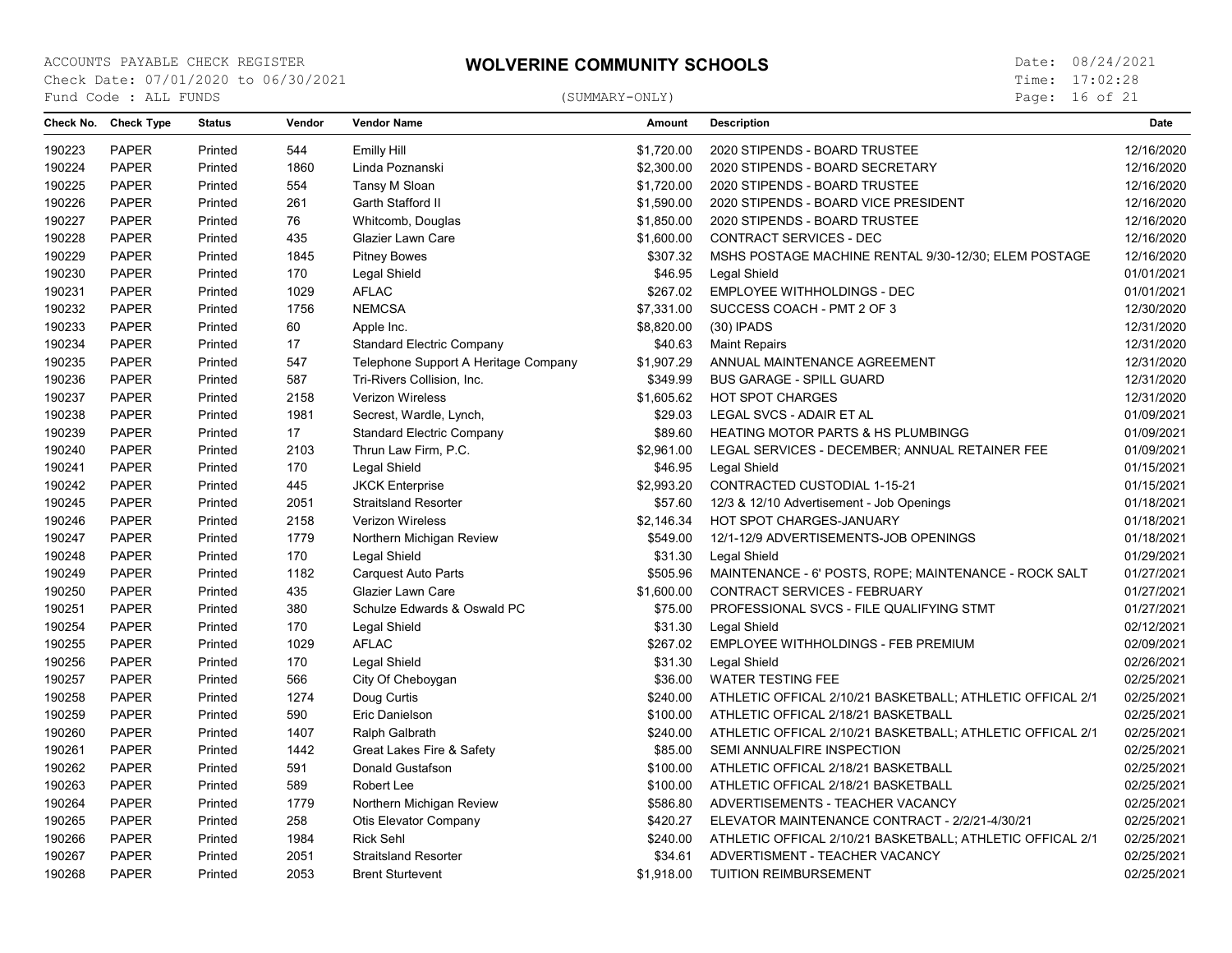Page: 17 of 21

|        | Check No. Check Type | <b>Status</b> | Vendor | <b>Vendor Name</b>               | <b>Amount</b> | <b>Description</b>                                     | Date       |
|--------|----------------------|---------------|--------|----------------------------------|---------------|--------------------------------------------------------|------------|
| 190269 | <b>PAPER</b>         | Printed       | 2103   | Thrun Law Firm, P.C.             | \$185.50      | LEGAL SERVICES - JANUARY                               | 02/25/2021 |
| 190270 | <b>PAPER</b>         | Printed       | 588    | <b>PFM</b>                       | \$1,000.00    | PREPARATION AND FILING OF ANNUAL DISCLOSURE            | 02/25/2021 |
| 190271 | <b>PAPER</b>         | Printed       | 2158   | Verizon Wireless                 | \$1,515.84    | HOT SPOT CHARGES-JANUARY                               | 02/25/2021 |
| 190272 | <b>PAPER</b>         | Printed       | 1182   | <b>Carquest Auto Parts</b>       | \$69.79       | BUS GARAGE SUPPLIES - SOLVENT, TOWELS; WHITE VAN REP   | 02/26/2021 |
| 190273 | <b>PAPER</b>         | Printed       | 435    | Glazier Lawn Care                | \$1,600.00    | CONTRACT SERVICES - FEBRUARY                           | 02/26/2021 |
| 190274 | <b>PAPER</b>         | Printed       | 25     | Jon Hart                         | \$165.00      | WATER TESTING FEES - 1/28/21                           | 02/26/2021 |
| 190275 | <b>PAPER</b>         | Printed       | 17     | <b>Standard Electric Company</b> | \$126.02      | MAINTENANCE - FURNACE FILTERS                          | 02/26/2021 |
| 190276 | <b>PAPER</b>         | Printed       | 1747   | <b>NCMC</b>                      | \$7,412.00    | ADDITIONAL CHARGE - 117532 SD 100 X H; DUAL ENROLLMENT | 03/03/2021 |
| 190277 | <b>PAPER</b>         | Printed       | 1274   | Doug Curtis                      | \$60.00       | Correction For (2) Triple Header Pays                  | 03/03/2021 |
| 190278 | <b>PAPER</b>         | Printed       | 1407   | Ralph Galbrath                   | \$60.00       | Correction For (2) Triple Header Pays                  | 03/03/2021 |
| 190279 | <b>PAPER</b>         | Printed       | 1984   | <b>Rick Sehl</b>                 | \$60.00       | Correction For (2) Triple Header Pays                  | 03/03/2021 |
| 190280 | <b>PAPER</b>         | Printed       | 550    | <b>Christopher Bones</b>         | \$100.00      | ATHLETIC OFFICAL 3/2/21 BASKETBALL                     | 03/03/2021 |
| 190281 | <b>PAPER</b>         | Printed       | 1139   | Kent Bowen                       | \$150.00      | ATHLETIC OFFICAL 3/1/21 BASKETBALL                     | 03/03/2021 |
| 190282 | <b>PAPER</b>         | Printed       | 1918   | Gordon Richardson                | \$150.00      | ATHLETIC OFFICAL 3/1/21 BASKETBALL                     | 03/03/2021 |
| 190283 | <b>PAPER</b>         | Printed       | 593    | David Kuznicki                   | \$100.00      | ATHLETIC OFFICAL 3/2/21 BASKETBALL                     | 03/04/2021 |
| 190285 | <b>PAPER</b>         | Printed       | 170    | Legal Shield                     | \$31.30       | Legal Shield                                           | 03/12/2021 |
| 190286 | <b>PAPER</b>         | Printed       | 594    | Shek Law Offices                 | \$200.70      | <b>GARNISHMENT-SHECK LAW</b>                           | 03/12/2021 |
| 190287 | <b>PAPER</b>         | Printed       | 455    | <b>Arnold Sales</b>              | \$501.82      | <b>COVID CUSTODIAL SUPPLIES</b>                        | 03/10/2021 |
| 190288 | <b>PAPER</b>         | Printed       | 595    | Darin Kimbler                    | \$155.27      | REIMBURSE - INSTRUCTIONAL SUPPLIES                     | 03/10/2021 |
| 190289 | <b>PAPER</b>         | Printed       | 1987   | <b>SET-SEG Insurance</b>         | \$507.00      | 4th Q WORKER COMP PREMIUM                              | 03/10/2021 |
| 190290 | <b>PAPER</b>         | Printed       | 2103   | Thrun Law Firm, P.C.             | \$185.50      | <b>LEGAL SERVICES - FEB</b>                            | 03/10/2021 |
| 190291 | <b>PAPER</b>         | Printed       | 1274   | Doug Curtis                      | \$150.00      | ATHLETIC OFFICAL 3/5/21 BASKETBALL                     | 03/10/2021 |
| 190292 | <b>PAPER</b>         | Printed       | 1984   | Rick Sehl                        | \$150.00      | ATHLETIC OFFICAL 3/5/21 BASKETBALL                     | 03/10/2021 |
| 190293 | <b>PAPER</b>         | Printed       | 592    | Randy Tarzwell                   | \$100.00      | ATHLETIC OFFICAL 3/2/21 BASKETBALL                     | 03/10/2021 |
| 190294 | <b>PAPER</b>         | Printed       | 520    | Kristine Vizina                  | \$108.00      | REIMBURSE FOR AMAZON ORDER                             | 03/11/2021 |
| 190297 | <b>PAPER</b>         | Printed       | 1182   | Carquest Auto Parts              | \$42.20       | BUS GARAGE - OIL CHANGE FOR BLUE VAN, WHITE VAN TIRE   | 03/11/2021 |
| 190298 | <b>PAPER</b>         | Printed       | 1024   | Advance Electric Inc.            | \$105.47      | MAINTENANCE - PRESSURE CONTROLS FOR GYM FAN            | 03/18/2021 |
| 190299 | <b>PAPER</b>         | Printed       | 1093   | Ballard's Plumbing & Heating     | \$100.00      | RESET MAINTENANCE TIMERS ON BOILERS                    | 03/18/2021 |
| 190300 | <b>PAPER</b>         | Printed       | 24     | Greenway Electric Inc            | \$112.50      | TROUBLE SHOOT BAD RECEPTACLES                          | 03/18/2021 |
| 190301 | <b>PAPER</b>         | Printed       | 1757   | NEOLA INC.                       | \$1,225.00    | <b>BOARD POLICY UPDATE SERVICES</b>                    | 03/18/2021 |
| 190302 | <b>PAPER</b>         | Printed       | 1845   | <b>Pitney Bowes</b>              | \$307.32      | MSHS POSTAGE MACHINE RENTAL 12/30-3/29/21; ELEMENTARY  | 03/18/2021 |
| 190303 | <b>PAPER</b>         | Printed       | 1981   | Secrest, Wardle, Lynch,          | \$9.91        | <b>ADAIR ET AL</b>                                     | 03/18/2021 |
| 190304 | <b>PAPER</b>         | Printed       | 17     | <b>Standard Electric Company</b> | \$146.90      | MAINTENANCE - WATERSENTRY FILTER                       | 03/18/2021 |
| 190305 | <b>PAPER</b>         | Printed       | 598    | Chad Guerrero                    | \$60.00       | REIMBURSE REGISTRATION FEE FOR CAP LEVEL 2             | 03/18/2021 |
| 190306 | <b>PAPER</b>         | Printed       | 170    | Legal Shield                     | \$31.30       | Legal Shield                                           | 03/26/2021 |
| 190307 | <b>PAPER</b>         | Printed       | 1089   | Patricia Babcock                 | \$150.00      | REMOTE LEARNING/COVID RELATED RENUMBERATION            | 03/25/2021 |
| 190308 | <b>PAPER</b>         | Printed       | 100    | Wanda Babcock                    | \$150.00      | REMOTE LEARNING/COVID RELATED RENUMBERATION            | 03/25/2021 |
| 190309 | PAPER                | Printed       | 142    | <b>Matthew Bolinger</b>          | \$150.00      | REMOTE LEARNING/COVID RELATED RENUMBERATION            | 03/25/2021 |
| 190310 | <b>PAPER</b>         | Printed       | 1224   | Sarah Coale                      | \$150.00      | REMOTE LEARNING/COVID RELATED RENUMBERATION            | 03/25/2021 |
| 190311 | <b>PAPER</b>         | Printed       | 599    | Stephen Evoy                     | \$300.00      | REMOTE LEARNING/COVID RELATED RENUMBERATION            | 03/25/2021 |
| 190312 | <b>PAPER</b>         | Printed       | 306    | Anna Gearhart                    | \$150.00      | REMOTE LEARNING/COVID RELATED RENUMBERATION            | 03/25/2021 |
| 190313 | <b>PAPER</b>         | Printed       | 1451   | Laurie Greenway                  | \$300.00      | REMOTE LEARNING/COVID RELATED RENUMBERATION            | 03/25/2021 |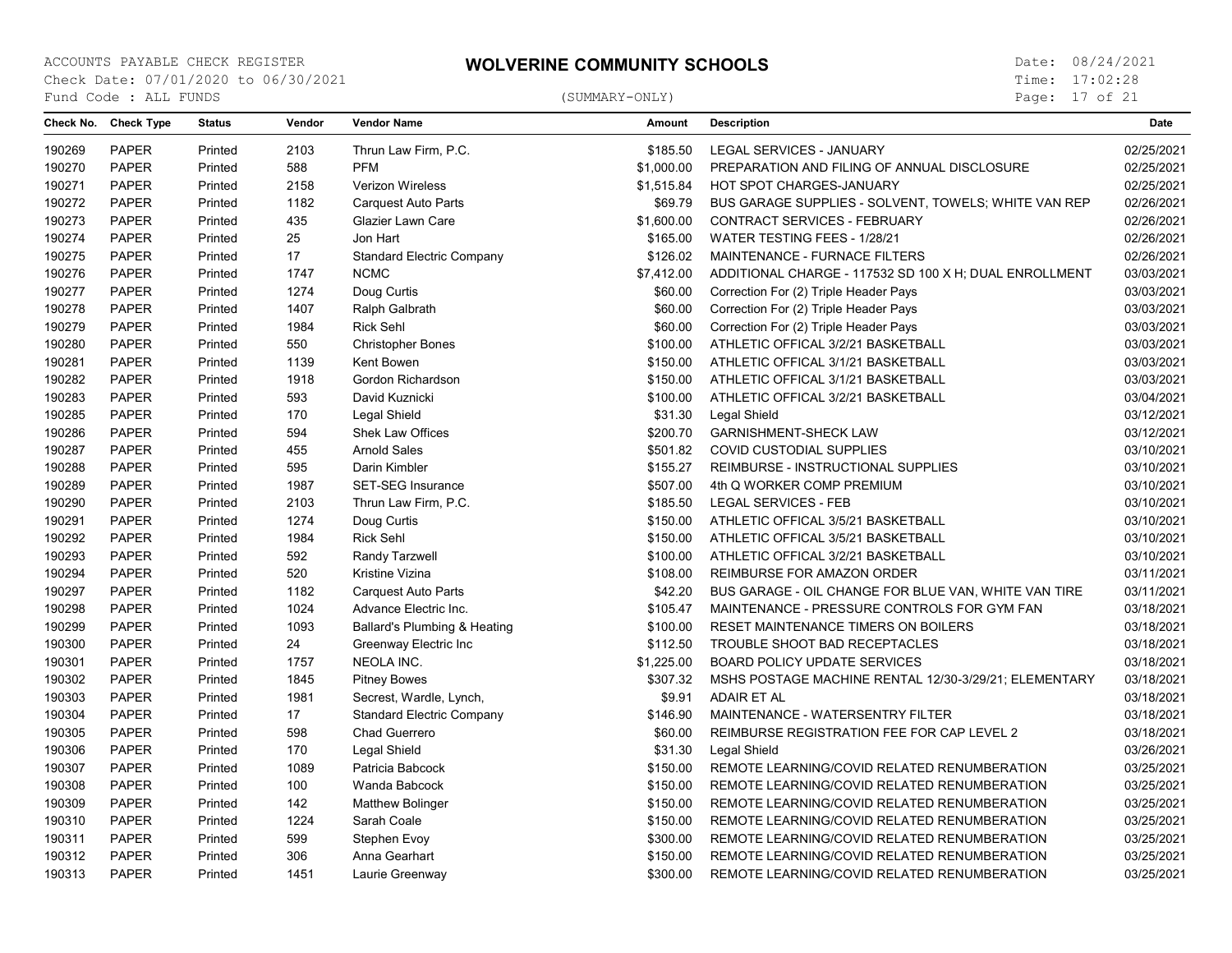Page: 18 of 21

|        | Check No. Check Type | <b>Status</b> | Vendor | <b>Vendor Name</b>      | Amount      | <b>Description</b>                                     | <b>Date</b> |
|--------|----------------------|---------------|--------|-------------------------|-------------|--------------------------------------------------------|-------------|
| 190314 | <b>PAPER</b>         | Printed       | 344    | Daniel Grim             | \$150.00    | REMOTE LEARNING/COVID RELATED RENUMBERATION            | 03/25/2021  |
| 190315 | <b>PAPER</b>         | Printed       | 598    | Chad Guerrero           | \$300.00    | REMOTE LEARNING/COVID RELATED RENUMBERATION            | 03/25/2021  |
| 190316 | <b>PAPER</b>         | Printed       | 1468   | Stephanie Hanel         | \$300.00    | REMOTE LEARNING/COVID RELATED RENUMBERATION            | 03/25/2021  |
| 190317 | <b>PAPER</b>         | Printed       | 267    | Susan Helfrerich        | \$150.00    | REMOTE LEARNING/COVID RELATED RENUMBERATION            | 03/25/2021  |
| 190318 | <b>PAPER</b>         | Printed       | 574    | Jody Johnson            | \$300.00    | REMOTE LEARNING/COVID RELATED RENUMBERATION            | 03/25/2021  |
| 190319 | <b>PAPER</b>         | Printed       | 572    | Marsha Jones            | \$150.00    | REMOTE LEARNING/COVID RELATED RENUMBERATION            | 03/25/2021  |
| 190320 | <b>PAPER</b>         | Printed       | 595    | Darin Kimbler           | \$300.00    | REMOTE LEARNING/COVID RELATED RENUMBERATION            | 03/25/2021  |
| 190321 | <b>PAPER</b>         | Printed       | 345    | Kristine Kramer         | \$300.00    | REMOTE LEARNING/COVID RELATED RENUMBERATION            | 03/25/2021  |
| 190322 | <b>PAPER</b>         | Printed       | 529    | Stephanie Mack          | \$300.00    | REMOTE LEARNING/COVID RELATED RENUMBERATION            | 03/25/2021  |
| 190323 | <b>PAPER</b>         | Printed       | 355    | Ronald Nowak            | \$150.00    | REMOTE LEARNING/COVID RELATED RENUMBERATION            | 03/25/2021  |
| 190324 | <b>PAPER</b>         | Printed       | 1121   | <b>Heather Olds</b>     | \$300.00    | REMOTE LEARNING/COVID RELATED RENUMBERATION            | 03/25/2021  |
| 190325 | <b>PAPER</b>         | Printed       | 600    | Rebecca Operhall        | \$150.00    | REMOTE LEARNING/COVID RELATED RENUMBERATION            | 03/25/2021  |
| 190326 | <b>PAPER</b>         | Printed       | 531    | Amy Peck                | \$300.00    | REMOTE LEARNING/COVID RELATED RENUMBERATION            | 03/25/2021  |
| 190327 | <b>PAPER</b>         | Printed       | 1873   | Kristen Prokop          | \$150.00    | REMOTE LEARNING/COVID RELATED RENUMBERATION            | 03/25/2021  |
| 190328 | <b>PAPER</b>         | Printed       | 1876   | Elisabeth Pulaski       | \$300.00    | REMOTE LEARNING/COVID RELATED RENUMBERATION            | 03/25/2021  |
| 190329 | <b>PAPER</b>         | Printed       | 602    | Megan Raber             | \$150.00    | REMOTE LEARNING/COVID RELATED RENUMBERATION            | 03/25/2021  |
| 190331 | <b>PAPER</b>         | Printed       | 539    | Jessica Joles-Slater    | \$150.00    | REMOTE LEARNING/COVID RELATED RENUMBERATION            | 03/25/2021  |
| 190332 | <b>PAPER</b>         | Printed       | 2005   | Nancy Sloan             | \$300.00    | REMOTE LEARNING/COVID RELATED RENUMBERATION            | 03/25/2021  |
| 190333 | <b>PAPER</b>         | Printed       | 2053   | <b>Brent Sturtevent</b> | \$300.00    | REMOTE LEARNING/COVID RELATED RENUMBERATION            | 03/25/2021  |
| 190334 | <b>PAPER</b>         | Printed       | 2056   | Jennifer Sumbera        | \$300.00    | REMOTE LEARNING/COVID RELATED RENUMBERATION            | 03/25/2021  |
| 190335 | <b>PAPER</b>         | Printed       | 583    | Kaitlyn Tippett         | \$300.00    | REMOTE LEARNING/COVID RELATED RENUMBERATION            | 03/25/2021  |
| 190336 | <b>PAPER</b>         | Printed       | 520    | Kristine Vizina         | \$300.00    | REMOTE LEARNING/COVID RELATED RENUMBERATION            | 03/25/2021  |
| 190337 | <b>PAPER</b>         | Printed       | 603    | Cody Whitsitt           | \$300.00    | REMOTE LEARNING/COVID RELATED RENUMBERATION            | 03/25/2021  |
| 190338 | <b>PAPER</b>         | Printed       | 268    | <b>Ester Sand</b>       | \$150.00    | REMOTE LEARNING/COVID RELATED RENUMBERATION            | 03/25/2021  |
| 190340 | <b>PAPER</b>         | Printed       | 445    | <b>JKCK Enterprise</b>  | \$600.00    | ADDITIONAL COVID EFFORT STIPEND                        | 03/25/2021  |
| 190341 | <b>PAPER</b>         | Printed       | 1024   | Advance Electric Inc.   | \$275.52    | MAINTENANCE - LITE CONTROL HS; MAINTENANCE - EXIT SIGN | 03/25/2021  |
| 190342 | <b>PAPER</b>         | Printed       | 497    | Byte Jumper LLC         | \$2,828.00  | REPAIR SVCS - ELEM DOOR BELL, HS CAMERA, INTERCOM, GY  | 03/25/2021  |
| 190343 | <b>PAPER</b>         | Printed       | 606    | CertaSite LLC           | \$110.00    | <b>REPAIR OF FIRE ALARM</b>                            | 03/25/2021  |
| 190344 | <b>PAPER</b>         | Printed       | 551    | Andrew Kroll            | \$100.00    | ATHLETIC OFFICIAL 3-18-21                              | 03/25/2021  |
| 190345 | <b>PAPER</b>         | Printed       | 604    | Jack Kevin Miles        | \$100.00    | ATHLETIC OFFICIAL 3-18-21                              | 03/25/2021  |
| 190347 | <b>PAPER</b>         | Printed       | 577    | Daniel Grangood         | \$100.00    | ATHLETIC OFFICIAL 3-18-21                              | 03/25/2021  |
| 190348 | <b>PAPER</b>         | Printed       | 170    | Legal Shield            | \$31.30     | Legal Shield                                           | 04/09/2021  |
| 190374 | <b>PAPER</b>         | Printed       | 1139   | Kent Bowen              | \$65.00     | ATHLETIC OFFICIAL - MHSAA GBB                          | 04/08/2021  |
| 190375 | <b>PAPER</b>         | Printed       | 1228   | Vern Collins            | \$130.00    | ATHLETIC OFFICIAL - MHSAA GBB                          | 04/08/2021  |
| 190376 | <b>PAPER</b>         | Printed       | 399    | <b>Craig Currier</b>    | \$138.40    | ATHLETIC OFFICIAL - MHSAA GBB                          | 04/08/2021  |
| 190377 | <b>PAPER</b>         | Printed       | 1407   | Ralph Galbrath          | \$65.00     | ATHLETIC OFFICIAL - MHSAA GBB                          | 04/08/2021  |
| 190378 | <b>PAPER</b>         | Printed       | 1918   | Gordon Richardson       | \$65.00     | ATHLETIC OFFICIAL - MHSAA GBB                          | 04/08/2021  |
| 190379 | <b>PAPER</b>         | Printed       | 1925   | Robbins, Richard        | \$81.80     | ATHLETIC OFFICIAL - MHSAA GBB                          | 04/08/2021  |
| 190380 | <b>PAPER</b>         | Printed       | 1984   | <b>Rick Sehl</b>        | \$139.60    | ATHLETIC OFFICIAL - MHSAA GBB                          | 04/08/2021  |
| 190381 | <b>PAPER</b>         | Printed       | 607    | John Worderski          | \$130.00    | ATHLETIC OFFICIAL - MHSAA GBB                          | 04/08/2021  |
| 190382 | <b>PAPER</b>         | Printed       | 370    | Bank Of New York Mellon | \$86,827.50 | BOND DEBT FUND PRINCIPAL & INTEREST PAYMENT            | 04/08/2021  |
| 190383 | <b>PAPER</b>         | Printed       | 1024   | Advance Electric Inc.   | \$121.30    | (4) 6V - EXIT SIGNS; REPAIR LITES - GYM & K-5          | 04/14/2021  |
|        |                      |               |        |                         |             |                                                        |             |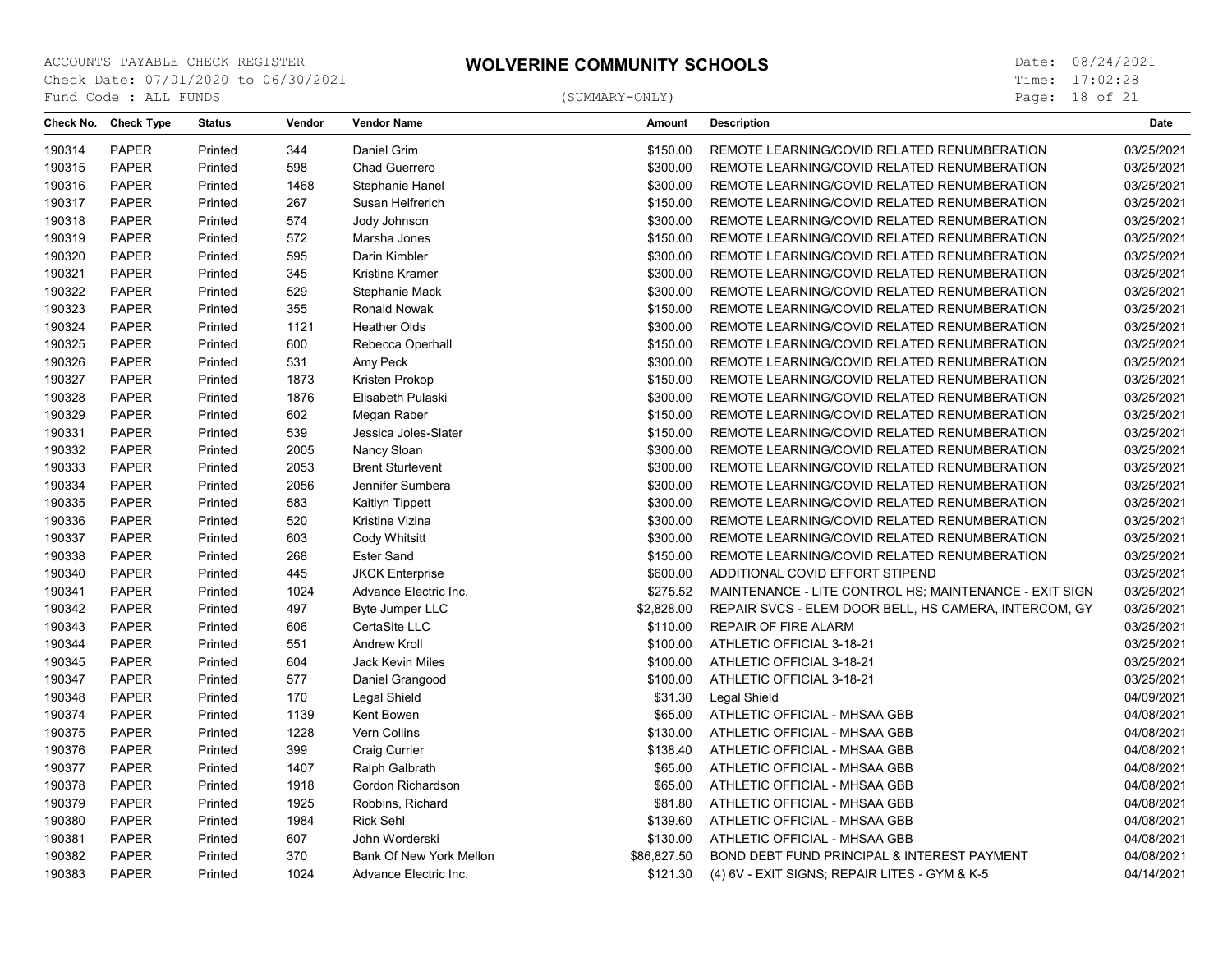Page: 19 of 21

| 190384<br><b>PAPER</b><br>Printed<br>608<br><b>Herbert Burrows</b><br>\$67.25<br>04/14/2021<br>REIMBURSEMENT - FINGERPRINTING<br>1202<br><b>PAPER</b><br>\$2,703.68<br>04/14/2021<br>190385<br>Printed<br>Cheboygan Area Schools<br><b>DUAL ENROLLMENT</b><br><b>PAPER</b><br>190386<br>518<br>Clark Hill PLC<br>\$728.00<br>LEGAL SERVICES - FEBRUARY<br>04/14/2021<br>Printed<br>\$1,600.00<br>190387<br><b>PAPER</b><br>Printed<br>435<br>Glazier Lawn Care<br><b>CONTRACT SERVICES - MARCH</b><br>04/14/2021<br>190388<br><b>PAPER</b><br>\$485.92<br><b>GRADUATION EXPENSE</b><br>04/14/2021<br>Printed<br>1546<br>Jostens<br><b>PAPER</b><br><b>MASB</b><br>\$115.00<br>04/14/2021<br>190389<br>Printed<br>1631<br>MASB TOOL-SPECIFIC EVALUATION TOOL<br>190390<br><b>PAPER</b><br>170<br>Legal Shield<br>\$31.30<br>Legal Shield<br>04/23/2021<br>Printed<br>190391<br><b>PAPER</b><br>310<br><b>BSN Sports LLC</b><br>\$1,081.48<br>ATHETLIC SUPPLIES-YEARLY RESTOCK<br>04/22/2021<br>Printed<br><b>PAPER</b><br>04/22/2021<br>190392<br>Printed<br>561<br>Manistee ISD<br>\$45.00<br>BUS DRIVER RANDOM DRUB/ALCOHAL TESTING POOL<br><b>PAPER</b><br>04/22/2021<br>190393<br>Printed<br>609<br><b>KAREN MCMANEMY</b><br>\$53.25<br>REIMBURSE FINGERPRINTING FEES<br><b>PAPER</b><br>190394<br>610<br>Sound E-rate Inc<br>\$1,000.00<br>2021-2022 Erate Filiing C2 Application Fee<br>04/22/2021<br>Printed<br><b>NEMCSA</b><br>190395<br><b>PAPER</b><br>1756<br>\$7,331.00<br>SUCCESS COACH - PMT 3 OF 3<br>04/25/2021<br>Printed<br>190396<br><b>PAPER</b><br>1182<br>\$183.32<br>04/28/2021<br>Printed<br>Carquest Auto Parts<br>EXHAUST FLUID OR 19 W & 19 E; BUS PART; PART FOR AIR CO<br>190397<br><b>PAPER</b><br>25<br>Jon Hart<br>\$192.55<br><b>WATER TESTING SERVICES</b><br>04/28/2021<br>Printed<br>190398<br><b>PAPER</b><br>534<br>State Of Michigan Egle Cashiers Office<br>\$36.00<br><b>WATER TESTING FEES 4-7-21</b><br>04/28/2021<br>Printed<br><b>PAPER</b><br>190399<br>471<br>Mark Carson<br>\$100.00<br><b>ATHLETICS - OFFICIALS</b><br>04/28/2021<br>Printed<br>04/28/2021<br>190400<br><b>PAPER</b><br>Printed<br>1648<br>Glen McIntyre<br>\$100.00<br><b>ATHLETICS - OFFICIALS</b><br><b>PAPER</b><br>2199<br>04/28/2021<br>190401<br>Printed<br><b>Wolverine Activity Fund</b><br>\$1,110.50<br>CORRECTION FOR ACTIVITY CK #6838<br><b>PAPER</b><br>209<br>\$613.90<br>04/29/2021<br>190402<br>Printed<br>Brian's Repair Inc.<br>BUS 19W DRIVELINE CARRIER BEARING REPAIR<br>190403<br><b>PAPER</b><br>566<br>City Of Cheboygan<br>\$36.00<br><b>WATER TESTING FEE</b><br>04/29/2021<br>Printed<br>190404<br><b>PAPER</b><br>1546<br>\$289.27<br><b>GRADUATION EXPENSE</b><br>04/29/2021<br>Printed<br>Jostens<br>190405<br><b>PAPER</b><br>258<br>Otis Elevator Company<br>\$420.27<br>ELEVATOR MAINTENANCE CONTRACT - 5/1/21-7/31/21<br>04/29/2021<br>Printed<br>PAPER<br>\$571.07<br>190406<br>Printed<br>2158<br><b>Verizon Wireless</b><br>HOT SPOT CHARGES-FEB/MARCH<br>04/29/2021<br><b>PAPER</b><br>04/29/2021<br>190407<br>456<br><b>Chantel Woods</b><br>\$2,005.12<br>NET PAY - COACH; MANUAL CHECK<br>Printed<br>190408<br><b>PAPER</b><br>435<br>\$1,600.00<br><b>CONTRACT SERVICES - APRIL</b><br>04/30/2021<br>Printed<br>Glazier Lawn Care<br><b>PAPER</b><br>479<br>\$250.00<br>05/03/2021<br>190409<br>Printed<br>Reserve Account<br>PITNEY BOWES POSTAGE ACCT #21389143<br>190410<br><b>PAPER</b><br>1987<br><b>SET-SEG Insurance</b><br>\$504.00<br>WC PREMIUM - FINAL 20-21 PAYMENT<br>05/03/2021<br>Printed<br><b>PAPER</b><br>170<br>Legal Shield<br>\$31.30<br>Legal Shield<br>05/07/2021<br>190411<br>Printed<br><b>PAPER</b><br>2204<br>05/07/2021<br>190412<br><b>Wolverine Community Schools</b><br>\$2,005.12<br><b>WCS MANUAL CHECK</b><br>Printed<br>1029<br>190413<br><b>PAPER</b><br>Printed<br><b>AFLAC</b><br>\$41.08<br>CREDIT FOR ST AMOUR- MARCH; STAMOUR CREDIT FOR APRIL<br>05/04/2021<br>1093<br>190414<br><b>PAPER</b><br>Printed<br>Ballard's Plumbing & Heating<br>\$11,433.46<br>ELEMENTARY BOILER REPLACEMENT<br>05/04/2021<br><b>PAPER</b><br>1093<br>190423<br>Printed<br>Ballard's Plumbing & Heating<br>\$352.12<br>BOILER-INSTALL LOCABLE POWER DISCONNECT<br>05/16/2021<br>190424<br><b>PAPER</b><br>310<br><b>BSN Sports LLC</b><br>\$894.44<br><b>BASEBALL SUPPLIES</b><br>05/16/2021<br>Printed<br>190425<br><b>PAPER</b><br>1182<br><b>Carquest Auto Parts</b><br>\$26.15<br>MAINTENANCE - PAINT<br>05/16/2021<br>Printed<br>190426<br><b>PAPER</b><br>52<br>Graham Electric Co.<br>\$633.00<br>05/16/2021<br>Printed<br><b>MOTOR, PULLEY REPAIR</b><br>PAPER<br>05/16/2021<br>190427<br>Printed<br>155<br>Karin Harbin<br>\$285.60<br>SE - PHYSICAL THERAPY SERVICES, APRIL<br><b>PAPER</b><br>190428<br>2051<br><b>Straitsland Resorter</b><br>\$86.40<br>ADVERTISEMENTN - K-ROUND UP<br>05/16/2021<br>Printed<br>190430<br><b>PAPER</b><br>2158<br>Verizon Wireless<br>\$2,630.13<br><b>HOT SPOT CHARGES-APRIL</b><br>05/16/2021<br>Printed<br><b>PAPER</b><br>1139<br>Kent Bowen<br>05/16/2021<br>190431<br>Printed<br>\$100.00<br>ATHLETICS - BB, SB OFFICIALS FOR WEEK OF 5/3/21<br>190432<br><b>PAPER</b><br>471<br>Mark Carson<br>\$100.00<br>05/16/2021<br>Printed<br>ATHLETICS - BB, SB OFFICIALS FOR WEEK OF 5/11/21<br>190449<br><b>PAPER</b><br>1239<br>Jerald Cook<br>05/16/2021<br>Printed<br>\$100.00<br>ATHLETICS - BB, SB OFFICIALS FOR WEEK OF 5/3/21<br>190450<br><b>PAPER</b><br>230<br>\$200.00<br>ATHLETICS - BB, SB OFFICIALS FOR WEEK OF 5/11/21<br>05/16/2021<br>Printed<br><b>Thomas Eaton</b> | Check No. Check Type | <b>Status</b> | Vendor | <b>Vendor Name</b> | Amount | <b>Description</b> | Date |
|-----------------------------------------------------------------------------------------------------------------------------------------------------------------------------------------------------------------------------------------------------------------------------------------------------------------------------------------------------------------------------------------------------------------------------------------------------------------------------------------------------------------------------------------------------------------------------------------------------------------------------------------------------------------------------------------------------------------------------------------------------------------------------------------------------------------------------------------------------------------------------------------------------------------------------------------------------------------------------------------------------------------------------------------------------------------------------------------------------------------------------------------------------------------------------------------------------------------------------------------------------------------------------------------------------------------------------------------------------------------------------------------------------------------------------------------------------------------------------------------------------------------------------------------------------------------------------------------------------------------------------------------------------------------------------------------------------------------------------------------------------------------------------------------------------------------------------------------------------------------------------------------------------------------------------------------------------------------------------------------------------------------------------------------------------------------------------------------------------------------------------------------------------------------------------------------------------------------------------------------------------------------------------------------------------------------------------------------------------------------------------------------------------------------------------------------------------------------------------------------------------------------------------------------------------------------------------------------------------------------------------------------------------------------------------------------------------------------------------------------------------------------------------------------------------------------------------------------------------------------------------------------------------------------------------------------------------------------------------------------------------------------------------------------------------------------------------------------------------------------------------------------------------------------------------------------------------------------------------------------------------------------------------------------------------------------------------------------------------------------------------------------------------------------------------------------------------------------------------------------------------------------------------------------------------------------------------------------------------------------------------------------------------------------------------------------------------------------------------------------------------------------------------------------------------------------------------------------------------------------------------------------------------------------------------------------------------------------------------------------------------------------------------------------------------------------------------------------------------------------------------------------------------------------------------------------------------------------------------------------------------------------------------------------------------------------------------------------------------------------------------------------------------------------------------------------------------------------------------------------------------------------------------------------------------------------------------------------------------------------------------------------------------------------------------------------------------------------------------------------------------------------------------------------------------------------------------------------------------------------------------------------------------------------------------------------------------------------------------------------------------------------------------------------------------------------------------------------------------------------------------------------------------------------------------------------------------------------------------------------------------------------------------------------------------------------------------------------------------------------------------------------------------------------------------------------------------------------------------------------------------------------------------------------------------------------------------------------------------------------------|----------------------|---------------|--------|--------------------|--------|--------------------|------|
|                                                                                                                                                                                                                                                                                                                                                                                                                                                                                                                                                                                                                                                                                                                                                                                                                                                                                                                                                                                                                                                                                                                                                                                                                                                                                                                                                                                                                                                                                                                                                                                                                                                                                                                                                                                                                                                                                                                                                                                                                                                                                                                                                                                                                                                                                                                                                                                                                                                                                                                                                                                                                                                                                                                                                                                                                                                                                                                                                                                                                                                                                                                                                                                                                                                                                                                                                                                                                                                                                                                                                                                                                                                                                                                                                                                                                                                                                                                                                                                                                                                                                                                                                                                                                                                                                                                                                                                                                                                                                                                                                                                                                                                                                                                                                                                                                                                                                                                                                                                                                                                                                                                                                                                                                                                                                                                                                                                                                                                                                                                                                                                                                       |                      |               |        |                    |        |                    |      |
|                                                                                                                                                                                                                                                                                                                                                                                                                                                                                                                                                                                                                                                                                                                                                                                                                                                                                                                                                                                                                                                                                                                                                                                                                                                                                                                                                                                                                                                                                                                                                                                                                                                                                                                                                                                                                                                                                                                                                                                                                                                                                                                                                                                                                                                                                                                                                                                                                                                                                                                                                                                                                                                                                                                                                                                                                                                                                                                                                                                                                                                                                                                                                                                                                                                                                                                                                                                                                                                                                                                                                                                                                                                                                                                                                                                                                                                                                                                                                                                                                                                                                                                                                                                                                                                                                                                                                                                                                                                                                                                                                                                                                                                                                                                                                                                                                                                                                                                                                                                                                                                                                                                                                                                                                                                                                                                                                                                                                                                                                                                                                                                                                       |                      |               |        |                    |        |                    |      |
|                                                                                                                                                                                                                                                                                                                                                                                                                                                                                                                                                                                                                                                                                                                                                                                                                                                                                                                                                                                                                                                                                                                                                                                                                                                                                                                                                                                                                                                                                                                                                                                                                                                                                                                                                                                                                                                                                                                                                                                                                                                                                                                                                                                                                                                                                                                                                                                                                                                                                                                                                                                                                                                                                                                                                                                                                                                                                                                                                                                                                                                                                                                                                                                                                                                                                                                                                                                                                                                                                                                                                                                                                                                                                                                                                                                                                                                                                                                                                                                                                                                                                                                                                                                                                                                                                                                                                                                                                                                                                                                                                                                                                                                                                                                                                                                                                                                                                                                                                                                                                                                                                                                                                                                                                                                                                                                                                                                                                                                                                                                                                                                                                       |                      |               |        |                    |        |                    |      |
|                                                                                                                                                                                                                                                                                                                                                                                                                                                                                                                                                                                                                                                                                                                                                                                                                                                                                                                                                                                                                                                                                                                                                                                                                                                                                                                                                                                                                                                                                                                                                                                                                                                                                                                                                                                                                                                                                                                                                                                                                                                                                                                                                                                                                                                                                                                                                                                                                                                                                                                                                                                                                                                                                                                                                                                                                                                                                                                                                                                                                                                                                                                                                                                                                                                                                                                                                                                                                                                                                                                                                                                                                                                                                                                                                                                                                                                                                                                                                                                                                                                                                                                                                                                                                                                                                                                                                                                                                                                                                                                                                                                                                                                                                                                                                                                                                                                                                                                                                                                                                                                                                                                                                                                                                                                                                                                                                                                                                                                                                                                                                                                                                       |                      |               |        |                    |        |                    |      |
|                                                                                                                                                                                                                                                                                                                                                                                                                                                                                                                                                                                                                                                                                                                                                                                                                                                                                                                                                                                                                                                                                                                                                                                                                                                                                                                                                                                                                                                                                                                                                                                                                                                                                                                                                                                                                                                                                                                                                                                                                                                                                                                                                                                                                                                                                                                                                                                                                                                                                                                                                                                                                                                                                                                                                                                                                                                                                                                                                                                                                                                                                                                                                                                                                                                                                                                                                                                                                                                                                                                                                                                                                                                                                                                                                                                                                                                                                                                                                                                                                                                                                                                                                                                                                                                                                                                                                                                                                                                                                                                                                                                                                                                                                                                                                                                                                                                                                                                                                                                                                                                                                                                                                                                                                                                                                                                                                                                                                                                                                                                                                                                                                       |                      |               |        |                    |        |                    |      |
|                                                                                                                                                                                                                                                                                                                                                                                                                                                                                                                                                                                                                                                                                                                                                                                                                                                                                                                                                                                                                                                                                                                                                                                                                                                                                                                                                                                                                                                                                                                                                                                                                                                                                                                                                                                                                                                                                                                                                                                                                                                                                                                                                                                                                                                                                                                                                                                                                                                                                                                                                                                                                                                                                                                                                                                                                                                                                                                                                                                                                                                                                                                                                                                                                                                                                                                                                                                                                                                                                                                                                                                                                                                                                                                                                                                                                                                                                                                                                                                                                                                                                                                                                                                                                                                                                                                                                                                                                                                                                                                                                                                                                                                                                                                                                                                                                                                                                                                                                                                                                                                                                                                                                                                                                                                                                                                                                                                                                                                                                                                                                                                                                       |                      |               |        |                    |        |                    |      |
|                                                                                                                                                                                                                                                                                                                                                                                                                                                                                                                                                                                                                                                                                                                                                                                                                                                                                                                                                                                                                                                                                                                                                                                                                                                                                                                                                                                                                                                                                                                                                                                                                                                                                                                                                                                                                                                                                                                                                                                                                                                                                                                                                                                                                                                                                                                                                                                                                                                                                                                                                                                                                                                                                                                                                                                                                                                                                                                                                                                                                                                                                                                                                                                                                                                                                                                                                                                                                                                                                                                                                                                                                                                                                                                                                                                                                                                                                                                                                                                                                                                                                                                                                                                                                                                                                                                                                                                                                                                                                                                                                                                                                                                                                                                                                                                                                                                                                                                                                                                                                                                                                                                                                                                                                                                                                                                                                                                                                                                                                                                                                                                                                       |                      |               |        |                    |        |                    |      |
|                                                                                                                                                                                                                                                                                                                                                                                                                                                                                                                                                                                                                                                                                                                                                                                                                                                                                                                                                                                                                                                                                                                                                                                                                                                                                                                                                                                                                                                                                                                                                                                                                                                                                                                                                                                                                                                                                                                                                                                                                                                                                                                                                                                                                                                                                                                                                                                                                                                                                                                                                                                                                                                                                                                                                                                                                                                                                                                                                                                                                                                                                                                                                                                                                                                                                                                                                                                                                                                                                                                                                                                                                                                                                                                                                                                                                                                                                                                                                                                                                                                                                                                                                                                                                                                                                                                                                                                                                                                                                                                                                                                                                                                                                                                                                                                                                                                                                                                                                                                                                                                                                                                                                                                                                                                                                                                                                                                                                                                                                                                                                                                                                       |                      |               |        |                    |        |                    |      |
|                                                                                                                                                                                                                                                                                                                                                                                                                                                                                                                                                                                                                                                                                                                                                                                                                                                                                                                                                                                                                                                                                                                                                                                                                                                                                                                                                                                                                                                                                                                                                                                                                                                                                                                                                                                                                                                                                                                                                                                                                                                                                                                                                                                                                                                                                                                                                                                                                                                                                                                                                                                                                                                                                                                                                                                                                                                                                                                                                                                                                                                                                                                                                                                                                                                                                                                                                                                                                                                                                                                                                                                                                                                                                                                                                                                                                                                                                                                                                                                                                                                                                                                                                                                                                                                                                                                                                                                                                                                                                                                                                                                                                                                                                                                                                                                                                                                                                                                                                                                                                                                                                                                                                                                                                                                                                                                                                                                                                                                                                                                                                                                                                       |                      |               |        |                    |        |                    |      |
|                                                                                                                                                                                                                                                                                                                                                                                                                                                                                                                                                                                                                                                                                                                                                                                                                                                                                                                                                                                                                                                                                                                                                                                                                                                                                                                                                                                                                                                                                                                                                                                                                                                                                                                                                                                                                                                                                                                                                                                                                                                                                                                                                                                                                                                                                                                                                                                                                                                                                                                                                                                                                                                                                                                                                                                                                                                                                                                                                                                                                                                                                                                                                                                                                                                                                                                                                                                                                                                                                                                                                                                                                                                                                                                                                                                                                                                                                                                                                                                                                                                                                                                                                                                                                                                                                                                                                                                                                                                                                                                                                                                                                                                                                                                                                                                                                                                                                                                                                                                                                                                                                                                                                                                                                                                                                                                                                                                                                                                                                                                                                                                                                       |                      |               |        |                    |        |                    |      |
|                                                                                                                                                                                                                                                                                                                                                                                                                                                                                                                                                                                                                                                                                                                                                                                                                                                                                                                                                                                                                                                                                                                                                                                                                                                                                                                                                                                                                                                                                                                                                                                                                                                                                                                                                                                                                                                                                                                                                                                                                                                                                                                                                                                                                                                                                                                                                                                                                                                                                                                                                                                                                                                                                                                                                                                                                                                                                                                                                                                                                                                                                                                                                                                                                                                                                                                                                                                                                                                                                                                                                                                                                                                                                                                                                                                                                                                                                                                                                                                                                                                                                                                                                                                                                                                                                                                                                                                                                                                                                                                                                                                                                                                                                                                                                                                                                                                                                                                                                                                                                                                                                                                                                                                                                                                                                                                                                                                                                                                                                                                                                                                                                       |                      |               |        |                    |        |                    |      |
|                                                                                                                                                                                                                                                                                                                                                                                                                                                                                                                                                                                                                                                                                                                                                                                                                                                                                                                                                                                                                                                                                                                                                                                                                                                                                                                                                                                                                                                                                                                                                                                                                                                                                                                                                                                                                                                                                                                                                                                                                                                                                                                                                                                                                                                                                                                                                                                                                                                                                                                                                                                                                                                                                                                                                                                                                                                                                                                                                                                                                                                                                                                                                                                                                                                                                                                                                                                                                                                                                                                                                                                                                                                                                                                                                                                                                                                                                                                                                                                                                                                                                                                                                                                                                                                                                                                                                                                                                                                                                                                                                                                                                                                                                                                                                                                                                                                                                                                                                                                                                                                                                                                                                                                                                                                                                                                                                                                                                                                                                                                                                                                                                       |                      |               |        |                    |        |                    |      |
|                                                                                                                                                                                                                                                                                                                                                                                                                                                                                                                                                                                                                                                                                                                                                                                                                                                                                                                                                                                                                                                                                                                                                                                                                                                                                                                                                                                                                                                                                                                                                                                                                                                                                                                                                                                                                                                                                                                                                                                                                                                                                                                                                                                                                                                                                                                                                                                                                                                                                                                                                                                                                                                                                                                                                                                                                                                                                                                                                                                                                                                                                                                                                                                                                                                                                                                                                                                                                                                                                                                                                                                                                                                                                                                                                                                                                                                                                                                                                                                                                                                                                                                                                                                                                                                                                                                                                                                                                                                                                                                                                                                                                                                                                                                                                                                                                                                                                                                                                                                                                                                                                                                                                                                                                                                                                                                                                                                                                                                                                                                                                                                                                       |                      |               |        |                    |        |                    |      |
|                                                                                                                                                                                                                                                                                                                                                                                                                                                                                                                                                                                                                                                                                                                                                                                                                                                                                                                                                                                                                                                                                                                                                                                                                                                                                                                                                                                                                                                                                                                                                                                                                                                                                                                                                                                                                                                                                                                                                                                                                                                                                                                                                                                                                                                                                                                                                                                                                                                                                                                                                                                                                                                                                                                                                                                                                                                                                                                                                                                                                                                                                                                                                                                                                                                                                                                                                                                                                                                                                                                                                                                                                                                                                                                                                                                                                                                                                                                                                                                                                                                                                                                                                                                                                                                                                                                                                                                                                                                                                                                                                                                                                                                                                                                                                                                                                                                                                                                                                                                                                                                                                                                                                                                                                                                                                                                                                                                                                                                                                                                                                                                                                       |                      |               |        |                    |        |                    |      |
|                                                                                                                                                                                                                                                                                                                                                                                                                                                                                                                                                                                                                                                                                                                                                                                                                                                                                                                                                                                                                                                                                                                                                                                                                                                                                                                                                                                                                                                                                                                                                                                                                                                                                                                                                                                                                                                                                                                                                                                                                                                                                                                                                                                                                                                                                                                                                                                                                                                                                                                                                                                                                                                                                                                                                                                                                                                                                                                                                                                                                                                                                                                                                                                                                                                                                                                                                                                                                                                                                                                                                                                                                                                                                                                                                                                                                                                                                                                                                                                                                                                                                                                                                                                                                                                                                                                                                                                                                                                                                                                                                                                                                                                                                                                                                                                                                                                                                                                                                                                                                                                                                                                                                                                                                                                                                                                                                                                                                                                                                                                                                                                                                       |                      |               |        |                    |        |                    |      |
|                                                                                                                                                                                                                                                                                                                                                                                                                                                                                                                                                                                                                                                                                                                                                                                                                                                                                                                                                                                                                                                                                                                                                                                                                                                                                                                                                                                                                                                                                                                                                                                                                                                                                                                                                                                                                                                                                                                                                                                                                                                                                                                                                                                                                                                                                                                                                                                                                                                                                                                                                                                                                                                                                                                                                                                                                                                                                                                                                                                                                                                                                                                                                                                                                                                                                                                                                                                                                                                                                                                                                                                                                                                                                                                                                                                                                                                                                                                                                                                                                                                                                                                                                                                                                                                                                                                                                                                                                                                                                                                                                                                                                                                                                                                                                                                                                                                                                                                                                                                                                                                                                                                                                                                                                                                                                                                                                                                                                                                                                                                                                                                                                       |                      |               |        |                    |        |                    |      |
|                                                                                                                                                                                                                                                                                                                                                                                                                                                                                                                                                                                                                                                                                                                                                                                                                                                                                                                                                                                                                                                                                                                                                                                                                                                                                                                                                                                                                                                                                                                                                                                                                                                                                                                                                                                                                                                                                                                                                                                                                                                                                                                                                                                                                                                                                                                                                                                                                                                                                                                                                                                                                                                                                                                                                                                                                                                                                                                                                                                                                                                                                                                                                                                                                                                                                                                                                                                                                                                                                                                                                                                                                                                                                                                                                                                                                                                                                                                                                                                                                                                                                                                                                                                                                                                                                                                                                                                                                                                                                                                                                                                                                                                                                                                                                                                                                                                                                                                                                                                                                                                                                                                                                                                                                                                                                                                                                                                                                                                                                                                                                                                                                       |                      |               |        |                    |        |                    |      |
|                                                                                                                                                                                                                                                                                                                                                                                                                                                                                                                                                                                                                                                                                                                                                                                                                                                                                                                                                                                                                                                                                                                                                                                                                                                                                                                                                                                                                                                                                                                                                                                                                                                                                                                                                                                                                                                                                                                                                                                                                                                                                                                                                                                                                                                                                                                                                                                                                                                                                                                                                                                                                                                                                                                                                                                                                                                                                                                                                                                                                                                                                                                                                                                                                                                                                                                                                                                                                                                                                                                                                                                                                                                                                                                                                                                                                                                                                                                                                                                                                                                                                                                                                                                                                                                                                                                                                                                                                                                                                                                                                                                                                                                                                                                                                                                                                                                                                                                                                                                                                                                                                                                                                                                                                                                                                                                                                                                                                                                                                                                                                                                                                       |                      |               |        |                    |        |                    |      |
|                                                                                                                                                                                                                                                                                                                                                                                                                                                                                                                                                                                                                                                                                                                                                                                                                                                                                                                                                                                                                                                                                                                                                                                                                                                                                                                                                                                                                                                                                                                                                                                                                                                                                                                                                                                                                                                                                                                                                                                                                                                                                                                                                                                                                                                                                                                                                                                                                                                                                                                                                                                                                                                                                                                                                                                                                                                                                                                                                                                                                                                                                                                                                                                                                                                                                                                                                                                                                                                                                                                                                                                                                                                                                                                                                                                                                                                                                                                                                                                                                                                                                                                                                                                                                                                                                                                                                                                                                                                                                                                                                                                                                                                                                                                                                                                                                                                                                                                                                                                                                                                                                                                                                                                                                                                                                                                                                                                                                                                                                                                                                                                                                       |                      |               |        |                    |        |                    |      |
|                                                                                                                                                                                                                                                                                                                                                                                                                                                                                                                                                                                                                                                                                                                                                                                                                                                                                                                                                                                                                                                                                                                                                                                                                                                                                                                                                                                                                                                                                                                                                                                                                                                                                                                                                                                                                                                                                                                                                                                                                                                                                                                                                                                                                                                                                                                                                                                                                                                                                                                                                                                                                                                                                                                                                                                                                                                                                                                                                                                                                                                                                                                                                                                                                                                                                                                                                                                                                                                                                                                                                                                                                                                                                                                                                                                                                                                                                                                                                                                                                                                                                                                                                                                                                                                                                                                                                                                                                                                                                                                                                                                                                                                                                                                                                                                                                                                                                                                                                                                                                                                                                                                                                                                                                                                                                                                                                                                                                                                                                                                                                                                                                       |                      |               |        |                    |        |                    |      |
|                                                                                                                                                                                                                                                                                                                                                                                                                                                                                                                                                                                                                                                                                                                                                                                                                                                                                                                                                                                                                                                                                                                                                                                                                                                                                                                                                                                                                                                                                                                                                                                                                                                                                                                                                                                                                                                                                                                                                                                                                                                                                                                                                                                                                                                                                                                                                                                                                                                                                                                                                                                                                                                                                                                                                                                                                                                                                                                                                                                                                                                                                                                                                                                                                                                                                                                                                                                                                                                                                                                                                                                                                                                                                                                                                                                                                                                                                                                                                                                                                                                                                                                                                                                                                                                                                                                                                                                                                                                                                                                                                                                                                                                                                                                                                                                                                                                                                                                                                                                                                                                                                                                                                                                                                                                                                                                                                                                                                                                                                                                                                                                                                       |                      |               |        |                    |        |                    |      |
|                                                                                                                                                                                                                                                                                                                                                                                                                                                                                                                                                                                                                                                                                                                                                                                                                                                                                                                                                                                                                                                                                                                                                                                                                                                                                                                                                                                                                                                                                                                                                                                                                                                                                                                                                                                                                                                                                                                                                                                                                                                                                                                                                                                                                                                                                                                                                                                                                                                                                                                                                                                                                                                                                                                                                                                                                                                                                                                                                                                                                                                                                                                                                                                                                                                                                                                                                                                                                                                                                                                                                                                                                                                                                                                                                                                                                                                                                                                                                                                                                                                                                                                                                                                                                                                                                                                                                                                                                                                                                                                                                                                                                                                                                                                                                                                                                                                                                                                                                                                                                                                                                                                                                                                                                                                                                                                                                                                                                                                                                                                                                                                                                       |                      |               |        |                    |        |                    |      |
|                                                                                                                                                                                                                                                                                                                                                                                                                                                                                                                                                                                                                                                                                                                                                                                                                                                                                                                                                                                                                                                                                                                                                                                                                                                                                                                                                                                                                                                                                                                                                                                                                                                                                                                                                                                                                                                                                                                                                                                                                                                                                                                                                                                                                                                                                                                                                                                                                                                                                                                                                                                                                                                                                                                                                                                                                                                                                                                                                                                                                                                                                                                                                                                                                                                                                                                                                                                                                                                                                                                                                                                                                                                                                                                                                                                                                                                                                                                                                                                                                                                                                                                                                                                                                                                                                                                                                                                                                                                                                                                                                                                                                                                                                                                                                                                                                                                                                                                                                                                                                                                                                                                                                                                                                                                                                                                                                                                                                                                                                                                                                                                                                       |                      |               |        |                    |        |                    |      |
|                                                                                                                                                                                                                                                                                                                                                                                                                                                                                                                                                                                                                                                                                                                                                                                                                                                                                                                                                                                                                                                                                                                                                                                                                                                                                                                                                                                                                                                                                                                                                                                                                                                                                                                                                                                                                                                                                                                                                                                                                                                                                                                                                                                                                                                                                                                                                                                                                                                                                                                                                                                                                                                                                                                                                                                                                                                                                                                                                                                                                                                                                                                                                                                                                                                                                                                                                                                                                                                                                                                                                                                                                                                                                                                                                                                                                                                                                                                                                                                                                                                                                                                                                                                                                                                                                                                                                                                                                                                                                                                                                                                                                                                                                                                                                                                                                                                                                                                                                                                                                                                                                                                                                                                                                                                                                                                                                                                                                                                                                                                                                                                                                       |                      |               |        |                    |        |                    |      |
|                                                                                                                                                                                                                                                                                                                                                                                                                                                                                                                                                                                                                                                                                                                                                                                                                                                                                                                                                                                                                                                                                                                                                                                                                                                                                                                                                                                                                                                                                                                                                                                                                                                                                                                                                                                                                                                                                                                                                                                                                                                                                                                                                                                                                                                                                                                                                                                                                                                                                                                                                                                                                                                                                                                                                                                                                                                                                                                                                                                                                                                                                                                                                                                                                                                                                                                                                                                                                                                                                                                                                                                                                                                                                                                                                                                                                                                                                                                                                                                                                                                                                                                                                                                                                                                                                                                                                                                                                                                                                                                                                                                                                                                                                                                                                                                                                                                                                                                                                                                                                                                                                                                                                                                                                                                                                                                                                                                                                                                                                                                                                                                                                       |                      |               |        |                    |        |                    |      |
|                                                                                                                                                                                                                                                                                                                                                                                                                                                                                                                                                                                                                                                                                                                                                                                                                                                                                                                                                                                                                                                                                                                                                                                                                                                                                                                                                                                                                                                                                                                                                                                                                                                                                                                                                                                                                                                                                                                                                                                                                                                                                                                                                                                                                                                                                                                                                                                                                                                                                                                                                                                                                                                                                                                                                                                                                                                                                                                                                                                                                                                                                                                                                                                                                                                                                                                                                                                                                                                                                                                                                                                                                                                                                                                                                                                                                                                                                                                                                                                                                                                                                                                                                                                                                                                                                                                                                                                                                                                                                                                                                                                                                                                                                                                                                                                                                                                                                                                                                                                                                                                                                                                                                                                                                                                                                                                                                                                                                                                                                                                                                                                                                       |                      |               |        |                    |        |                    |      |
|                                                                                                                                                                                                                                                                                                                                                                                                                                                                                                                                                                                                                                                                                                                                                                                                                                                                                                                                                                                                                                                                                                                                                                                                                                                                                                                                                                                                                                                                                                                                                                                                                                                                                                                                                                                                                                                                                                                                                                                                                                                                                                                                                                                                                                                                                                                                                                                                                                                                                                                                                                                                                                                                                                                                                                                                                                                                                                                                                                                                                                                                                                                                                                                                                                                                                                                                                                                                                                                                                                                                                                                                                                                                                                                                                                                                                                                                                                                                                                                                                                                                                                                                                                                                                                                                                                                                                                                                                                                                                                                                                                                                                                                                                                                                                                                                                                                                                                                                                                                                                                                                                                                                                                                                                                                                                                                                                                                                                                                                                                                                                                                                                       |                      |               |        |                    |        |                    |      |
|                                                                                                                                                                                                                                                                                                                                                                                                                                                                                                                                                                                                                                                                                                                                                                                                                                                                                                                                                                                                                                                                                                                                                                                                                                                                                                                                                                                                                                                                                                                                                                                                                                                                                                                                                                                                                                                                                                                                                                                                                                                                                                                                                                                                                                                                                                                                                                                                                                                                                                                                                                                                                                                                                                                                                                                                                                                                                                                                                                                                                                                                                                                                                                                                                                                                                                                                                                                                                                                                                                                                                                                                                                                                                                                                                                                                                                                                                                                                                                                                                                                                                                                                                                                                                                                                                                                                                                                                                                                                                                                                                                                                                                                                                                                                                                                                                                                                                                                                                                                                                                                                                                                                                                                                                                                                                                                                                                                                                                                                                                                                                                                                                       |                      |               |        |                    |        |                    |      |
|                                                                                                                                                                                                                                                                                                                                                                                                                                                                                                                                                                                                                                                                                                                                                                                                                                                                                                                                                                                                                                                                                                                                                                                                                                                                                                                                                                                                                                                                                                                                                                                                                                                                                                                                                                                                                                                                                                                                                                                                                                                                                                                                                                                                                                                                                                                                                                                                                                                                                                                                                                                                                                                                                                                                                                                                                                                                                                                                                                                                                                                                                                                                                                                                                                                                                                                                                                                                                                                                                                                                                                                                                                                                                                                                                                                                                                                                                                                                                                                                                                                                                                                                                                                                                                                                                                                                                                                                                                                                                                                                                                                                                                                                                                                                                                                                                                                                                                                                                                                                                                                                                                                                                                                                                                                                                                                                                                                                                                                                                                                                                                                                                       |                      |               |        |                    |        |                    |      |
|                                                                                                                                                                                                                                                                                                                                                                                                                                                                                                                                                                                                                                                                                                                                                                                                                                                                                                                                                                                                                                                                                                                                                                                                                                                                                                                                                                                                                                                                                                                                                                                                                                                                                                                                                                                                                                                                                                                                                                                                                                                                                                                                                                                                                                                                                                                                                                                                                                                                                                                                                                                                                                                                                                                                                                                                                                                                                                                                                                                                                                                                                                                                                                                                                                                                                                                                                                                                                                                                                                                                                                                                                                                                                                                                                                                                                                                                                                                                                                                                                                                                                                                                                                                                                                                                                                                                                                                                                                                                                                                                                                                                                                                                                                                                                                                                                                                                                                                                                                                                                                                                                                                                                                                                                                                                                                                                                                                                                                                                                                                                                                                                                       |                      |               |        |                    |        |                    |      |
|                                                                                                                                                                                                                                                                                                                                                                                                                                                                                                                                                                                                                                                                                                                                                                                                                                                                                                                                                                                                                                                                                                                                                                                                                                                                                                                                                                                                                                                                                                                                                                                                                                                                                                                                                                                                                                                                                                                                                                                                                                                                                                                                                                                                                                                                                                                                                                                                                                                                                                                                                                                                                                                                                                                                                                                                                                                                                                                                                                                                                                                                                                                                                                                                                                                                                                                                                                                                                                                                                                                                                                                                                                                                                                                                                                                                                                                                                                                                                                                                                                                                                                                                                                                                                                                                                                                                                                                                                                                                                                                                                                                                                                                                                                                                                                                                                                                                                                                                                                                                                                                                                                                                                                                                                                                                                                                                                                                                                                                                                                                                                                                                                       |                      |               |        |                    |        |                    |      |
|                                                                                                                                                                                                                                                                                                                                                                                                                                                                                                                                                                                                                                                                                                                                                                                                                                                                                                                                                                                                                                                                                                                                                                                                                                                                                                                                                                                                                                                                                                                                                                                                                                                                                                                                                                                                                                                                                                                                                                                                                                                                                                                                                                                                                                                                                                                                                                                                                                                                                                                                                                                                                                                                                                                                                                                                                                                                                                                                                                                                                                                                                                                                                                                                                                                                                                                                                                                                                                                                                                                                                                                                                                                                                                                                                                                                                                                                                                                                                                                                                                                                                                                                                                                                                                                                                                                                                                                                                                                                                                                                                                                                                                                                                                                                                                                                                                                                                                                                                                                                                                                                                                                                                                                                                                                                                                                                                                                                                                                                                                                                                                                                                       |                      |               |        |                    |        |                    |      |
|                                                                                                                                                                                                                                                                                                                                                                                                                                                                                                                                                                                                                                                                                                                                                                                                                                                                                                                                                                                                                                                                                                                                                                                                                                                                                                                                                                                                                                                                                                                                                                                                                                                                                                                                                                                                                                                                                                                                                                                                                                                                                                                                                                                                                                                                                                                                                                                                                                                                                                                                                                                                                                                                                                                                                                                                                                                                                                                                                                                                                                                                                                                                                                                                                                                                                                                                                                                                                                                                                                                                                                                                                                                                                                                                                                                                                                                                                                                                                                                                                                                                                                                                                                                                                                                                                                                                                                                                                                                                                                                                                                                                                                                                                                                                                                                                                                                                                                                                                                                                                                                                                                                                                                                                                                                                                                                                                                                                                                                                                                                                                                                                                       |                      |               |        |                    |        |                    |      |
|                                                                                                                                                                                                                                                                                                                                                                                                                                                                                                                                                                                                                                                                                                                                                                                                                                                                                                                                                                                                                                                                                                                                                                                                                                                                                                                                                                                                                                                                                                                                                                                                                                                                                                                                                                                                                                                                                                                                                                                                                                                                                                                                                                                                                                                                                                                                                                                                                                                                                                                                                                                                                                                                                                                                                                                                                                                                                                                                                                                                                                                                                                                                                                                                                                                                                                                                                                                                                                                                                                                                                                                                                                                                                                                                                                                                                                                                                                                                                                                                                                                                                                                                                                                                                                                                                                                                                                                                                                                                                                                                                                                                                                                                                                                                                                                                                                                                                                                                                                                                                                                                                                                                                                                                                                                                                                                                                                                                                                                                                                                                                                                                                       |                      |               |        |                    |        |                    |      |
|                                                                                                                                                                                                                                                                                                                                                                                                                                                                                                                                                                                                                                                                                                                                                                                                                                                                                                                                                                                                                                                                                                                                                                                                                                                                                                                                                                                                                                                                                                                                                                                                                                                                                                                                                                                                                                                                                                                                                                                                                                                                                                                                                                                                                                                                                                                                                                                                                                                                                                                                                                                                                                                                                                                                                                                                                                                                                                                                                                                                                                                                                                                                                                                                                                                                                                                                                                                                                                                                                                                                                                                                                                                                                                                                                                                                                                                                                                                                                                                                                                                                                                                                                                                                                                                                                                                                                                                                                                                                                                                                                                                                                                                                                                                                                                                                                                                                                                                                                                                                                                                                                                                                                                                                                                                                                                                                                                                                                                                                                                                                                                                                                       |                      |               |        |                    |        |                    |      |
|                                                                                                                                                                                                                                                                                                                                                                                                                                                                                                                                                                                                                                                                                                                                                                                                                                                                                                                                                                                                                                                                                                                                                                                                                                                                                                                                                                                                                                                                                                                                                                                                                                                                                                                                                                                                                                                                                                                                                                                                                                                                                                                                                                                                                                                                                                                                                                                                                                                                                                                                                                                                                                                                                                                                                                                                                                                                                                                                                                                                                                                                                                                                                                                                                                                                                                                                                                                                                                                                                                                                                                                                                                                                                                                                                                                                                                                                                                                                                                                                                                                                                                                                                                                                                                                                                                                                                                                                                                                                                                                                                                                                                                                                                                                                                                                                                                                                                                                                                                                                                                                                                                                                                                                                                                                                                                                                                                                                                                                                                                                                                                                                                       |                      |               |        |                    |        |                    |      |
|                                                                                                                                                                                                                                                                                                                                                                                                                                                                                                                                                                                                                                                                                                                                                                                                                                                                                                                                                                                                                                                                                                                                                                                                                                                                                                                                                                                                                                                                                                                                                                                                                                                                                                                                                                                                                                                                                                                                                                                                                                                                                                                                                                                                                                                                                                                                                                                                                                                                                                                                                                                                                                                                                                                                                                                                                                                                                                                                                                                                                                                                                                                                                                                                                                                                                                                                                                                                                                                                                                                                                                                                                                                                                                                                                                                                                                                                                                                                                                                                                                                                                                                                                                                                                                                                                                                                                                                                                                                                                                                                                                                                                                                                                                                                                                                                                                                                                                                                                                                                                                                                                                                                                                                                                                                                                                                                                                                                                                                                                                                                                                                                                       |                      |               |        |                    |        |                    |      |
|                                                                                                                                                                                                                                                                                                                                                                                                                                                                                                                                                                                                                                                                                                                                                                                                                                                                                                                                                                                                                                                                                                                                                                                                                                                                                                                                                                                                                                                                                                                                                                                                                                                                                                                                                                                                                                                                                                                                                                                                                                                                                                                                                                                                                                                                                                                                                                                                                                                                                                                                                                                                                                                                                                                                                                                                                                                                                                                                                                                                                                                                                                                                                                                                                                                                                                                                                                                                                                                                                                                                                                                                                                                                                                                                                                                                                                                                                                                                                                                                                                                                                                                                                                                                                                                                                                                                                                                                                                                                                                                                                                                                                                                                                                                                                                                                                                                                                                                                                                                                                                                                                                                                                                                                                                                                                                                                                                                                                                                                                                                                                                                                                       |                      |               |        |                    |        |                    |      |
|                                                                                                                                                                                                                                                                                                                                                                                                                                                                                                                                                                                                                                                                                                                                                                                                                                                                                                                                                                                                                                                                                                                                                                                                                                                                                                                                                                                                                                                                                                                                                                                                                                                                                                                                                                                                                                                                                                                                                                                                                                                                                                                                                                                                                                                                                                                                                                                                                                                                                                                                                                                                                                                                                                                                                                                                                                                                                                                                                                                                                                                                                                                                                                                                                                                                                                                                                                                                                                                                                                                                                                                                                                                                                                                                                                                                                                                                                                                                                                                                                                                                                                                                                                                                                                                                                                                                                                                                                                                                                                                                                                                                                                                                                                                                                                                                                                                                                                                                                                                                                                                                                                                                                                                                                                                                                                                                                                                                                                                                                                                                                                                                                       |                      |               |        |                    |        |                    |      |
|                                                                                                                                                                                                                                                                                                                                                                                                                                                                                                                                                                                                                                                                                                                                                                                                                                                                                                                                                                                                                                                                                                                                                                                                                                                                                                                                                                                                                                                                                                                                                                                                                                                                                                                                                                                                                                                                                                                                                                                                                                                                                                                                                                                                                                                                                                                                                                                                                                                                                                                                                                                                                                                                                                                                                                                                                                                                                                                                                                                                                                                                                                                                                                                                                                                                                                                                                                                                                                                                                                                                                                                                                                                                                                                                                                                                                                                                                                                                                                                                                                                                                                                                                                                                                                                                                                                                                                                                                                                                                                                                                                                                                                                                                                                                                                                                                                                                                                                                                                                                                                                                                                                                                                                                                                                                                                                                                                                                                                                                                                                                                                                                                       |                      |               |        |                    |        |                    |      |
|                                                                                                                                                                                                                                                                                                                                                                                                                                                                                                                                                                                                                                                                                                                                                                                                                                                                                                                                                                                                                                                                                                                                                                                                                                                                                                                                                                                                                                                                                                                                                                                                                                                                                                                                                                                                                                                                                                                                                                                                                                                                                                                                                                                                                                                                                                                                                                                                                                                                                                                                                                                                                                                                                                                                                                                                                                                                                                                                                                                                                                                                                                                                                                                                                                                                                                                                                                                                                                                                                                                                                                                                                                                                                                                                                                                                                                                                                                                                                                                                                                                                                                                                                                                                                                                                                                                                                                                                                                                                                                                                                                                                                                                                                                                                                                                                                                                                                                                                                                                                                                                                                                                                                                                                                                                                                                                                                                                                                                                                                                                                                                                                                       |                      |               |        |                    |        |                    |      |
|                                                                                                                                                                                                                                                                                                                                                                                                                                                                                                                                                                                                                                                                                                                                                                                                                                                                                                                                                                                                                                                                                                                                                                                                                                                                                                                                                                                                                                                                                                                                                                                                                                                                                                                                                                                                                                                                                                                                                                                                                                                                                                                                                                                                                                                                                                                                                                                                                                                                                                                                                                                                                                                                                                                                                                                                                                                                                                                                                                                                                                                                                                                                                                                                                                                                                                                                                                                                                                                                                                                                                                                                                                                                                                                                                                                                                                                                                                                                                                                                                                                                                                                                                                                                                                                                                                                                                                                                                                                                                                                                                                                                                                                                                                                                                                                                                                                                                                                                                                                                                                                                                                                                                                                                                                                                                                                                                                                                                                                                                                                                                                                                                       |                      |               |        |                    |        |                    |      |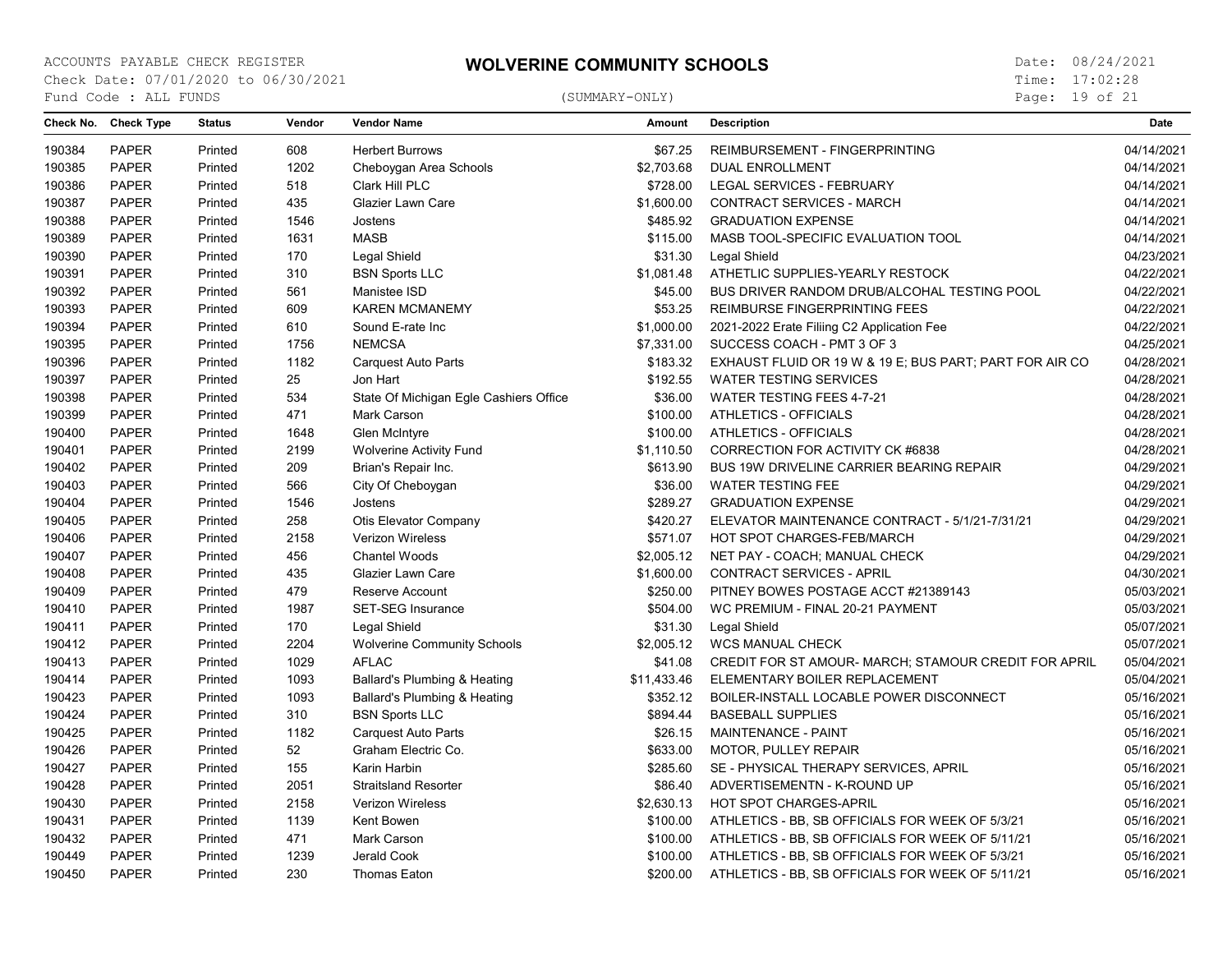Page: 20 of 21

|        | Check No. Check Type | <b>Status</b> | Vendor      | <b>Vendor Name</b>                    | Amount      | <b>Description</b>                                        | Date       |
|--------|----------------------|---------------|-------------|---------------------------------------|-------------|-----------------------------------------------------------|------------|
| 190451 | <b>PAPER</b>         | Printed       | 580         | <b>Richard Fair</b>                   | \$100.00    | ATHLETICS - BB, SB OFFICIALS FOR WEEK OF 5/3/21           | 05/16/2021 |
| 190452 | <b>PAPER</b>         | Printed       | 1406        | Scott Gabriel                         | \$200.00    | ATHLETICS - BB, SB OFFICIALS FOR WEEK OF 5/11/21; ATHLETI | 05/16/2021 |
| 190453 | <b>PAPER</b>         | Printed       | 593         | David Kuznicki                        | \$100.00    | ATHLETICS - BB, SB OFFICIALS FOR WEEK OF 5/3/21           | 05/16/2021 |
| 190454 | <b>PAPER</b>         | Printed       | 278         | <b>Greg Miller</b>                    | \$100.00    | ATHLETICS - BB, SB OFFICIALS FOR WEEK OF 5/3/21           | 05/16/2021 |
| 190455 | <b>PAPER</b>         | Printed       | 611         | Michael Switalski                     | \$100.00    | ATHLETICS - BB, SB OFFICIALS FOR WEEK OF 5/11/21          | 05/16/2021 |
| 190456 | <b>PAPER</b>         | Printed       | 2103        | Thrun Law Firm, P.C.                  | \$1,325.00  | MONTHLY LEGAL, UNION CBA REVIEW                           | 05/16/2021 |
| 190457 | <b>PAPER</b>         | Printed       | 586         | Image Learning                        | \$2,600.00  | 52 LICENSES FOR REMOTE LEARNING - GEER GRANT              | 05/19/2021 |
| 190458 | <b>PAPER</b>         | Printed       | 170         | Legal Shield                          | \$31.30     | Legal Shield                                              | 05/21/2021 |
| 190459 | <b>PAPER</b>         | Printed       | 1828        | Pellston Public Schools               | \$920.62    | ALANSON DIRECT DEPOSIT TO WRONG DISTRICT 4-15-21; ALAN    | 05/19/2021 |
| 190460 | <b>PAPER</b>         | Printed       | 558         | United States Dept Of Treasury        | \$12,343.08 | Reimburse For Check Received                              | 05/19/2021 |
| 190461 | <b>PAPER</b>         | Printed       | 455         | <b>Arnold Sales</b>                   | \$160.20    | <b>REPAIR SERVICES</b>                                    | 05/21/2021 |
| 190462 | <b>PAPER</b>         | Printed       | 1242        | COP ESD                               | \$12,485.00 | 20-21 TECHNOLOGY SUPPORT SERVICES                         | 06/03/2021 |
| 190463 | <b>PAPER</b>         | Printed       | 281         | Carrick, John                         | \$100.00    | ATHLETICS - BB, SB OFFICIALS FOR WEEK OF 5/21/21          | 06/02/2021 |
| 190464 | <b>PAPER</b>         | Printed       | 580         | <b>Richard Fair</b>                   | \$200.00    | ATHLETICS - BB, SB OFFICIALS FOR WEEK OF 5/21/21; ATHLETI | 06/02/2021 |
| 190465 | <b>PAPER</b>         | Printed       | 1648        | Glen McIntyre                         | \$100.00    | ATHLETICS - BB, SB OFFICIALS FOR WEEK OF 5/21/21          | 06/02/2021 |
| 190466 | <b>PAPER</b>         | Printed       | 278         | <b>Greg Miller</b>                    | \$100.00    | ATHLETICS - BB, SB OFFICIALS FOR WEEK OF 5/24/21          | 06/02/2021 |
| 190467 | <b>PAPER</b>         | Printed       | 615         | Scott Nason                           | \$100.00    | ATHLETICS - BB, SB OFFICIALS FOR WEEK OF 5/24/21          | 06/02/2021 |
| 190468 | <b>PAPER</b>         | Printed       | 614         | <b>Theodore Simon</b>                 | \$100.00    | ATHLETICS - BB, SB OFFICIALS FOR WEEK OF 5/24/21          | 06/02/2021 |
| 190469 | <b>PAPER</b>         | Printed       | 613         | <b>Gerald Taylor</b>                  | \$100.00    | ATHLETICS - BB, SB OFFICIALS FOR WEEK OF 5/21/21          | 06/02/2021 |
| 190470 | <b>PAPER</b>         | Printed       | 142         | <b>Matthew Bolinger</b>               | \$8.00      | EXPENSE REIMBURSEMENT - BRIDGE FARE                       | 06/02/2021 |
| 190471 | <b>PAPER</b>         | Printed       | 435         | <b>Glazier Lawn Care</b>              | \$1,600.00  | <b>CONTRACT SERVICES - MAY</b>                            | 06/02/2021 |
| 190472 | <b>PAPER</b>         | Printed       | 1242        | COP ESD                               | \$5,239.25  | SOFTWARE HOSTING, AVERA LICENSES; SERVER LICENSES; II     | 06/02/2021 |
| 190473 | <b>PAPER</b>         | Printed       | 1524        | <b>IRS</b>                            | \$552.21    | FED/FICA WITHHOLDING ADJUSTMENT                           | 06/02/2021 |
| 190474 | <b>PAPER</b>         | Printed       | 1546        | Jostens                               | \$17.68     | CERFITICATE OF COMPLETION                                 | 06/02/2021 |
| 190475 | <b>PAPER</b>         | Printed       | 1631        | <b>MASB</b>                           | \$1,206.00  | ANNUAL MEMBERSHIP RENEWAL - BOARD                         | 06/02/2021 |
| 190476 | <b>PAPER</b>         | Printed       | 1668        | <b>MHSAA</b>                          | \$60.00     | CAP 1 M RATZ INVOICE FROM 2019                            | 06/02/2021 |
| 190477 | <b>PAPER</b>         | Printed       | 616         | MASB SEG PROPERTY CASUALTY POOL INC   | \$5,000.00  | LEGAL LIABILITY DEDUCTIBLE                                | 06/02/2021 |
| 190478 | <b>PAPER</b>         | Printed       | 455         | <b>Arnold Sales</b>                   | \$203.20    | <b>Custodial Supplies - Trash Liners</b>                  | 06/09/2021 |
| 190479 | <b>PAPER</b>         | Printed       | 577         | Daniel Grangood                       | \$100.00    | ATHLETIC OFFICIAL 6-2-21                                  | 06/09/2021 |
| 190480 | <b>PAPER</b>         | Printed       | 593         | David Kuznicki                        | \$100.00    | ATHLETIC OFFICIAL 6-2-21                                  | 06/09/2021 |
| 190481 | <b>PAPER</b>         | Printed       | 286         | Dave Wcisel                           | \$100.00    | ATHLETIC OFFICIAL 6-2-21                                  | 06/09/2021 |
| 190482 | <b>PAPER</b>         | Printed       | 572         | Marsha Jones                          | \$47.60     | REIMBURSEMENT - MILEAGE TO PICK UP AWARDS                 | 06/09/2021 |
| 190483 | <b>PAPER</b>         | Printed       | 2005        | Nancy Sloan                           | \$79.98     | REIMBURESEMENT - PBIS SUPPLIES                            | 06/09/2021 |
| 190484 | <b>PAPER</b>         | Printed       | 1182        | <b>Carquest Auto Parts</b>            | \$13.59     | <b>BUS GARAGE SUPPLIES</b>                                | 06/09/2021 |
| 190485 | <b>PAPER</b>         | Printed       | 1631        | <b>MASB</b>                           | \$3,250.00  | <b>STRATEGIC PL</b>                                       | 06/09/2021 |
| 190486 | <b>PAPER</b>         | Printed       | $7^{\circ}$ | ST Of MI-Bureau Of Construction Codes | \$120.00    | BOILER INSPECTION & CERTIFICATE 04/20/21                  | 06/09/2021 |
| 190487 | <b>PAPER</b>         | Printed       | 2122        | <b>Trophy Case</b>                    | \$156.25    | END OF YEAR AWARDS                                        | 06/09/2021 |
| 190488 | <b>PAPER</b>         | Printed       | 2135        | <b>United States Postal Service</b>   | \$96.00     | BOX #219 ANNUAL RENEWAL                                   | 06/09/2021 |
| 190489 | <b>PAPER</b>         | Printed       | 2051        | <b>Straitsland Resorter</b>           | \$45.00     | <b>GRADUATION PHOTO SPONSOR</b>                           | 06/09/2021 |
| 190490 | <b>PAPER</b>         | Printed       | 618         | <b>Big Water Creative Arts</b>        | \$3,300.00  | <b>Big Water Arts Grant</b>                               | 06/13/2021 |
| 190493 | <b>PAPER</b>         | Printed       | 617         | Nicholas Taratuta                     | \$100.00    | ATHLETIC OFFICIAL 6-2-21                                  | 06/17/2021 |
| 190494 | <b>PAPER</b>         | Printed       | 1024        | Advance Electric Inc.                 | \$95.72     | K-5 OUTSIDE LITE                                          | 06/17/2021 |